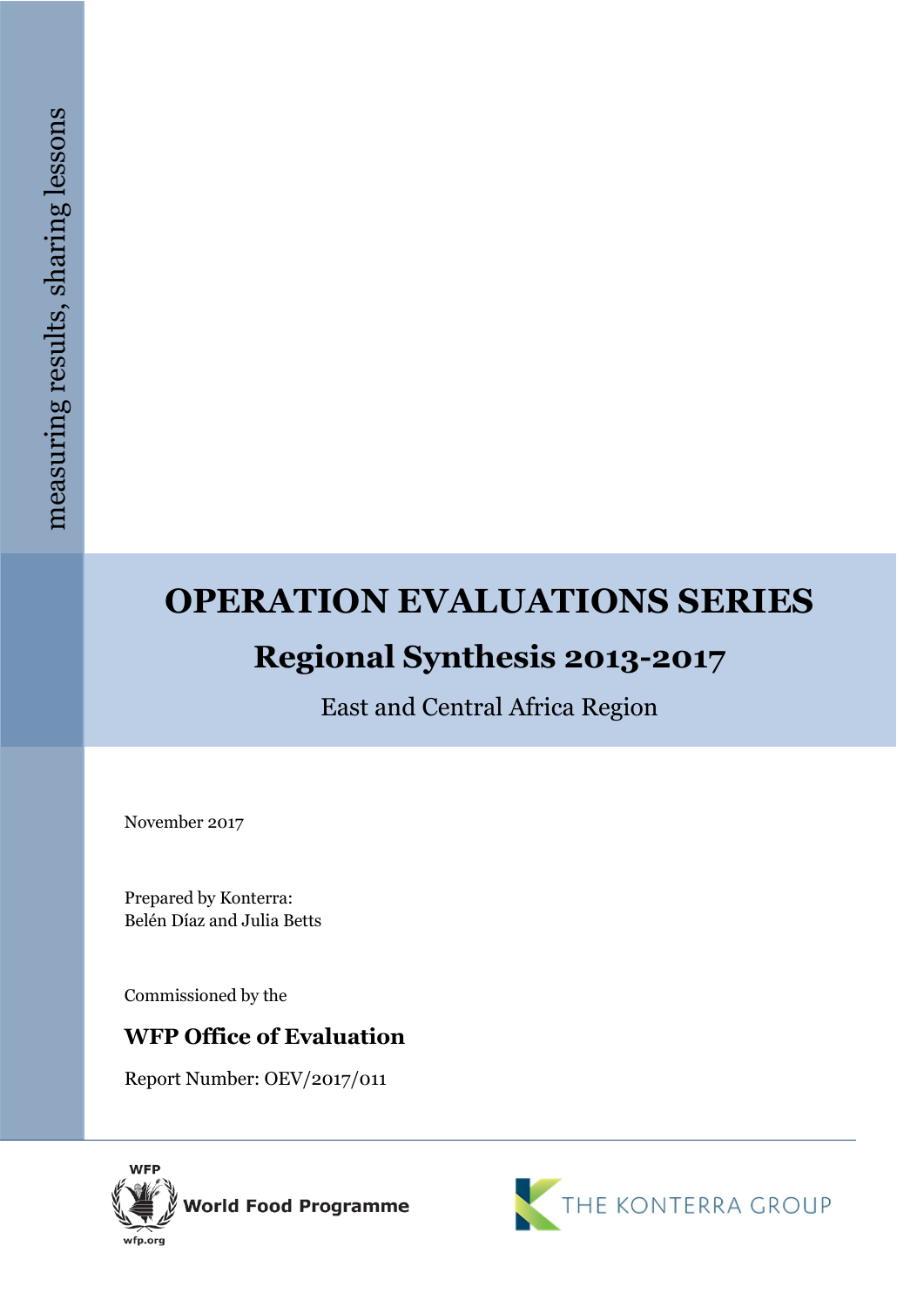# **Table of contents**

| QUESTION 1: How appropriate were operation designs? (relevance, strategic |  |
|---------------------------------------------------------------------------|--|
|                                                                           |  |
|                                                                           |  |
|                                                                           |  |
|                                                                           |  |
|                                                                           |  |
|                                                                           |  |
|                                                                           |  |
|                                                                           |  |
|                                                                           |  |
|                                                                           |  |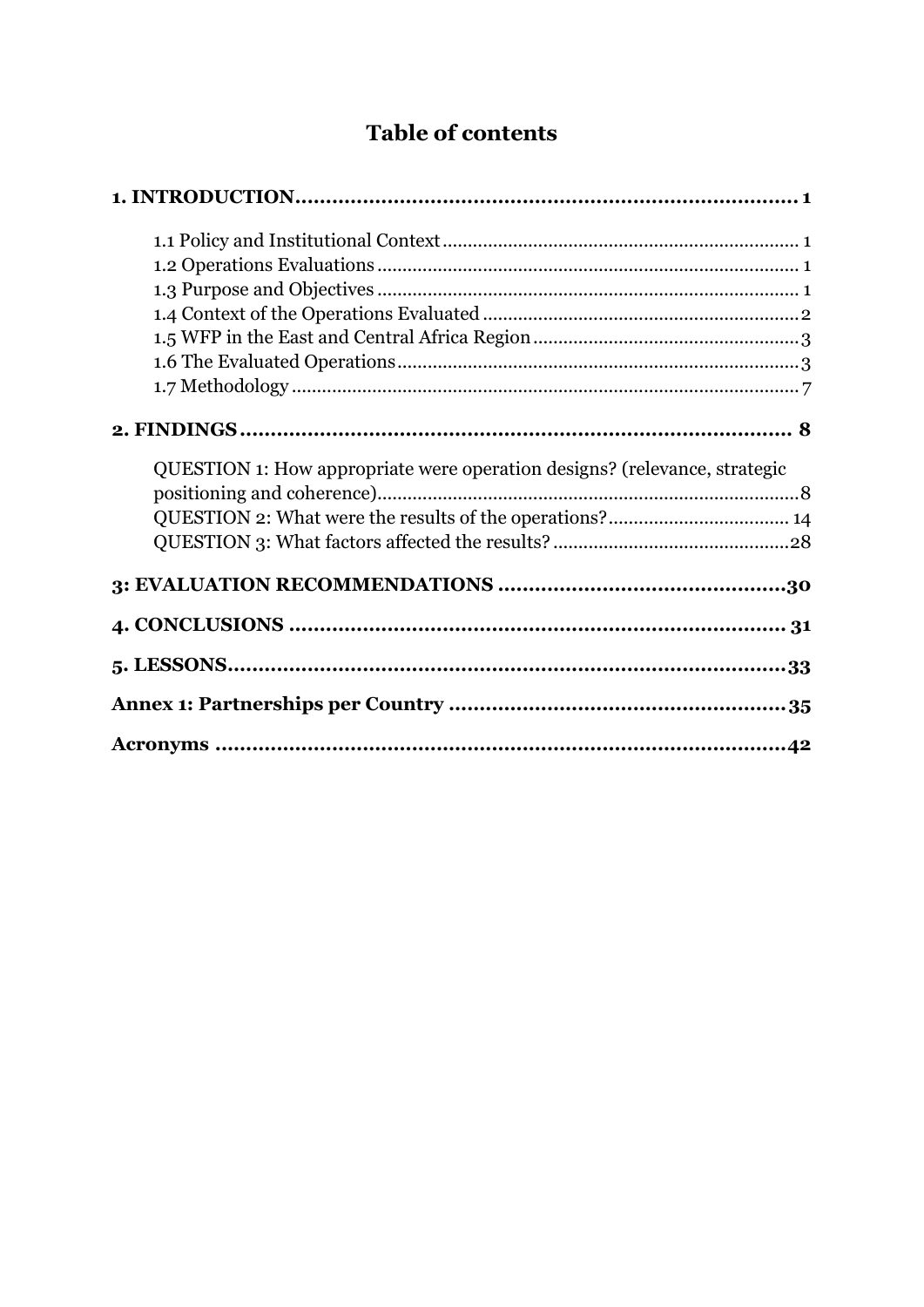#### <span id="page-2-0"></span>**1. INTRODUCTION**

#### <span id="page-2-1"></span>**1.1 Policy and Institutional Context**

1. Major contextual shifts, including climate change, increasing inequality, more frequent natural disasters and increasingly protracted conflicts, have influenced global policy reforms. The 2030 Agenda for Sustainable Development, adopted in 2016, calls for increased partnership and collective action to support country-led efforts in achieving the 17 Sustainable Development Goals (SDGs).

2. The WFP Strategic Plan 2014-2017 signalled a major shift from WFP as a "food aid" to a "food assistance" agency. The subsequent WFP Strategic Plan 2017-2021 positions WFP firmly in support of the 2030 Agenda for Sustainable Development, and particularly in contributing to the achievement of SDG 2: "End Hunger, achieve food security and improve nutrition and promote sustainable agriculture". It focuses on reaching those in greatest need first, while ensuring that no one is left behind.<sup>1</sup>

3. To meet the demands of new environment, WFP has launched the Integrated Road Map (IRM). This redefines the organisation's architecture as well as its country strategic planning process under the WFP Strategic Plan 2017-2021.

#### <span id="page-2-2"></span>**1.2 Operations Evaluations**

4. The WFP series of operation evaluations support its corporate objective of accountability and learning for results. Since mid-2013, the series has generated 58 evaluations of operations across the six regions in which WFP operates. The evaluations assess the appropriateness of WFP operations, their results, and the factors explaining these results. The series will close in mid-2017.

5. Within the East and Central Africa region, seven operations were evaluated in five countries: Djibouti, Ethiopia (two operations), Kenya, Rwanda (two operations) and Somalia. The seven operations had combined requirements of over USD 3.4 billion, targeting over 8.75 million beneficiaries from 2013 to 2017.<sup>2</sup>

- Seven out of 41 operations in the East and Central Africa region were evaluated under the 2013-2016 operation evaluation series (excluding Level 3 emergencies). This corresponds to 17 percent of the regional portfolio of operations and 42 percent of the operational budget.
- Six out of seven operations evaluated were protracted relief and recovery operations (PRROs). One country programme (CP) was also evaluated. <sup>3</sup>
- The five countries in which evaluations were conducted form almost twothirds of the eight countries in which WFP is currently active in the region.

#### <span id="page-2-3"></span>**1.3 Purpose and Objectives**

6. This Synthesis of Operations Evaluations for the East and Central Africa Region brings together the findings of seven operations evaluations, conducted from mid-2013 to mid-2017. The synthesis aims to:

<sup>1</sup> <sup>1</sup> WFP (2017) Strategic Plan 2017-2021 WFP/EB.2/2016/4-A/Rev.2.

<sup>2</sup> Including all budget revisions. Source: operation evaluation factsheets; annual operation evaluation synthesis reports. 2014, 2015, 2016. Specific figures: USD requirements: 3,481,874,676 Beneficiaries targeted 8,752,450.

<sup>3</sup> Source: operations evaluations factsheet; East and Central Africa Region, March 2017.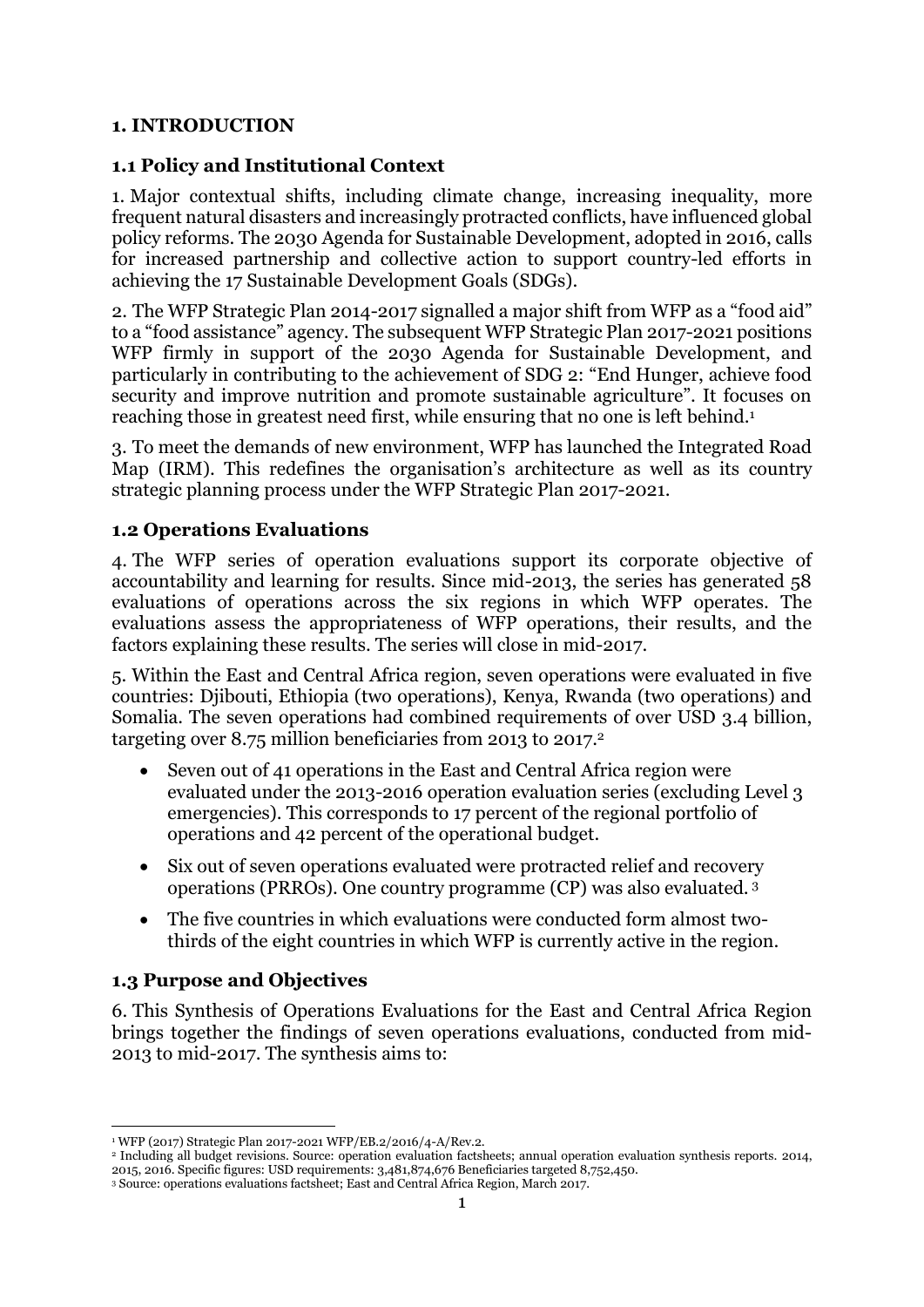- Enhance efficient and effective use of evaluation evidence and learning in programme development
- Help facilitate the country strategic planning process for the regional bureau
- Create a concise, regional-friendly 'body of evidence' analysis to inform the upcoming development of the regional evaluation strategy.<sup>4</sup>

## <span id="page-3-0"></span>**1.4 Context of the Operations Evaluated**

7. Key features of the region are as follows:

- **Vulnerability to protracted political insecurity and conflict**: The East and Central Africa region features several countries which currently or potentially face escalating insecurity and violence, including Somalia, South Sudan and Burundi. In Kenya, elections planned for August 2017 are raising the risk of election-related violence.
- **Acute vulnerability to recurrent drought:** Drought in the region has devastated crop production; sharply increased the already high levels of food insecurity; increased the market price of staple commodities; and exacerbated displacement, particularly in Somalia, Ethiopia and Kenya. As of mid-2017, Somalia is vulnerable to famine.
- **Refugee flows:** These are high in the region, in large part due to the conflict and drought-related factors above. The crisis in South Sudan has generated a vast influx of displaced persons into neighbouring countries, including Ethiopia, Kenya, Uganda and Sudan. Refugees from Burundi and Democratic Republic of Congo have moved into Rwanda, and Ethiopia is receiving refugees from Somalia.
- **Acute hunger and nutrition insecurity:** The Global Hunger Index for 2016 indicates that four out of five countries evaluated in the region have "serious" hunger levels,<sup>5</sup> with insufficient data for Somalia. However, recent integrated phase classification (IPC) data for Somalia finds five million people in the country facing acute food insecurity, ranging from IPC phase 2 (stressed) to IPC phase 4 (acute).<sup>6</sup>
- **Diverse gender inequality**: The Gender Inequality Index (GII) rates only three of the five countries where operations were evaluated, with no scores or rankings available for Djibouti or Somalia.<sup>7</sup> However gender inequality in both these countries is recognised to be high.<sup>8</sup> In the remaining three countries, Kenya and Ethiopia have rankings in the lower half of the index (116 and 135/186 countries respectively, whilst Rwanda has a higher gender equality score (84/186 countries).

<sup>1</sup> <sup>4</sup> Terms of Reference.

<sup>5</sup> http://ghi.ifpri.org

<sup>6</sup> Somalia Food Security and Nutrition Analysis, Post-Gu, December 2016 (Food Security and Nutrition Analysis Unit, FAO,) http://www.ipcinfo.org/fileadmin/user\_upload/ipcinfo/docs/Somalia\_FoodSecurity\_Nutrition\_TechnicalReport\_PostGu201 6.pdf

<sup>7</sup> Paucity of gender data in both countries is also reflected in their absence from the 2016 World Economic Forum Global Gender Gap report for 2016 http://www3.weforum.org/docs/GGGR16/WEF\_Global\_Gender\_Gap\_Report\_2016.pdf<br>8 for example https://www.unicef.org/somalia/SOM\_sitrep\_9

See for example [https://www.unicef.org/somalia/SOM\\_sitrep\\_9\\_30June2017.pdf](https://www.unicef.org/somalia/SOM_sitrep_9_30June2017.pdf) http://hdr.undp.org/sites/all/themes/hdr\_theme/country-notes/DJI.pdf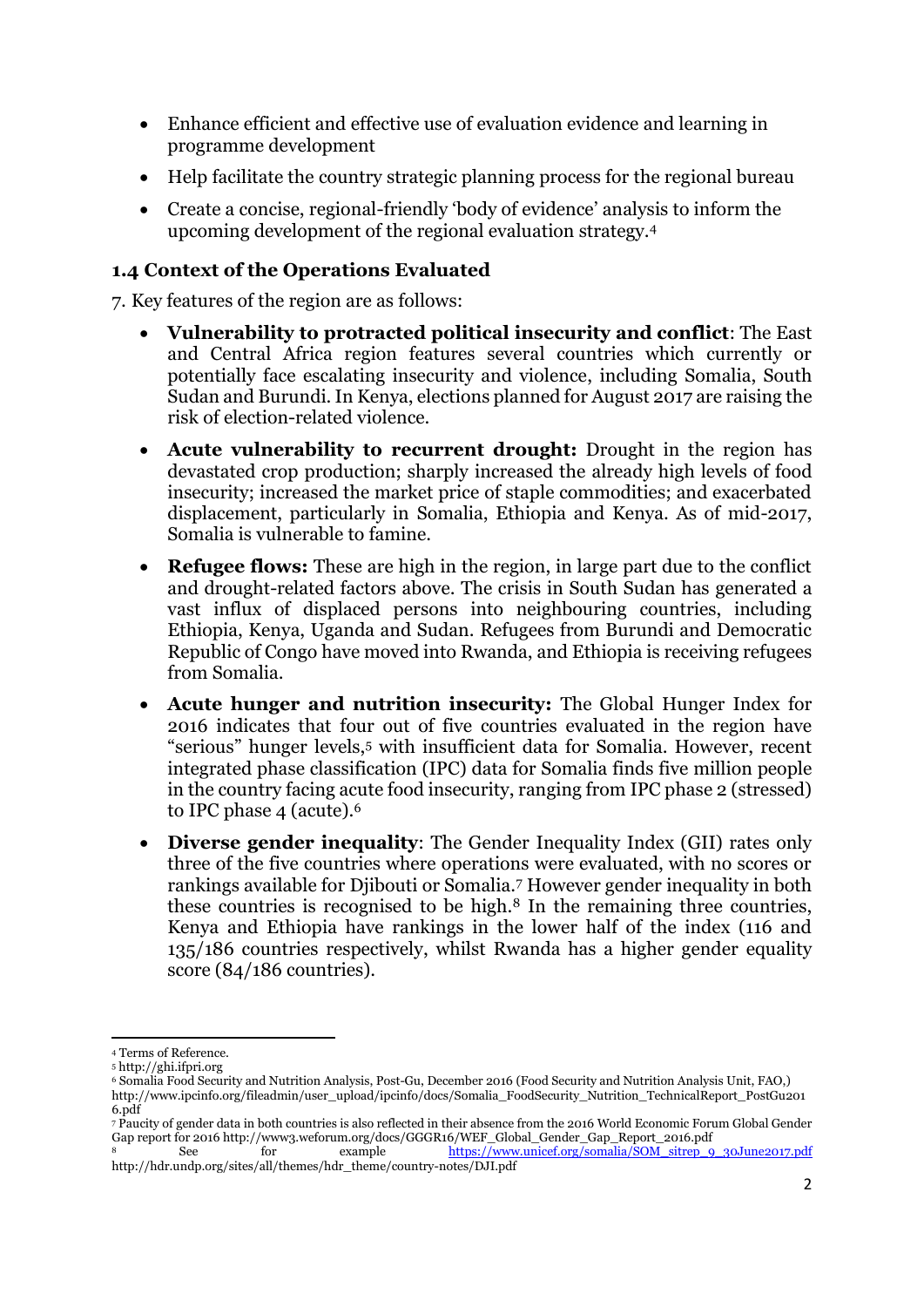## <span id="page-4-0"></span>**1.5 WFP in the East and Central Africa Region**

8. WFP has eight country offices in in the East and Central Africa region in 2017.9 It works through ten protracted relief and recovery operations (PRROs); six country/development programmes (CP/DEVs); one emergency operation (EMOP); six special operations; one trust fund programme (TRFU); and three cooperating agreements (TRCAs). 10

9. The WFP priorities in the region include an effective emergency response as a core priority, particularly given the region's vulnerability to conflict and drought conditions It also intends to focus on quality programmes that use evidence and research to improve effectiveness and accountability to targeted populations, to continue investing in supply chain management and to optimise fundraising.<sup>11</sup>

## <span id="page-4-1"></span>**1.6 The Evaluated Operations**

10. The operations evaluated in this synthesis were implemented under diverse conditions:

- **Mostly low-income levels:** Other than Djibouti, a middle-income country, all four countries in which operations were evaluated were low-income (Ethiopia, Kenya, Rwanda and Somalia) at the time of operation implementation (though as of 2015, Kenya has become a middle-income country).
- **Fragile food security and vulnerability to drought:** Five of WFP operations in four countries (Djibouti, Rwanda, Ethiopia and Somalia) were responses to chronic food insecurity, exacerbated by drought. Kenya was also significantly affected by drought, but the operation focused on the refugee population.
- **Significant (and increasing) refugee/internally displaced person (IDP) populations:** In Kenya, Ethiopia and Rwanda, three operations targeted refugee populations exclusively, servicing those fleeing crises in Sudan and Somalia primarily (Kenya PRRO 200174), Eritrea, South Sudan, Sudan and Somalia (Ethiopia, PRRO 200700) and Democratic Republic of Congo and Burundi (Rwanda PRRO 200744). The Somalia operation also served a proportion of the 1.1 million internally displaced persons in the country and the Djibouti operation also served refugee camp populations.
- **Comparatively stable governments but wider geopolitical instability:** Six of the evaluated operations were implemented in comparatively stable operating environments, in Djibouti, Rwanda (two operations), Ethiopia (two operations), and Kenya. However, wider instability and fragility in the region, particularly in South Sudan, Somalia and Burundi, as well as in neighbouring countries such as Democratic Republic of Congo and Central African Republic, are reflected in complex inter-regional political relationships, and most tangibly in the refugee flows, as noted above.

**<sup>.</sup>** <sup>9</sup> Burundi, Djibouti, Ethiopia, Kenya, Rwanda, Somalia, South Sudan, Uganda

<sup>&</sup>lt;sup>10</sup> Source: Supplied by Regional Bureau for East and Central Africa, July 2017

<sup>&</sup>lt;sup>11</sup> Information supplied by the Regional Bureau, July 2017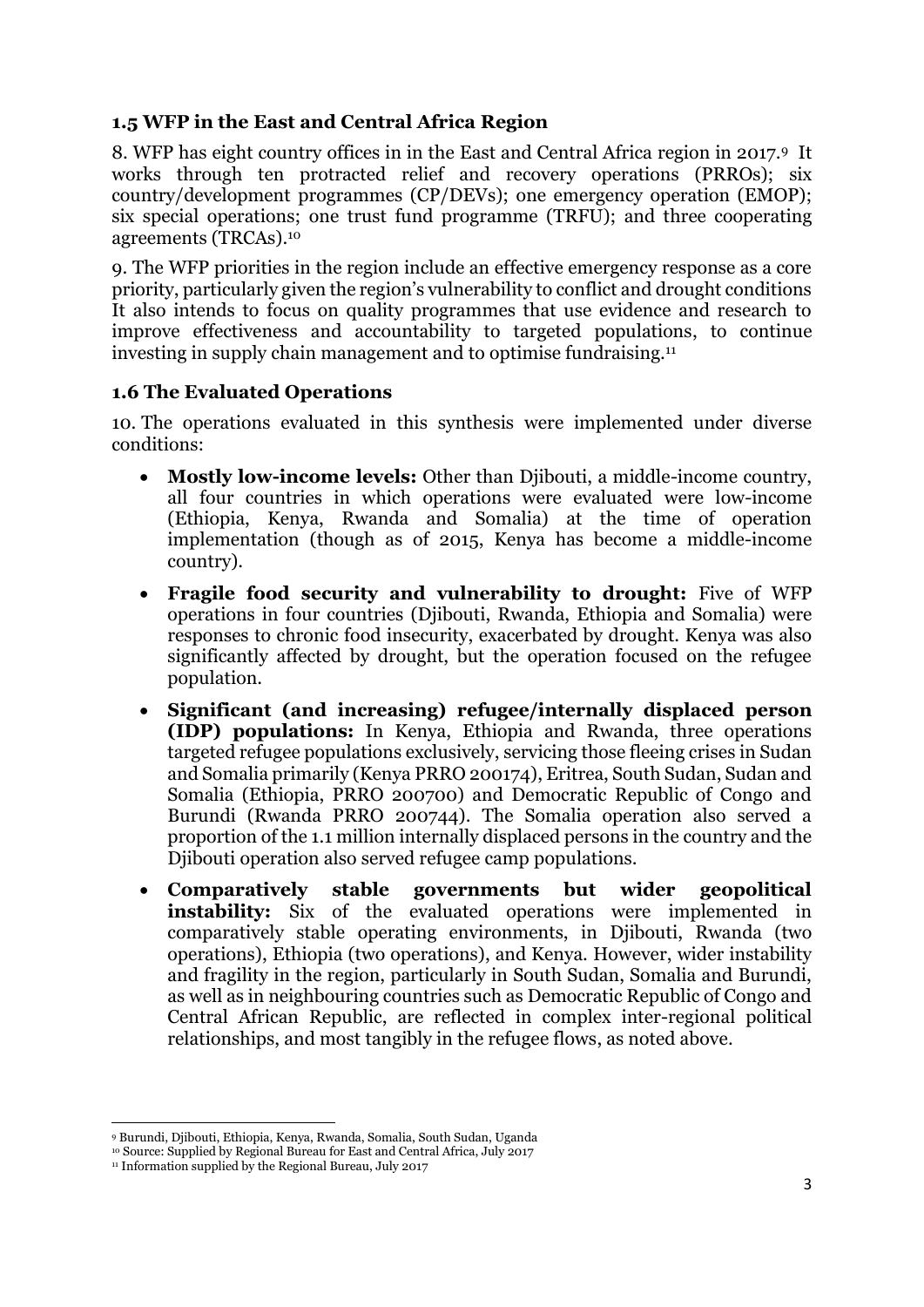11. To address the needs of the 8.75 million people targeted by the operations, WFP managed to raise just over 50 percent of the USD 3.41 billion requirements overall, at the time of evaluation.

12. **Activities/modalities:** The seven evaluated operations comprised a range of activities and modalities:

- All operations were multi-component, in all cases implementing at least three of the WFP four main activity types.
- General distribution was designed and implemented in six out of seven operations<sup>12</sup> in all five countries. In all cases, it was used as an instrument to respond to the needs of chronically vulnerable populations and particularly those affected by drought (in Ethiopia, Rwanda, Djibouti, and Somalia) as well as a specific instrument to respond to the needs of internally-displaced populations/refugees/returnees in Kenya, Rwanda, Somalia, Ethiopia and Djibouti.
- All designs included and implemented nutrition<sup>13</sup> activities, and in Djibouti and Ethiopia these supported national nutrition programmes. All other than the Rwanda PRRO implemented food assistance for assets/food assistance for training activities.
- All operations other than Ethiopia 200290 planned and implemented school feeding activities. School feeding activities were not geared, in these contexts, to support national school feeding interventions .
- Capacity development intentions were built into five out of the seven designs.<sup>14</sup> In Kenya, the refugee operation included a component "to increase the capacity of host communities to meet their food needs", and the Djibouti design did not include a specific capacity development intention, though activities later took place under implementation (see "Findings", below).
- In-kind and cash and voucher modalities were planned in all seven operations**,**  though cash and vouchers were limited in implementation to five.
- Local purchase of commodities for distribution was trialled and/or implemented in five operations, though in all cases on a very small scale.

13. **Policy frameworks**: The constrained operating environment of Somalia, and the refugee-focused nature of three operations, meant that policy engagement in the region within these operations was limited (see "Findings", below). Where WFP did engage with national policy frameworks, these included refugee management; nutrition; disaster management and risk reduction; health; agriculture; and food security.

14. **Strategic partnerships:** Operations did, however, form a wide range of strategic partnerships in the East and Central Africa region. These included central ministries (e.g. of agriculture, health, education and refugee affairs) as well decentralised government functions, national vulnerability assessment mechanisms and disaster management authorities. Other partnerships were formed with broad spectrum of United Nations agencies and with international and national non-governmental

**<sup>.</sup>** <sup>12</sup> All other than the Rwanda CP

<sup>13</sup> Including HIV/AIDS activities

<sup>&</sup>lt;sup>14</sup> The two operations in Ethiopia, Somalia and the two Rwanda operations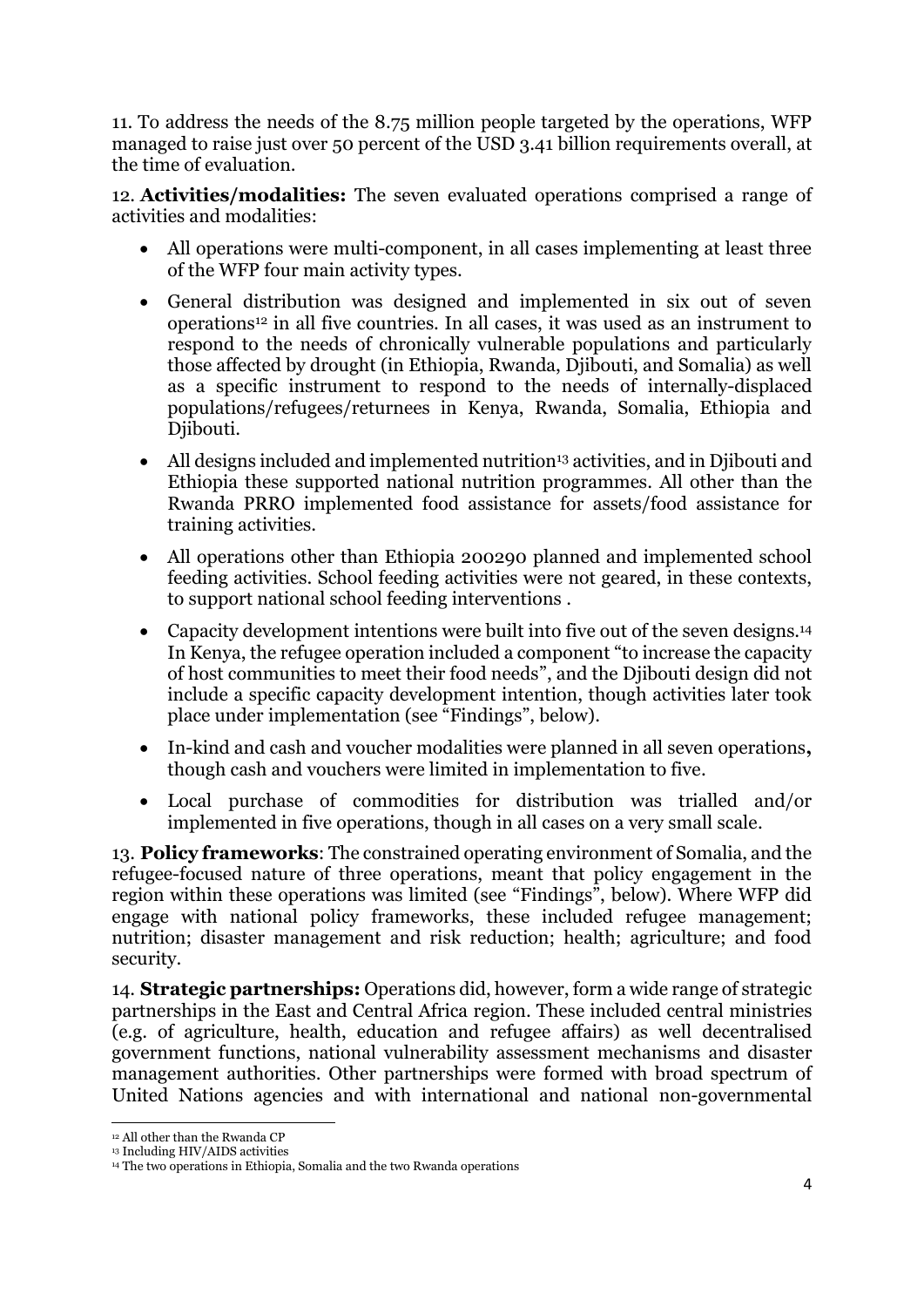organisations (NGOs). Annex 1 lists the strategic partnerships identified per country within evaluations (though recognising that these date back in some cases to 2014).

15. Table 1 below presents the operations' main features: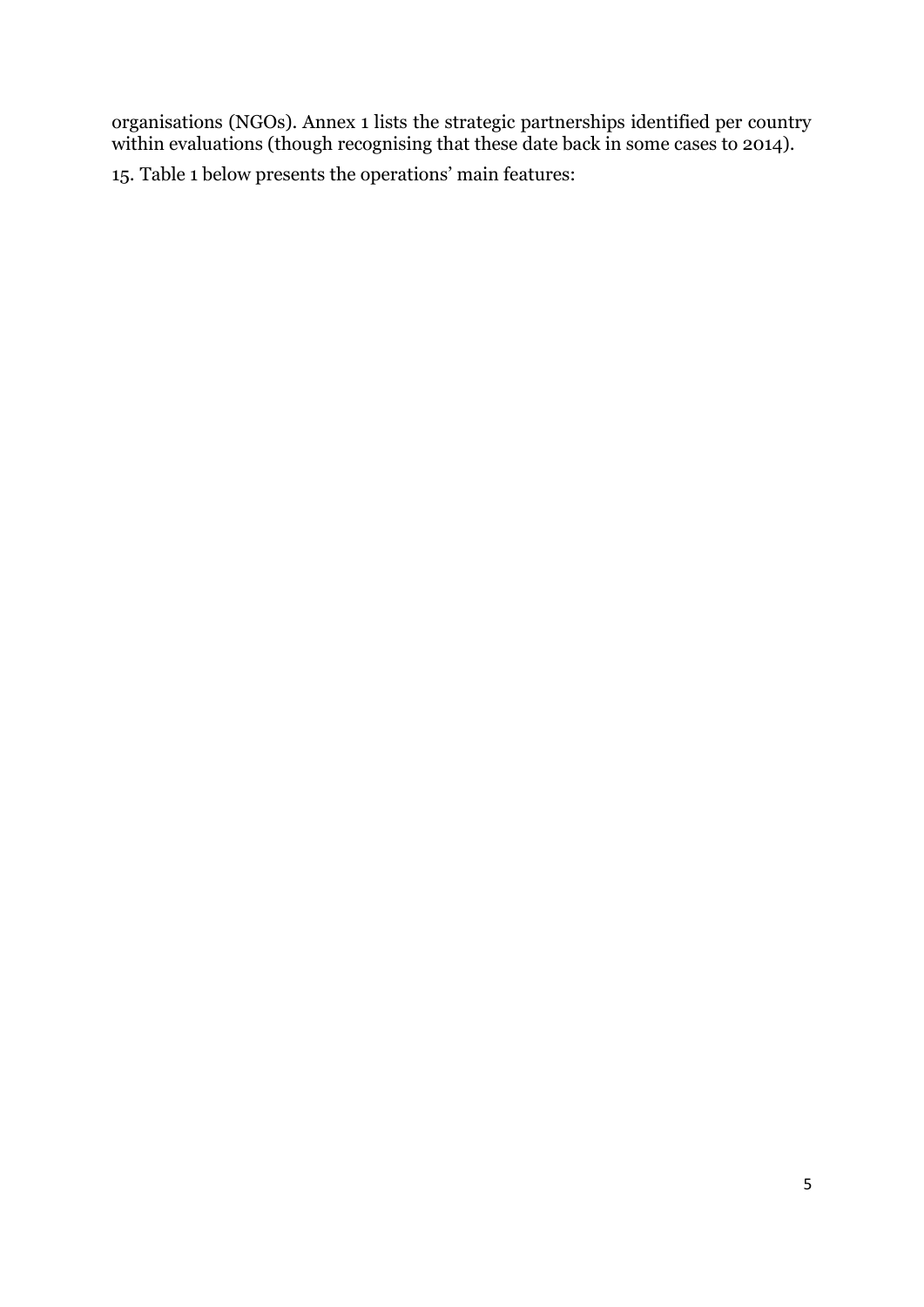#### **Table 1: Features of operations**

|                       | <b>Operation</b> |             |        |                 |                        |                              |                                         | Activities <sup>15</sup>                     |                         |                         |                   |                                           | <b>Modalities</b>       |                   |                |                             |
|-----------------------|------------------|-------------|--------|-----------------|------------------------|------------------------------|-----------------------------------------|----------------------------------------------|-------------------------|-------------------------|-------------------|-------------------------------------------|-------------------------|-------------------|----------------|-----------------------------|
| Year of<br>evaluation | Country          | Category    | No.    | <b>Duration</b> | Value (USD<br>million) | % funded<br>at<br>evaluation | $\%$<br>funded<br>overall <sup>16</sup> | <b>Target</b><br>beneficiaries <sup>17</sup> | General<br>distribution | Nutrition <sup>18</sup> | School<br>feeding | Food<br>assistance for<br>assets/training | Capacity<br>development | Local<br>purchase | Food           | Cash-<br>based<br>transfers |
|                       | Ethiopia         | <b>PRRO</b> | 200290 | 2012-2015       | 1,496,167,505          | 46.5                         | 54.2                                    | 4,382,000                                    | $\sqrt{ }$              | $\sqrt{\ast}$           |                   | $\sqrt{ }$                                |                         | $\sqrt{\diamond}$ | $\sqrt{ }$     | $\sqrt{\diamond}$           |
| 2014                  | Kenya            | <b>PRRO</b> | 200174 | 2011-2014       | 496,705,491            | 78.7                         | 78.5                                    | 616,000                                      | $\sqrt{ }$              | $\sqrt{ }$              | $\sqrt{ }$        | $\sqrt{ }$                                |                         |                   |                | $\sqrt{\diamond}$           |
| 2015                  | Somalia          | <b>PRRO</b> | 200443 | 2013-2015       | 788,990,181            | 40                           | 56.4                                    | 2,632,500                                    | $\sqrt{}$               | $\sqrt{\ast}$           | $\sqrt{ }$        | $\sqrt{ }$                                |                         | $\sqrt{\diamond}$ |                |                             |
|                       | Ethiopia         | <b>PRRO</b> | 200700 | 2015-18         | 493,881,829            | 37.8                         | 51.7                                    | 650,000                                      |                         | $\sqrt{*}$              | $\sqrt{ }$        |                                           |                         | $\sqrt{\diamond}$ |                | $\sqrt{ }$                  |
| 2016                  | Rwanda           | <b>PRRO</b> | 200744 | 2015-2016       | 89,672,834             | 46                           | 57.8                                    | 193,900                                      | $\sqrt{}$               | $\sqrt{\ast}$           | $\sqrt{ }$        |                                           |                         | $\sqrt{\diamond}$ |                | $\sqrt{ }$                  |
| 2017                  | <b>Djibouti</b>  | <b>PRRO</b> | 200284 | 2015-2017       | 42,827,434             | 38.1                         | 57.6                                    | 80,600                                       | $\sqrt{ }$              | $\sqrt{ }$              | $\sqrt{ }$        | $\sqrt{ }$                                |                         |                   |                | $\sqrt{ }$                  |
|                       | Rwanda           | CP          | 200539 | 2013-2016       | 51,852,984             | 85.0                         | 85.2                                    | 197,450                                      |                         | $\sqrt{ }$              | $\sqrt{ }$        | $\sqrt{ }$                                | $\mathbf{v}$            | $\sqrt{\diamond}$ |                | $\sqrt{ }$                  |
| <b>Totals</b>         |                  |             |        |                 | 3,481,874,676          |                              |                                         | 8.752,450                                    | 6                       | $7\overline{ }$         | 6                 | 6                                         | 5                       | $5\phantom{.0}$   | $\overline{7}$ | 7                           |

 $\overline{a}$ 

<sup>15</sup> ◊ denotes planned but not implemented or √♢ denotes implemented to a very limited degree in terms of beneficiary numbers or duration.

<sup>&</sup>lt;sup>16</sup> As at the time of this synthesis for ongoing operations or as at the end of the operation for already completed operations. Note that some of the operations may have had budget revisions after the evaluation interacti was completed. This information is therefore intended to illustrate the volatility of funding environment. The source of this information is Resource Updates found in the WFP Operations Database. [\(http://www.wfp.org/operations/database\).](http://www.wfp.org/operations/database))

<sup>&</sup>lt;sup>17</sup> Planned beneficiaries throughout the project's lifetime.

<sup>&</sup>lt;sup>18</sup> \*Denotes HIV/AIDS activities that are analysed/reported under nutrition.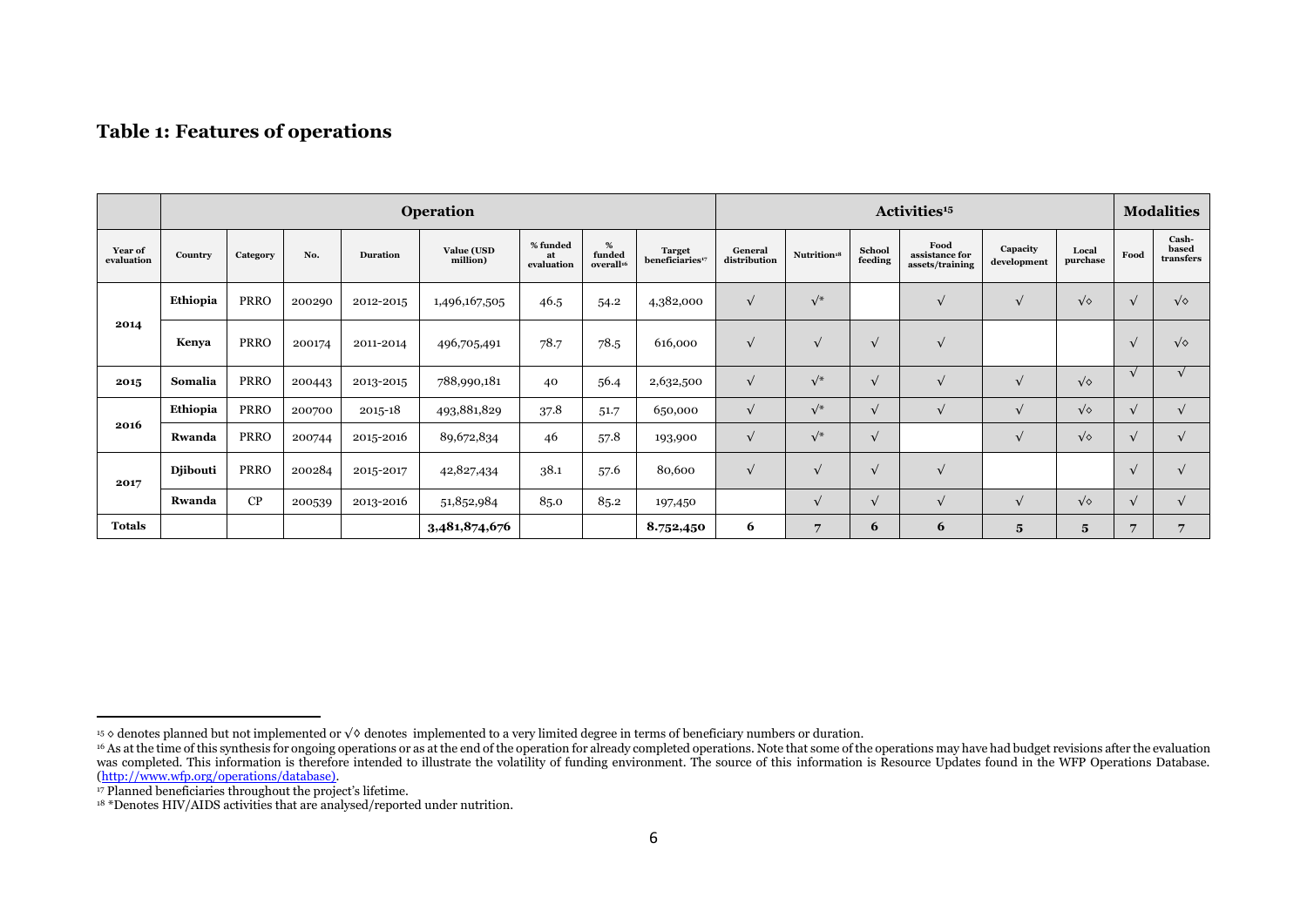## <span id="page-8-0"></span>**1.7 Methodology**

16. The individual evaluations analysed her applied mixed-methods approaches, including documentary analysis, review of financial data and statistics, interviews and focus groups with key informants, and other relevant methods. All methodologies were checked for quality and reliability through the operations evaluations process.

17. This regional operations evaluations synthesis applies a structured analytical framework and systematic data extraction. Evidence was rated for validity and reliability on a scale of 1 (low) to 4 (high), with only reliable evidence – scoring at least 2 – included. Findings were validated by the WFP Office of Evaluation and checked by the Regional Evaluation Officer for East and Central Africa.

18. Limitations of this regional synthesis are as follows.

- Six of the seven evaluations were mid-term, limiting final results data available.
- Two of the seven evaluations reported in 2014 (Ethiopia PRRO 200290, Kenya), two in 2015 (Ethiopia PRRO 200700, Somalia), one in 2016 (the Rwanda PRRO) and two in 2017 (Djibouti and the Rwanda CP). Evidence is therefore mixed between recent and earlier periods.
- The evidence arises from five countries in the East and Central Africa region. Although themes identified here may have wider relevance, they cannot be robustly extrapolated to the WFP wider portfolio in the region, which comprises three additional countries.

19. Nonetheless, the breadth and depth of the information presented in this synthesis constitutes a relevant, and hopefully useful, evidence base to inform the Integrated Road Map and country strategic planning processes in the East and Central Africa region going forward.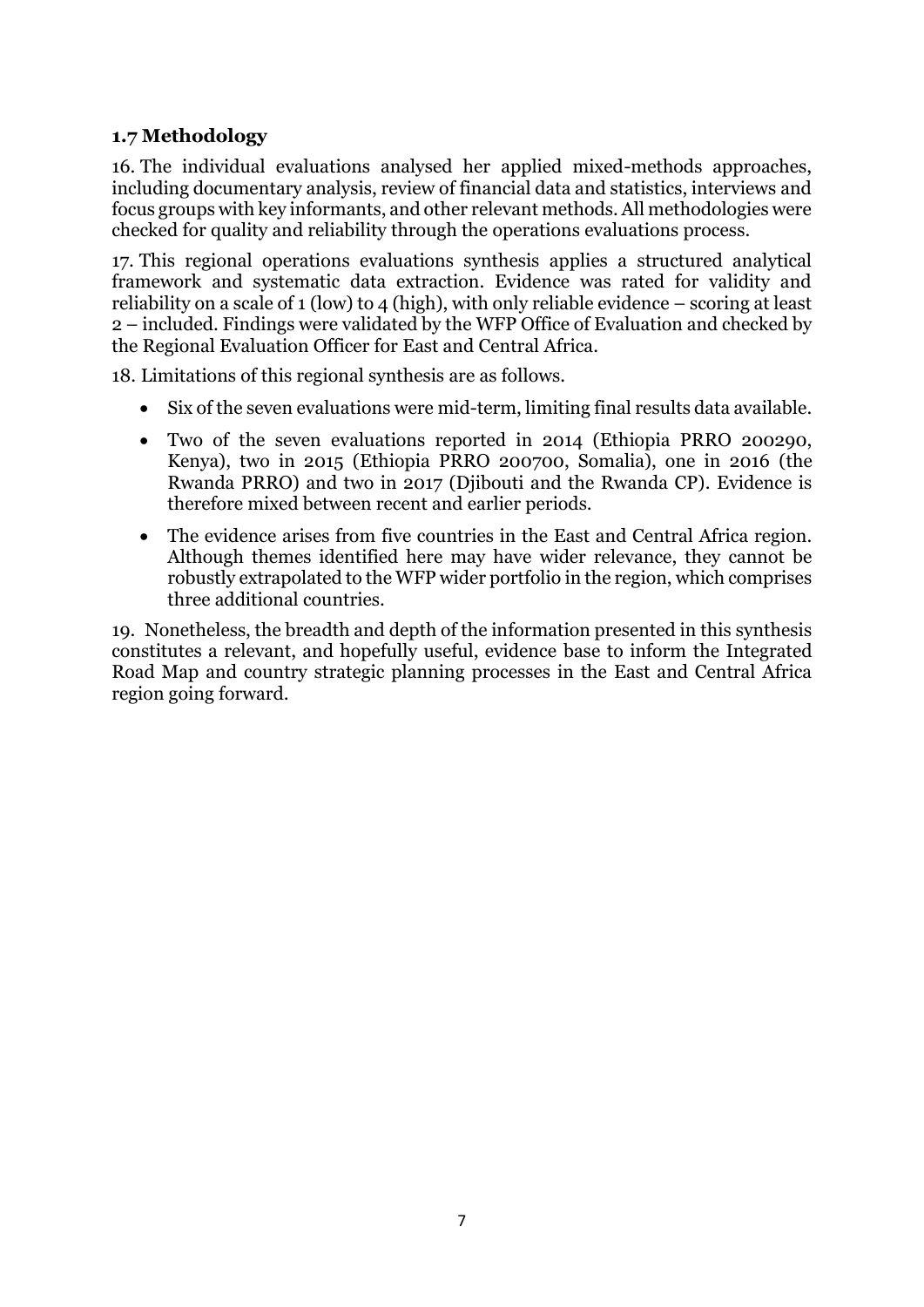#### <span id="page-9-0"></span>**2. FINDINGS**

#### <span id="page-9-1"></span>**QUESTION 1: How appropriate were operation designs?**

(relevance, strategic positioning and coherence)

#### **Summary findings: relevance/appropriateness**

Overall, evaluations found WFP playing a major role in the collective humanitarian response to chronic and acute crises in the region, designing large-scale operations to target acute vulnerability and/or to respond to refugee needs. Designs were developed in strong partnership with national and other international actors. Given operating conditions and beneficiary needs, the role of WFP remained a largely implementing one within the operations, though with efforts to move from "food aid" to "food assistance" where feasible.

Designs were of comparatively good quality, applying relevant evidence, including from evaluations. Internal synergies were strong in refugee operations and weaker in large-scale, more geographically-dispersed operations. Gender was mostly understood as 'equal numbers.' Coverage intentions were realistic, and targeting appropriate at geographical level, but with weaknesses within individual activities.

#### **2.1 How appropriate was WFP strategic positioning in the region?**

Overall, evaluations found WFP playing a major role in the collective humanitarian response in the region, designing large-scale operations to target acute vulnerability and/or to respond to refugee needs. Designs were developed in strong partnership with national actors and formed part of an international response to crises. The role of WFP in the region appropriately remained a largely implementing one within the seven operations evaluated, though efforts were made to move from "food aid" to "food assistance" where feasible. Social protection and safety nets frameworks were only available to a limited extent within the five countries of evaluation; WFP partly aligned with these, but some opportunities were missed.

20. Evaluations found WFP playing a major role in the humanitarian response for populations in need in the region. The scale of operations was significant: in Rwanda and Kenya refugee operations, WFP targeted 100 percent of refugees in camps and in Ethiopia (PRRO 200700), it aimed to provide a ration basket to over 600,000 refugees, out of an estimated 730,000 refugees in the country at the time. In Somalia, the operation targeted 1.6 million beneficiaries out of 2.1 million considered food insecure.

21. Designs in Djibouti and Ethiopia were also explicitly geared to help implement government programmes. <sup>19</sup> In Djibouti, WFP supported the delivery of the Government's nutrition programme and social protection strategy; in Ethiopia, it supported the Government in the implementation of nutrition programmes and the productive safety net programme (PSNP).

22. In common with operations in other regions reviewed through this series,<sup>20</sup> evaluations also found WFP operations aiming for implementation as part of a coherent (national and international) response to the identified problem. All seven designs aligned with the relevant United Nations Development Assistance Framework (UNDAF), and all three refugee operations were designed within the framework of the

**<sup>.</sup>** <sup>19</sup> Diibouti, Ethiopia 200290.

<sup>20</sup> See Regional Operation Evaluation Syntheses for Asia and the Pacific; Middle East, North Africa, Central Asia and Eastern Europe; Southern Africa; Latin America and the Caribbean; and West Africa.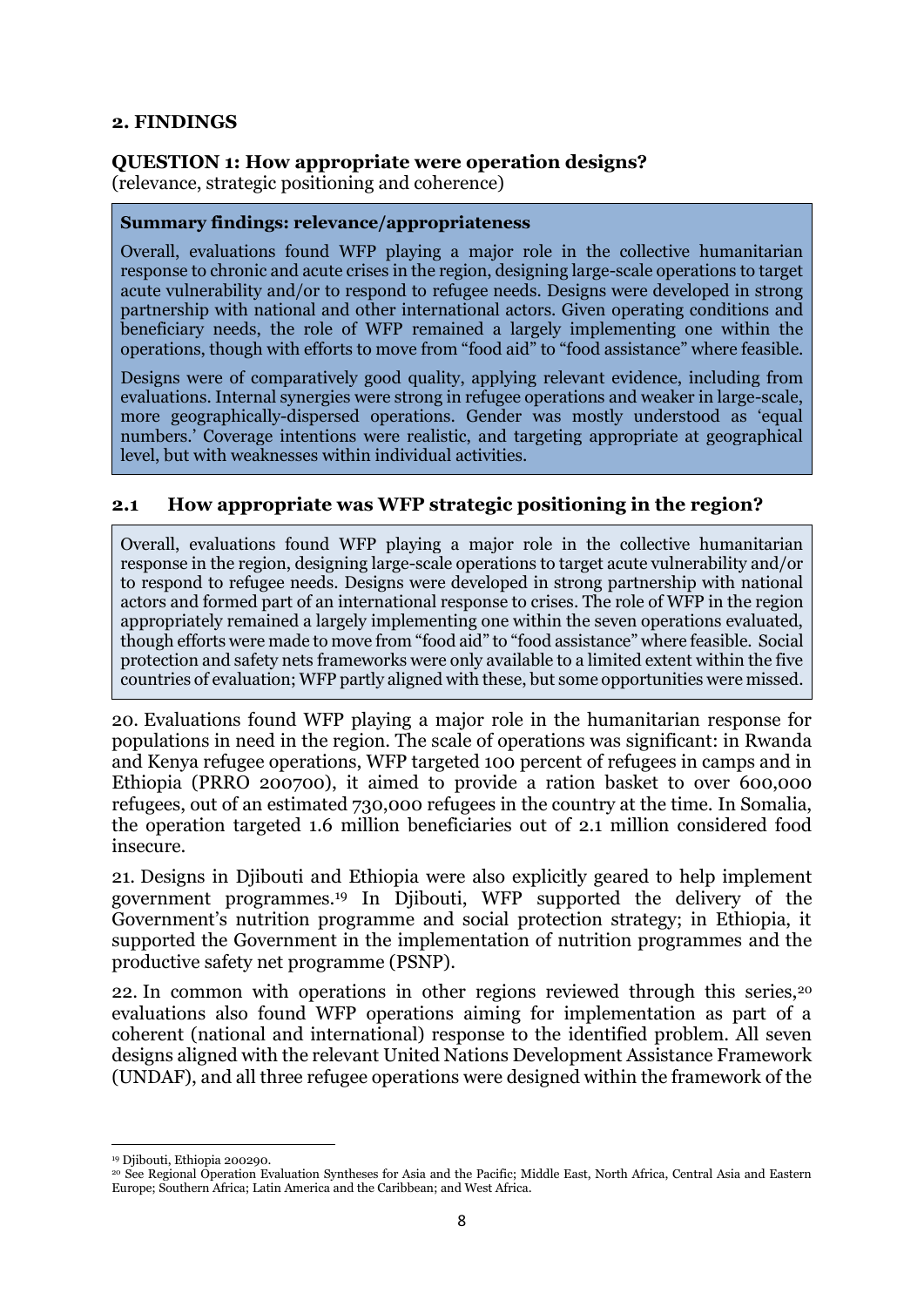broader international and United Nations responses to needs. Box 1 provides examples.

#### **Box 1: Designing in partnership**

In Rwanda, the common country programme is the WFP component of *the Rwanda Common Country Programme Document* (CCPD) 2013-2018, a joint product of UNDP, UNFPA, UNICEF, UN Women, and WFP

In Ethiopia, PRRO 200290 is a critical component of higher-level development and humanitarian programmes pursued by WFP and partners in the country

In Somalia, WFP collaborated with FAO and UNICEF to implement their "Joint Resilience Strategy"

23. As in most other regions, no evaluations in the East and Central Africa region signal areas where partnerships could have been improved at design stage, reflecting consistently strong collaboration.

24. In contrast to findings from elsewhere in this series, $21$  however, the role of WFP within these evaluated operations in the East and Central Africa region has remained a largely implementing one in response to acute humanitarian needs. Six out of seven operations, all PRROs, focused on food delivery to vulnerable populations. However, in Rwanda, under the CP, WFP placed partnership, capacity strengthening and innovation at the heart of its operation design.

25. Four more evaluations <sup>22</sup> found efforts to shift from "food aid" to "food assistance" by introducing aspects of capacity strengthening and innovation. For example:

- In Ethiopia (within PRRO 200290), the work of WFP on the large-scale national PSNP, alongside government, reflected its corporate mandate to become a food assistance organisation.
- In Somalia, the operation included elements of capacity building and partnership with government and local non-governmental organizations (NGOs).

26. Also in Rwanda, however, WFP missed the opportunity to re-orient the design of its refugee operation, to build in approaches to self-reliance.

27. For the five evaluations building in capacity-strengthening intentions**,** even to a limited degree, activities (as for operations in other regions) were mainly specific and targeted. The exception was the Rwanda CP, which adopted a more strategic approach, where a main objective of the CP was to "enhance the Rwandan government capacity to design nationally-owned hunger solutions", and activities were geared to support this. Likewise, in the refugee PRRO, capacity strengthening for non-governmental organisations was built into design.

28. Other areas of capacity strengthening were early-warning and assessment capability plus disaster risk management in Ethiopia, and government health and education capacity in Somalia.

29. Reflecting wider findings from this series, none of the seven operations, however, had conducted capacity analysis as part of design. Although the Rwanda CP had developed "something in the line of a capacity development vision", this lacked a clear

**<sup>.</sup>** <sup>21</sup> See Regional Syntheses for Latin America and the Caribbean; and Asia and the Pacific particularly.

<sup>22</sup> Djibouti, Ethiopia 200290, Kenya.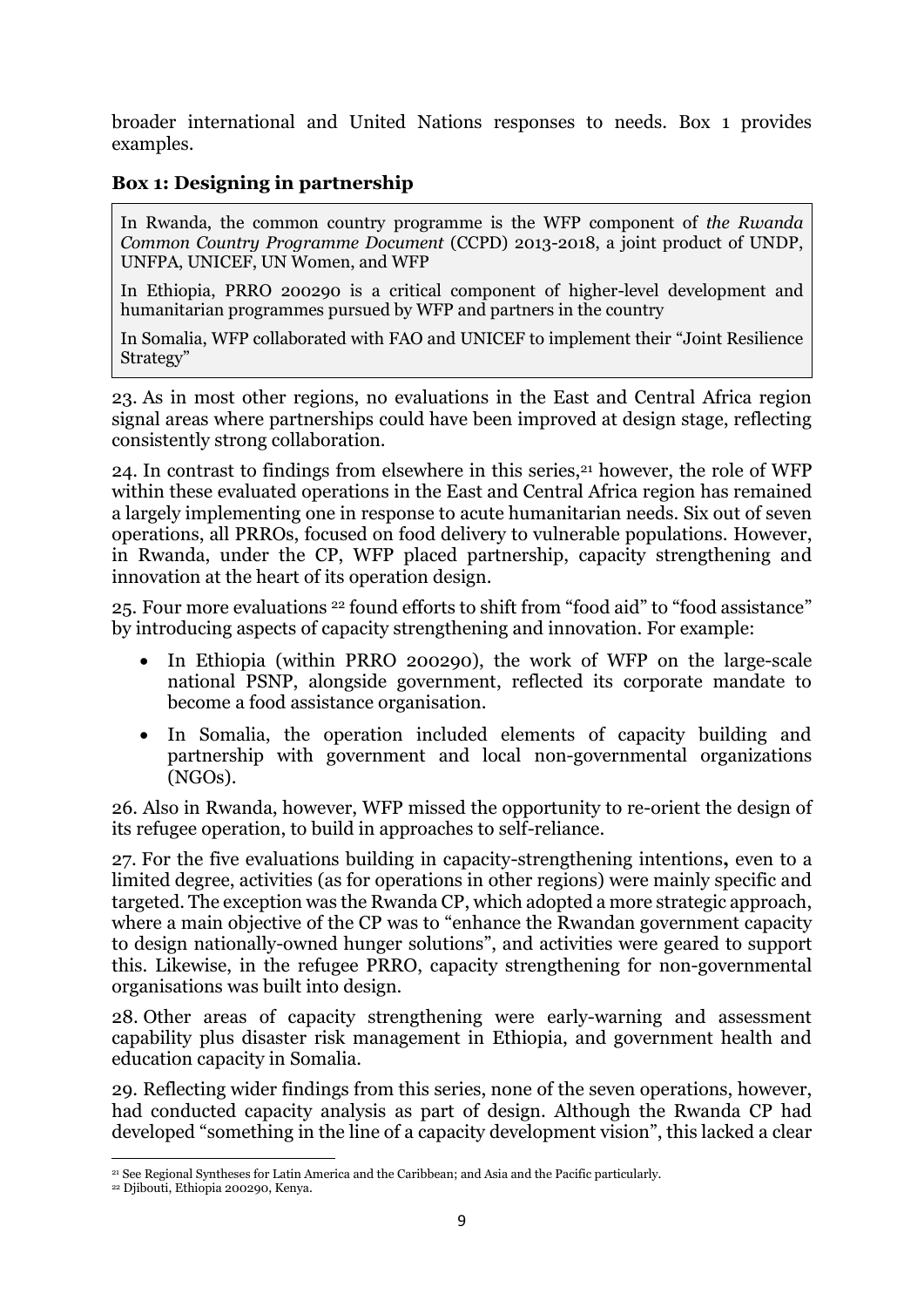strategy with its own overall objectives, results, indicators and performance measurement apparatus.

30. Social protection/safety net frameworks were available/relevant to operations to a more limited extent than for other regions in this series (in Djibouti, Ethiopia, Rwanda). Operation designs were aligned with those in Diibouti and Ethiopia (PRRO 200290), but missed available opportunities in Rwanda.

#### **2.2 How rigorous was the operation design?**

Evaluations found comparatively strong quality of designs in the region, with evidence consistently generated and applied, including that from evaluations. However, weaknesses in causal chains still existed, in all cases related to school feeding. Internal synergies were mixed, being stronger in refugee operations and weaker in large-scale, more geographicallydispersed operations. Gender sensitivity was a weakness, with few operations applying gender analysis and the prevailing understanding of gender being 'equal participation.'

31. All seven operations were continuations of a previous design. The five evaluations commenting<sup>23</sup> found that WFP had adequately revisited the previous design to meet current needs, using approaches such as dialogue with governments and partners and the application of evidence to help maximise effectiveness and efficiency.

32. In common with wider findings from this series, six evaluations reporting<sup>24</sup> found that strong partnership and dialogue informed the operation's design. Specifically:

- All three refugee operations<sup>25</sup> were developed in partnership with government under international commitments to refugees.
- In Ethiopia, both the relief and safety net components of PRRO 200290 were devised in strong consultation with government and humanitarian partners, and explicitly geared to support the PSNP as part of the collective national and international response to needs.
- The underlying strategy of the Rwanda refugee operation was formulated over the years through a series of consultative meetings with the Government of Rwanda, United Nations agencies, cooperating partners and beneficiaries.
- In Kenya, extensive consultation took place to ensure that the PRRO design was based on an adequate assessment of the changing reality on the ground.

33. In common with three other regions reviewed through this series,<sup>26</sup> all seven evaluations in the region found the evidence-base, underlying design to be strong and robust. Evidence sources applied are listed in Box 2.

#### **Box 2: Sources of evidence applied for operation design**

- Evidence from evaluations and reviews
- Baseline studies
- Caseload data provided by UNHCR

<sup>1</sup> <sup>23</sup> Djibouti, Kenya, Rwanda (both operations), Somalia. No comment in Ethiopia (both operations).

<sup>24</sup> Ethiopia (both operations), Kenya, Rwanda (both operations). Somalia no comment.

<sup>25</sup> Kenya, Ethiopia, Rwanda.

<sup>26</sup> See Regional Operation Evaluation Syntheses for Asia and the Pacific; Middle East, North Africa, Central Asia and Eastern Europe; Southern Africa.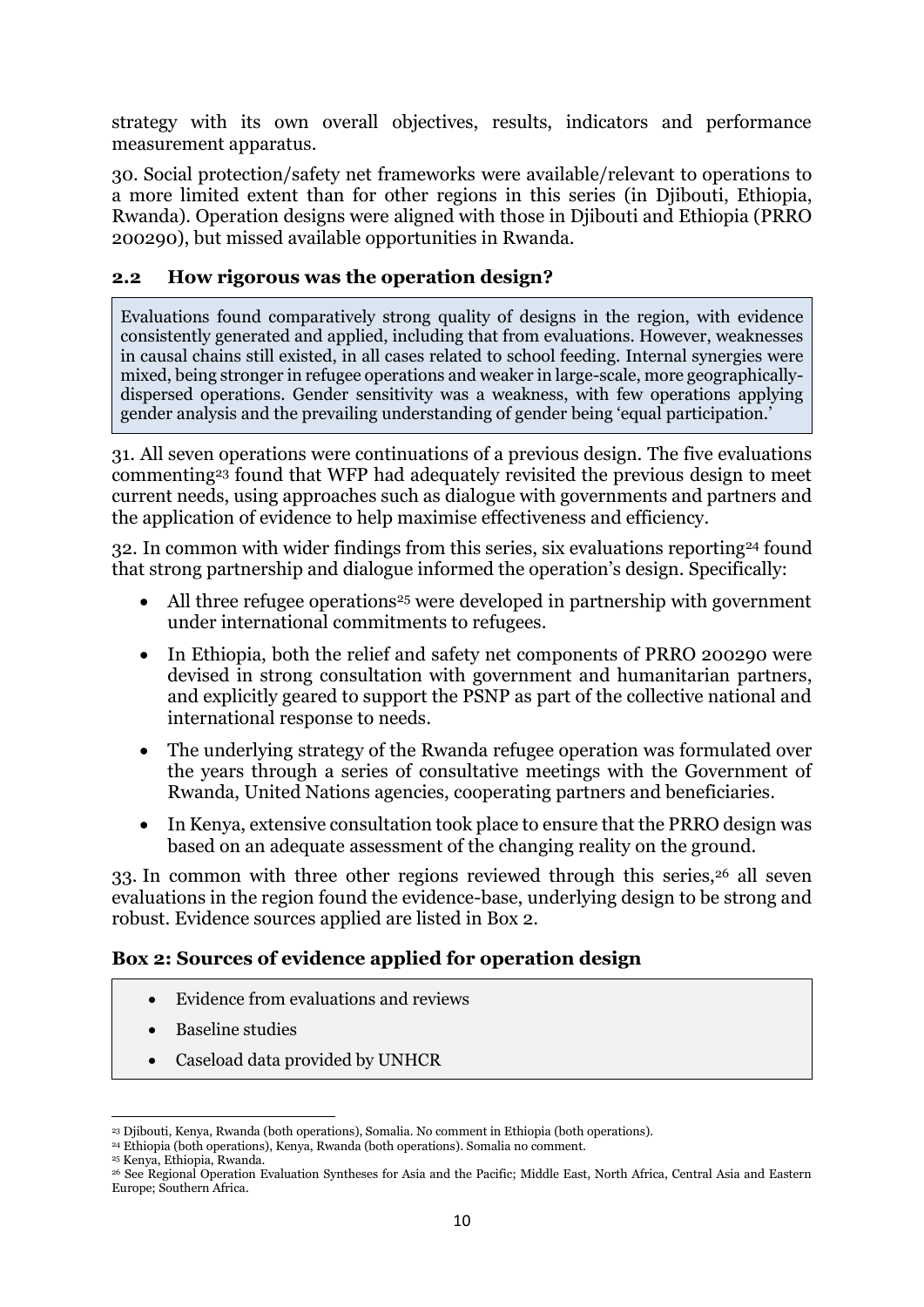- Integrated phase classification data
- SMART data
- National food security and vulnerability surveys and, for example, demographic and health surveys
- Vulnerability analysis and mapping (VAM) data, including trend analysis
- Cost analyses
- Joint assessment missions with partner United Nations agencies
- Research and pilot studies
- Market and agricultural assessment bulletins

34. Box 3 highlights examples of evidence-based designs.

## **Box 3: Evidence-based designs**

- In Rwanda**,** the evaluation found the identification of the priorities for the operation was based on a country context analysis, which drew extensively on available studies and reports
- In Ethiopia**,** the design of PRRO 200290 was based on WFP-owned analysis and on a national government-led, multi-agency assessment that produces the seasonal Humanitarian Requirements Document. WFP also used historical data, price analyses, and rainfall projections to inform its internal determination of relief requirements and related funding needs
- In Kenya**,** the design and implementation of the refugee operation was based on a context analysis derived from multiple sources: vulnerability analysis and mapping reports, joint assessment missions focusing on food security, the Kenyan household survey, in-house monitoring and evaluation systems, and non-governmental organisation partner consultations

35. Similar to findings from two other regions in the series,  $27$  five operations  $28$ explicitly applied evidence from evaluations and reviews to inform design (Box 4).

## **Box 4: Use of evaluations to inform design**

- In Rwanda, the design of the CP was informed by: evaluation findings and recommendations, which included greater focusing of the portfolio; integrating WFP analytical work on vulnerability analysis more into government processes; and developing a capacity development strategy to transition from traditional assistance to national ownership
- In Kenya, the PRRO design applied recommendations from previous evaluations/stakeholder consultations, for example, the introduction of biometrics
- In Somalia, the PRRO was formulated after the evaluation of the WFP Country Portfolio 2006-2011. The evaluation provided findings on transfer modalities, needs analysis, local accountability, contingency plans and capacity strengthening, to which the PRRO design responded

**<sup>.</sup>** <sup>27</sup> See Regional Operation Evaluation Syntheses for the Middle East, North Africa, Central Asia and Eastern Europe; and Eastern and Central Africa.

<sup>28</sup> Djibouti, Kenya, Rwanda (both operations), Somalia.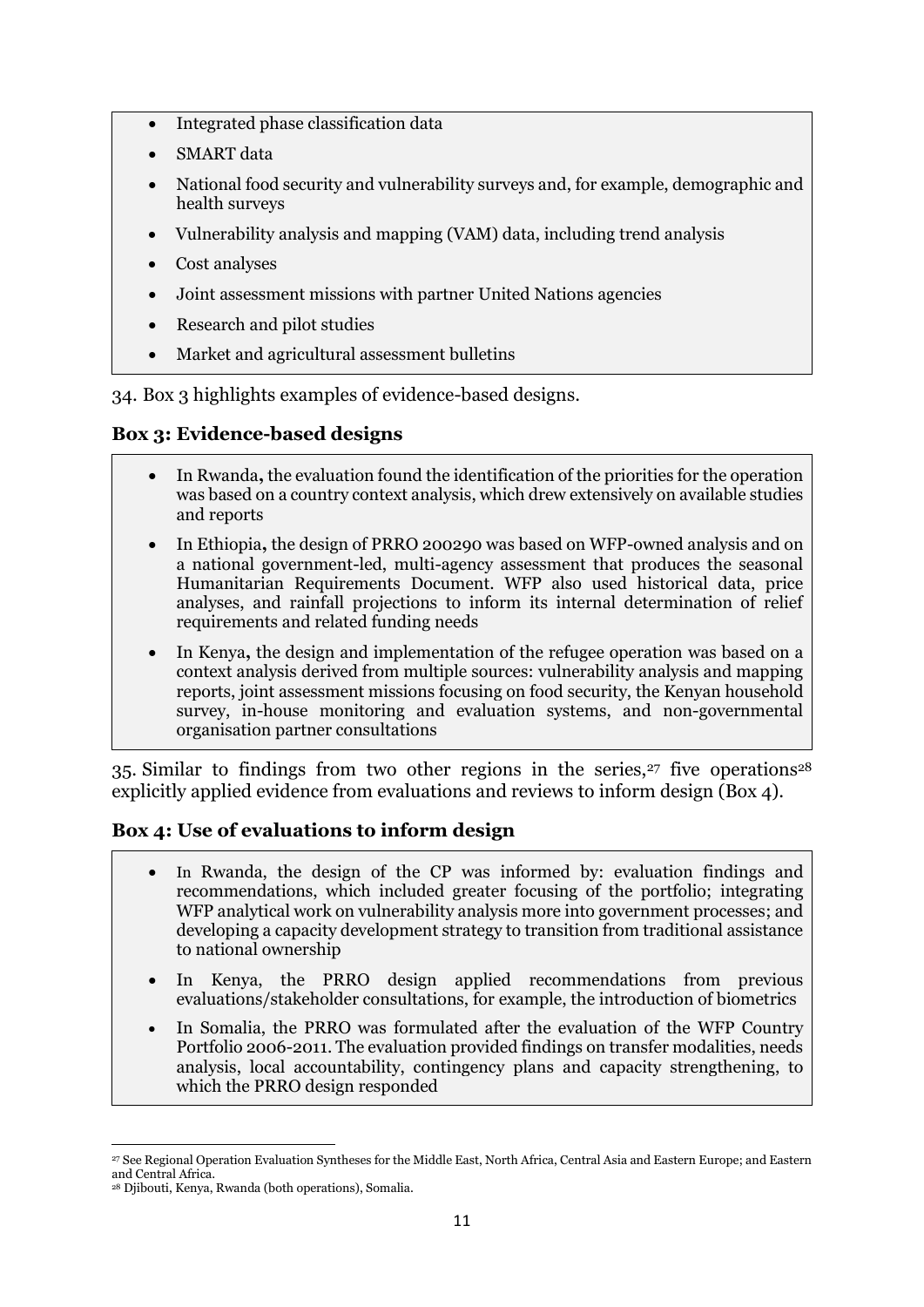36. Weak causal chains/design flaws have been a repeated finding in the operation evaluations series.<sup>29</sup> These were similarly identified in three operations in the region,<sup>30</sup> all related to school feeding. Specifically: in refugee operations in Rwanda and Kenya, the design lacked the evidence base that school feeding (in Kenya, take-home rations) would lead to increase enrolment/retention in schools. The CP in Rwanda assumed that school feeding interventions would benefit from complementary inputs from government and other partners, which did not subsequently materialise.

37. Five evaluations comment on internal synergies in design, <sup>31</sup> also a consistent weakness identified by evaluations in this series:

- Three<sup>32</sup> found strong internal synergies at design stage. In Kenya, for example, general distribution, supplementary feeding and school snacks were designed to inter-relate, to help build the resilience of refugee population.
- In Ethiopia PRRO 200290, and Somalia both large-scale operations aimed at covering wide geographical areas – internal synergies were lacking. In Somalia, for example, programming did not take account of the relationships between the different components and activities of the design.

38. In common with wider findings from the series, the use of gender analysis to inform design was limited, only being applied in Kenya and Rwanda CP to help build a more gender-sensitive design.

## **Box 5: Gender analysis and design**

In Kenya, each intervention within the PRRO was informed by prior gender and cultural analysis. This analysis then supported operation design. Interventions such as food assistance for assets and firewood distribution were explicitly designed to offer protection to women and girls. General distribution organized separate distribution lines for women, and explicit governance roles were reserved for women in camps.

In the Rwanda CP, community consultation processes explicitly sought to enhance women and most vulnerable households' participation in planning and decision-making. The design of interventions applied findings from consultations in design, resulting mainstreaming of gender across interventions. The CP also partnered with the joint United Nations/Government of Rwanda Rural Women Economic Empowerment initiative, which aimed to secure rural women's livelihoods and rights in the context of sustainable development.

39. The remaining five evaluations<sup>33</sup> found some attention to gender within design, but mainly from an 'including women' perspective. For example, in Somalia, gender activities mainly aimed to promote women's opportunities in terms of access to training and health activities, i.e. focusing on equal participation.

#### **2.3 How responsive were operations to needs?**

Overall, WFP operations in the region were fit for context to respond to target population needs, with realistic coverage intentions and appropriate objectives and overall intent. There were some weaknesses of relevance at activity level, however. Targeting was

1

<sup>29</sup> Operations Evaluations Syntheses 2014, 2015 and 2016.

<sup>30</sup> Kenya, Rwanda (both operations).

<sup>&</sup>lt;sup>31</sup> No comment in Diibouti or the Rwanda refugee operation.

<sup>32</sup> Refugee operations in Kenya and Ethiopia plus the Rwanda CP.

<sup>33</sup> Djibouti, Ethiopia both operations, Rwanda refugee operation, Somalia.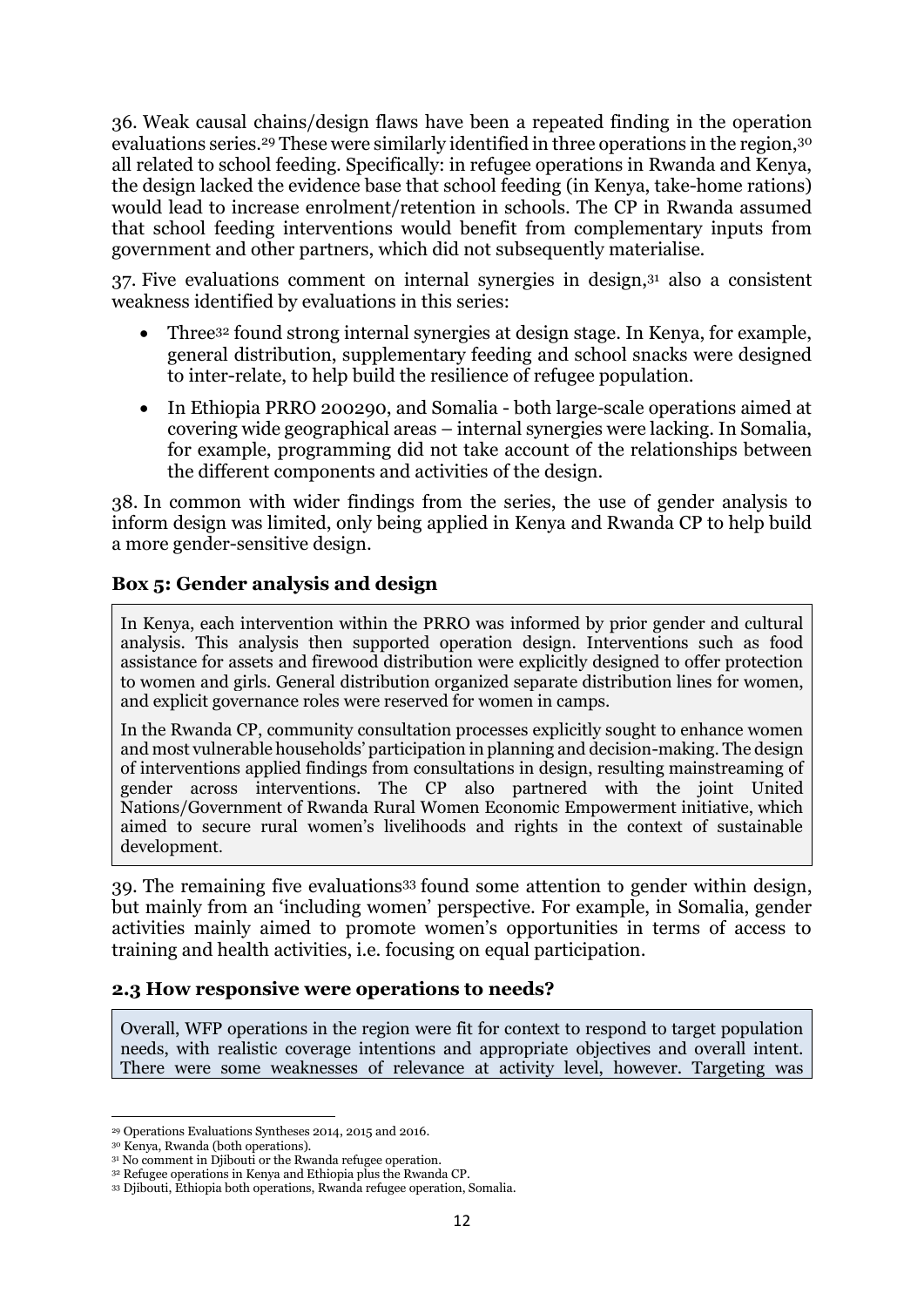appropriate at geographical level, though with limitations in nutrition and general distributions. Transfer modalities were appropriate overall.

40. In line with findings from across this series, WFP operation types in the East and Central Africa region were largely fit for context**.** All seven evaluations found operation types appropriate for needs.

41. WFP's intended coverage for humanitarian needs was also found appropriate in all seven operations, based on data available at the time. Coverage intentions were realistic, being based on detailed needs assessments and a solid evidence base, as per Section 2.2 above.

42. Operations' objectives and overall intent were found well-aligned with the needs of food insecure populations in all seven operations. In Somalia, for example, the PRRO was characterized by a flexible approach, incorporating both relief and recovery interventions, which was appropriate for the varied implementation locations and the volatility of food emergencies.

43. Relevance at activity level was more consistent than in some other regions evaluated through this series. Just two evaluations found relevance concerns at activity level. Specifically:

- In the Rwanda refugee operation, the evaluation noted differences in opportunities and capacities between longstanding Congolese refugees, who have more employment or access to land, and the newly-arrived Burundians. It suggests that a more nuanced approach would be useful within general food/cash assistance support.
- In Somalia, the operation applied pre-defined operational responses, meaning that, whilst activities met the needs of the beneficiaries, they did not necessarily meet their priorities. 42

44. Additionally, the design of food assistance for assets interventions affected relevance in Kenya and Ethiopia PRRO 200290, <sup>34</sup> with models copied from highland areas being inappropriately applied in lowland areas in Ethiopia.

45. Evaluations identified generally appropriate operation-level geographical targeting. In the three refugee operations, camp locations were set by government (Kenya, Rwanda and Ethiopia). In Djibouti, Rwanda (for the CP) and Somalia, operations appropriately focused on areas of the country most affected by food insecurity and malnutrition. However, in Ethiopia (PRRO 200290), geographical targeting criteria for site selection within lowland areas required improvement, due to the different conditions in these areas.

46. Four evaluations<sup>35</sup> found specific activity-level targeting concerns, for example:

- Nutrition interventions raised risks of inclusion/exclusion error, including the potential exclusion of vulnerable groups in Djibouti, and inclusion error in the Rwanda CP and Ethiopia PRRO 200290.
- General distribution raised concerns regarding refugee registration in Ethiopia and Rwanda, with some potentially eligible refugees unregistered and therefore not eligible to receive rations, whilst some non-refugees did access rations.

**.** 

<sup>34</sup> Ethiopia PRRO 200290, Kenya.

<sup>35</sup> Djibouti, Ethiopia both operations, Rwanda CP.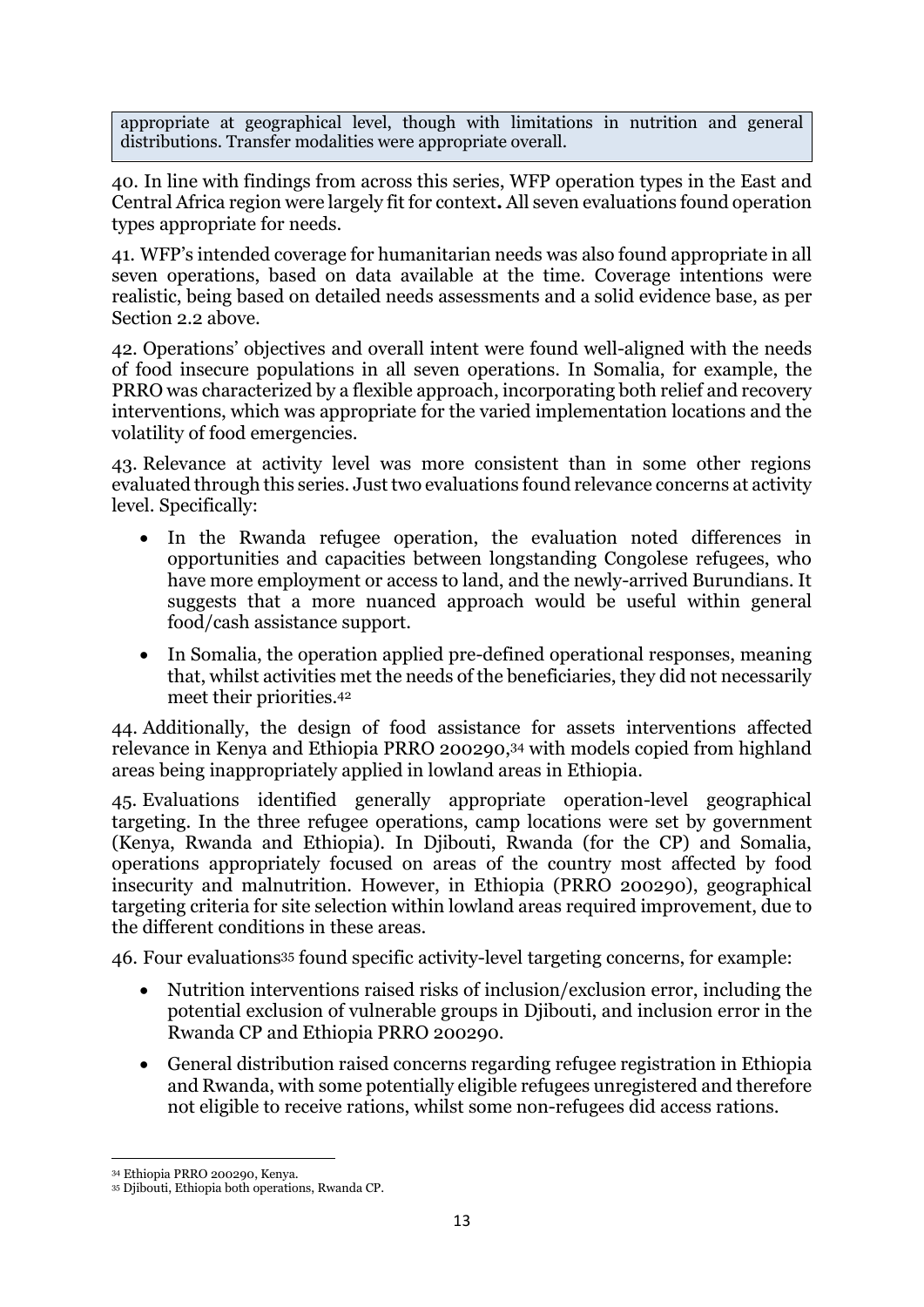47. Targeting modalities aligned with national guidelines or approaches in all five countries.

48. Finally, and in common with other regions assessed through this series, the WFP choice of transfer modalities, whether cash and voucher or in-kind, were assessed as fully or mostly appropriate in six out of seven evaluations.<sup>36</sup> In Somalia, WFP had not adopted cash approaches, despite cash being a well-utilised modality by other actors, and only limited assistance was provided through vouchers.

## <span id="page-15-0"></span>**QUESTION 2: What were the results of the operations?**

#### **Summary findings: results**

Evaluations found continued weaknesses in monitoring systems over time. Both output and outcome data suffered from limited availability, quality and reliability concerns. Performance was variable across activity areas, and dependent on contextual factors, particularly in refugee operations.

Evaluations also identified some additional results, reflecting WFP efforts to apply an 'enabling' role adopted where feasible, though due to the profile of the evaluated operations, these were more limited than in other regions. The most prominent results were in enhanced national capacities and resilience. Gender approaches focused mainly on 'including women', with results geared to quantitative 'numbers participating'.

WFP engaged in close and collaborative partnerships with governments in the region, with its contributions to food security and nutrition highly valued by government agencies. Relationships with partner United Nations agencies were generally positive. The willingness of WFP to adapt under changing conditions was praised, though operations experienced mixed timeliness. Operations had limited scope for transition and sustainability.

## **2.4 What evidence of results is available?**

Evaluations in the region found continued weaknesses in monitoring systems over time. Both output and outcome data suffered from limited availability, with outcome and nutrition data particularly scant. Five evaluations raised data quality and reliability concerns and four found insufficient use of available data to inform programme planning and implementation.

37. **Monitoring systems:** Operations evaluations in this series have consistently found shortcomings in WFP monitoring systems, though with improvements in output data availability over time. Evaluations in the East and Central Africa region, however, continue to report limited data availability and quality for both output and outcome results.

38. Positively, three evaluations, two in Rwanda and that in Somalia, found comparatively strong monitoring systems overall (Box 6).

#### **Box 6: Monitoring systems**

The monitoring system for the Rwanda refugee operation was assessed as comprehensive. It had pursued innovations, for example, monthly checklist questionnaires uploaded wirelessly for rapid analysis to inform management. It also conducted food security outcome

<sup>1</sup> <sup>36</sup> Djibouti, Rwanda both operations, Ethiopia both operations, Kenya.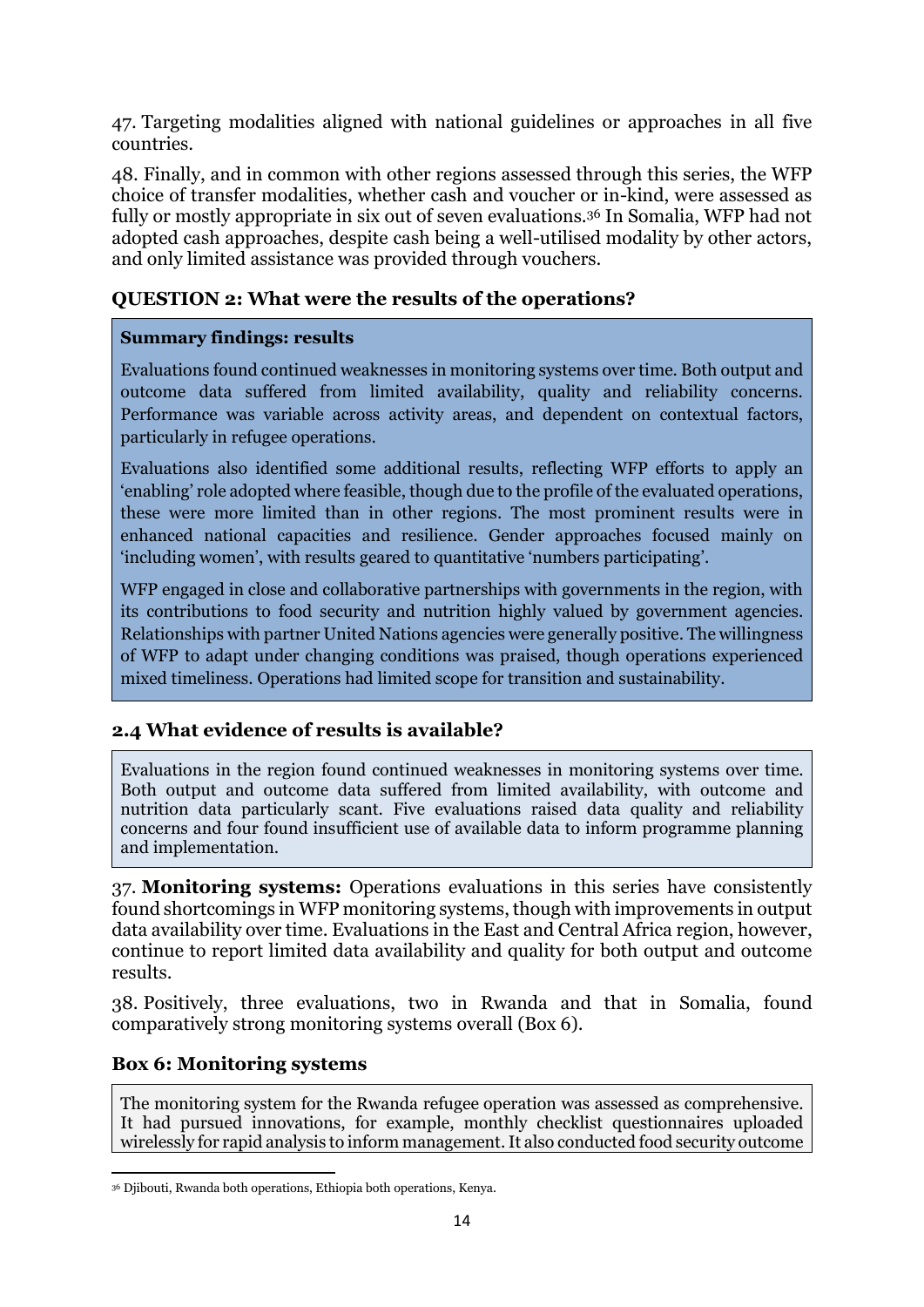monitoring through a rigorous procedure. The system allowed field monitors to verify receipt of their entitlement, and continuously gather information on beneficiary knowledge of programme aspects and satisfaction.

In Somalia, monthly monitoring reports, quarterly and annual donor reports, and annual standard project reports provided a "good tool" for promoting efficiency and effectiveness.

39. However, four out of seven evaluations, spanning the period 2014 to 2017, identified gaps or limitations in monitoring systems. <sup>37</sup> Specific weaknesses included**:** 

- Insufficient resources to ensure monitoring requirements under WFP minimum monitoring standards<sup>38</sup>
- Inefficient/cumbersome/over-sampled data-gathering systems, whose required time and effort was not commensurate with the quality and utility of data produced<sup>39</sup>
- Incomplete post-distribution monitoring $40$
- Delays in the production of monitoring data.<sup>41</sup>

40. Additional gaps included a lack of corporate indicators available to measure innovation in Rwanda (the CP evaluation) and the need for more, integrated monitoring across operation components in Somalia.

41. **Data availability**: Three evaluations found gaps in output data in the region, even in the later period. <sup>42</sup> Gaps in outcome data within individual activities were also noted in six out of seven evaluations. <sup>43</sup> Nutrition output and outcome data was particularly scant, with gaps identified in five evaluations.<sup>44</sup>

42. Data quality and reliability issues were also raised in five evaluations.<sup>45</sup> Concerns included:

- Discrepancies or errors identified in the data, for example, between information presented in standard project reports and that gathered by evaluation teams<sup>46</sup>
- The use of formulae rather than actual counts, which led to potential discrepancies in data<sup>47</sup>
- Lack of baselines<sup>48</sup>
- Challenges in measuring the national capacity index<sup>49</sup>
- Claims made for improvements in outcome data which lacked rigour<sup>50</sup> for example attributing improved food consumption scores to WFP food transfers that only supplied a small percentage of a household's food entitlements, or

**<sup>.</sup>** <sup>37</sup> Djibouti, both Ethiopia operations, Kenya.

<sup>38</sup> Djibouti, Ethiopia both operation.

<sup>39</sup> Djibouti, Ethiopia refugee operation, Kenya.

<sup>40</sup> Djibouti.

<sup>41</sup> Ethiopia PRRO 200290.

<sup>42</sup> Djibouti, Ethiopia 200290, Rwanda CP.

<sup>43</sup> Djibouti, Ethiopia 200290, Kenya, Rwanda both operations, Somalia.

<sup>44</sup> Djibouti, Ethiopia 200290, Kenya, Rwanda refugee operation, Somalia.

<sup>45</sup> Djibouti, Ethiopia 200290, Kenya, Rwanda refugee operation, Somalia.

<sup>46</sup> Djibouti, Kenya.

<sup>47</sup> Somalia.

<sup>48</sup> Rwanda CP. <sup>49</sup> Rwanda CP.

<sup>50</sup> Ethiopia 200290, Kenya, Rwanda both operations.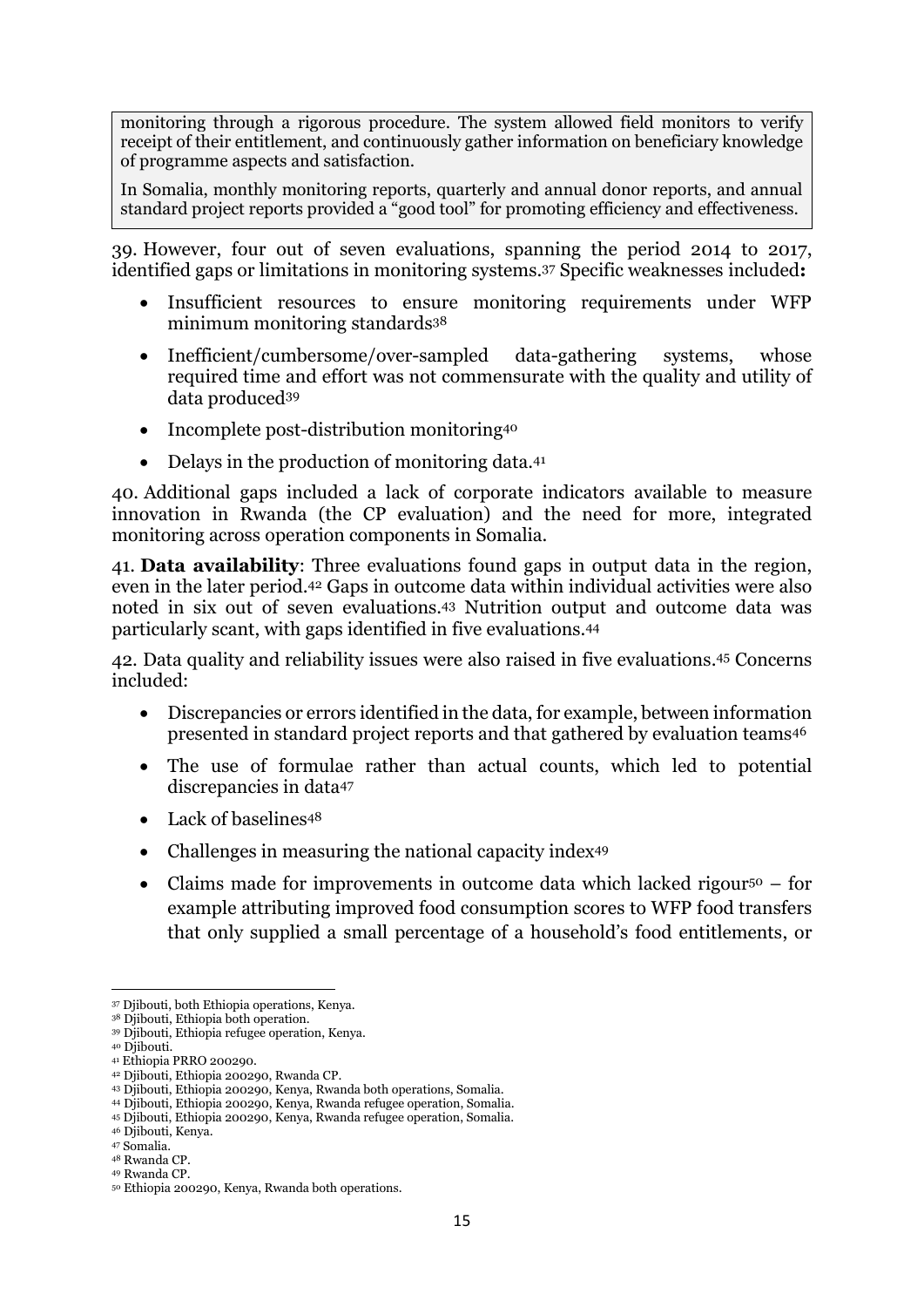conducting measurements close to times when food consumption levels were high.

43. Data management, analysis and use was a weakness, in common with wider findings from the series, with four evaluations finding limited analysis and use of data generated to improve programme planning and implementation.<sup>51</sup> Gaps included:

- Weak data management systems, including the use of multiple spreadsheets/databases without sufficient harmonization<sup>52</sup>
- Presentation of raw data, without efforts to analyse it, particularly over time<sup>53</sup>
- Limited or no feedback loops from data gathered to informing programme design or adjustment, or to inform external stakeholders/donors. 54

44. However, the Rwanda CP was an exception (Box 7).

### **Box 7: A learning approach**

Ongoing learning in the Rwanda CP was supported by a conducive external environment, with the Government of Rwanda placing a high emphasis on evidence-based learning. Consequently, the CP included a strong focus on the production and use of evidence. In addition to standard monitoring procedures, this included the production of research programmes and lesson learning papers. Additionally, for each of the main activities, steering committees were put in place to facilitate monitoring and decision-making

45. Finally, WFP indicator target-setting was generally found satisfactory in the region's operations. Only the evaluation of Ethiopia 200290 identified weaknesses, with detailed and comprehensive food security assessments conducted in highland areas also used to set targets for the very different operating conditions of lowland regions.

## **2.5 What output and outcome results have been achieved, per theme/sector?**

Performance was variable across activity areas, and highly dependent on contextual factors, including refugee flows and funding. Outcome data particularly was limited in availability and reliability.

- **General distribution:** General distribution was used in the East and Central Africa region operations to target refugees and specific vulnerable populations. Planned output targets were only met in one operation, with five others missing targets mainly due to external circumstances. Only one operation fully met outcome targets, with mixed performance in others.
- **Nutrition**: All seven operations implemented a nutrition response. Two operations fully met output targets across all nutrition intervention types, whilst five showed mixed performance or did not achieve any output targets. However, interventions showed some positive outcome results, with three operations fully meeting targets and two more showing largely positive performance.
- **Education**: Activities were implemented in six out of seven operations, including the three refugee operations. Only one operation met its output targets. However,

**<sup>.</sup>** <sup>51</sup> Djibouti, Ethiopia 200290, Kenya, Somalia.

<sup>52</sup>Djibouti, Somalia.

<sup>53</sup> Djibouti, Ethiopia PRRO 200290, Kenya.

<sup>54</sup> Ethiopia PRRO 200290.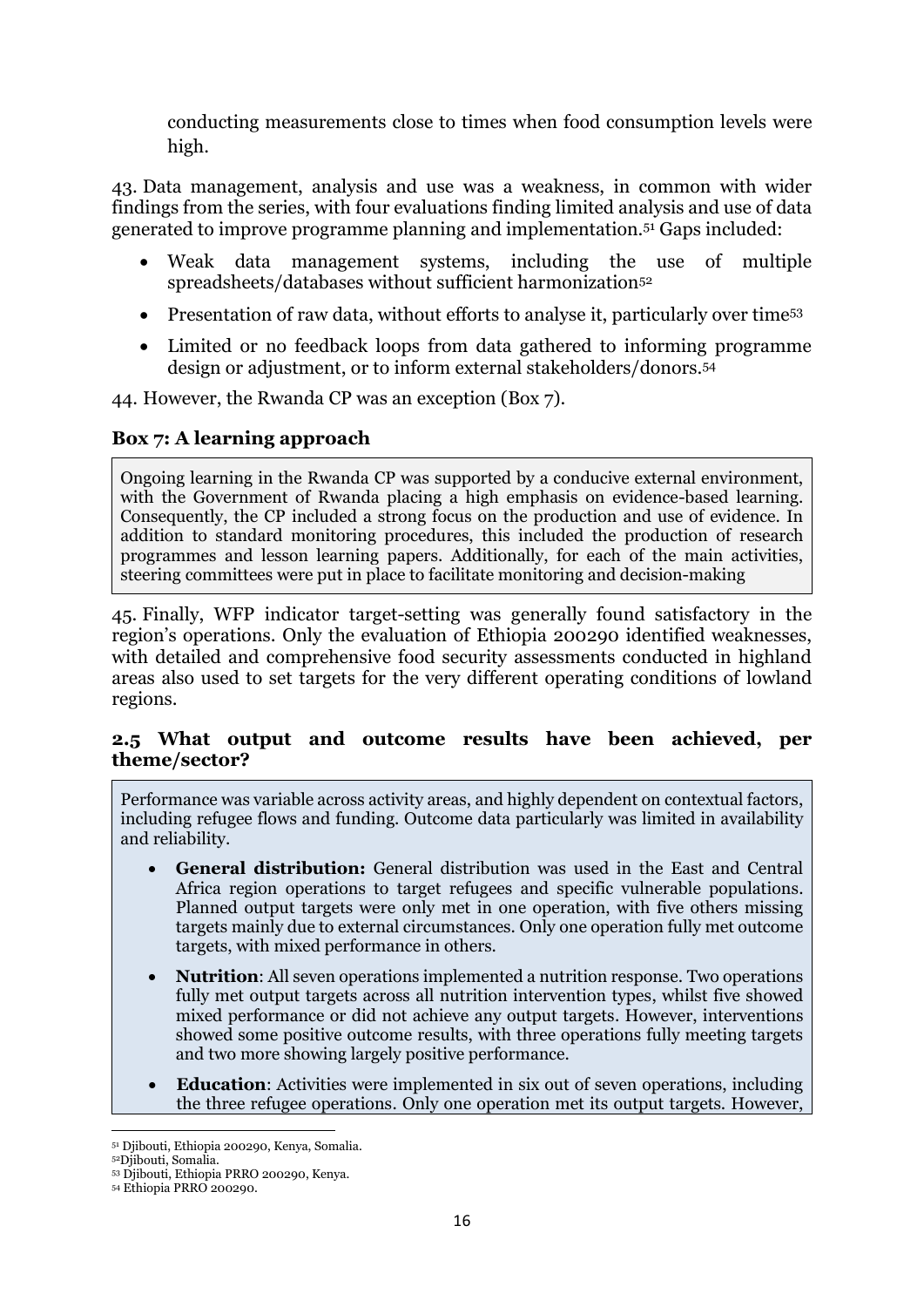outcome level results were positive across enrolment, attendance and retention indicators.

 **Livelihoods:** Six operations implemented food assistance for asset/training activities, with smaller planned beneficiary numbers than for other activity areas. Only one evaluation found that activities were on track or had met/exceeded output targets, with the remainder showing mixed performance or under-achieving. Data on outcomes was limited, and performance was variable across operations.

46. All operations contained multiple components (Table 1). All operations also experienced at least some variation against planned targets, with reasons including: changes in refugee caseloads (all three refugee operations plus Djibouti); adjustments in line with changing food security situations; (Ethiopia, Somalia), and additional funding permitting expansion (Rwanda CP).

47. Results against activity areas were as follows:

## **General distribution**

48. Six operations (all PRROs) implemented general distribution activities over the evaluation period, in all cases to target refugees/internally displaced persons, and/or chronically food-insecure populations at critical times of the year. Operations were generally large-scale: in Ethiopia, PRRO 200290 targeted 1.9 to 5 million people annually, depending on the food security conditions of the year, whilst the refugee operation targeted caseloads of over 600,000 in both 2014 and 2015. The Somalia operation targeted 645,000 beneficiaries in 2013 and 180,000 in 2014 and the Kenya refugee operation targeted just under 440,000 people in 2013.

49. **Output results:** The realisation of general distribution targets against plan is highly dependent on contextual factors, particularly variations in refugee caseloads. Only one operation, the Ethiopia PRRO 200290, met or almost met planned output targets in the reference years, despite challenges in the timing of food security information available. The remaining five operations missed targets in at least one year, mostly due to changing external circumstances such as, lower than anticipated refugee caseloads (Rwanda refugee operation), the introduction of biometric targeting (Kenya), changing food security conditions (Somalia) and funding shortfalls (Ethiopia refugee operation, Djibouti).

50. **Outcome results**: Data limitations prevented comprehensive assessment, but information available showed mixed achievement against different outcome indicators:

- Food consumption score targets were met in three operations (Ethiopia 200290, Ethiopia and Rwanda refugee operations) but not in Djibouti and Somalia, partly due to the effects of *El Niño*
- Dietary diversity scores were met or almost met in two operations (Somalia, Ethiopia refugee operation) but were not achieved in other operations, with mixed performance between locations in Djibouti and the Rwanda refugee operation
- Use of coping strategies targets were met in the Rwanda refugee operation but missed in Djibouti and in Ethiopia PRRO 200290.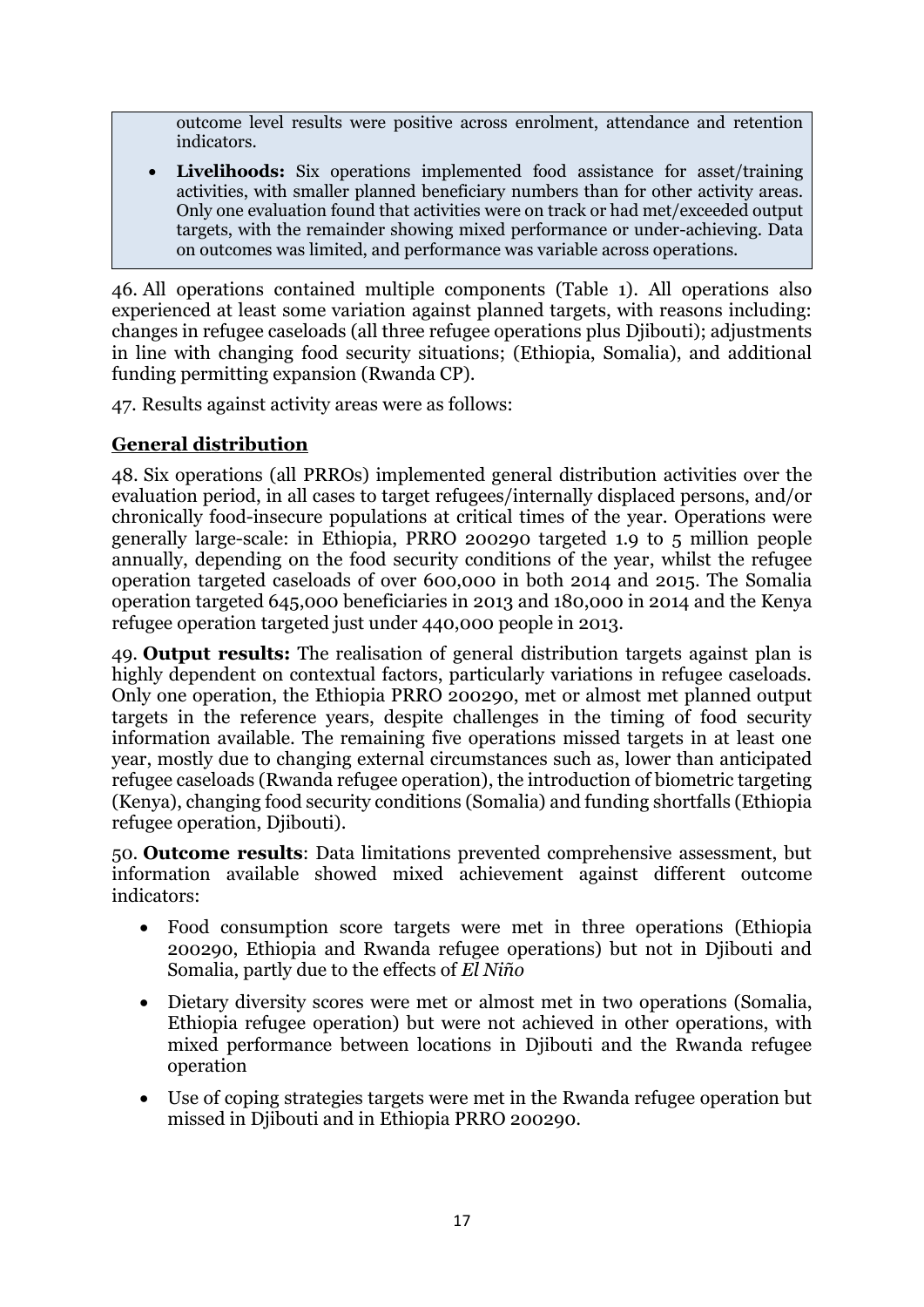51. In Kenya, incomplete data prevented the assessment of achievement against planned outcomes, but overall, the evaluation concluded that food security and nutritional status in camps had improved in part due to general distribution transfers.

## **Nutrition**

52. All seven operations implemented nutrition interventions, reflecting its importance as a strategic priority in the region. Four operations contained activities to target stunting.<sup>55</sup>

53. The largest numbers of nutrition beneficiaries were intended in Ethiopia (PRRO 200290), targeting just over a million beneficiaries in 2012 and 2013 respectively, and Somalia, where nutrition was the major focus of the operation and which targeted 1.5 million beneficiaries overall.

54. **Output results:** Output performance for nutrition activities varied across activity types:

- Only nutrition activities in the Rwanda CP and Kenya fully met output targets across all nutrition intervention types.
- In Diibouti and Somalia, nutrition activities either did not meet output targets in specific interventions, or showed mixed performance across them. For example, in Somalia, varying caseloads, due to changing food security conditions, meant that planning figures for mother and child health and nutrition interventions were not reached, whilst planning figures of blanket supplementary feeding programme interventions were exceeded.
- Operations in Rwanda, and both Ethiopia operations, did not reach any of the planned nutrition targets across intervention types, for reasons including: changing caseloads (all), over-estimated planning figures (Ethiopia) and improvements in malnutrition rates in camps (Rwanda).

55. **Outcome results:** Evaluations note limited availability, quality and reliability of nutrition outcome data. However, despite these data shortcomings and mixed output level performance, interventions showed some positive outcome results:

- Three operations, both those in Ethiopia and that in Somalia, found targets in recovery, death and defaulter rates achieved and in line with the SPHERE standards.
- Largely positive performances were reported in Kenya refugee operation and Djibouti, where operations met targets in recovery rates, default rates, mortality rates and non-response rates in line with Sphere standards.
- Mixed performance was reported in Rwanda (both operations). For the CP, outcome indicators were not reached although progress was made in "the proportion of children who consume a minimum acceptable diet" and "the proportion of eligible population who participate in the programme". In the refugee operation, malnutrition rates improved but stunting and anaemia rates remained high, and few children consumed a minimal acceptable diet.

<sup>1</sup> <sup>55</sup> Kenya, both Rwanda operations, Somalia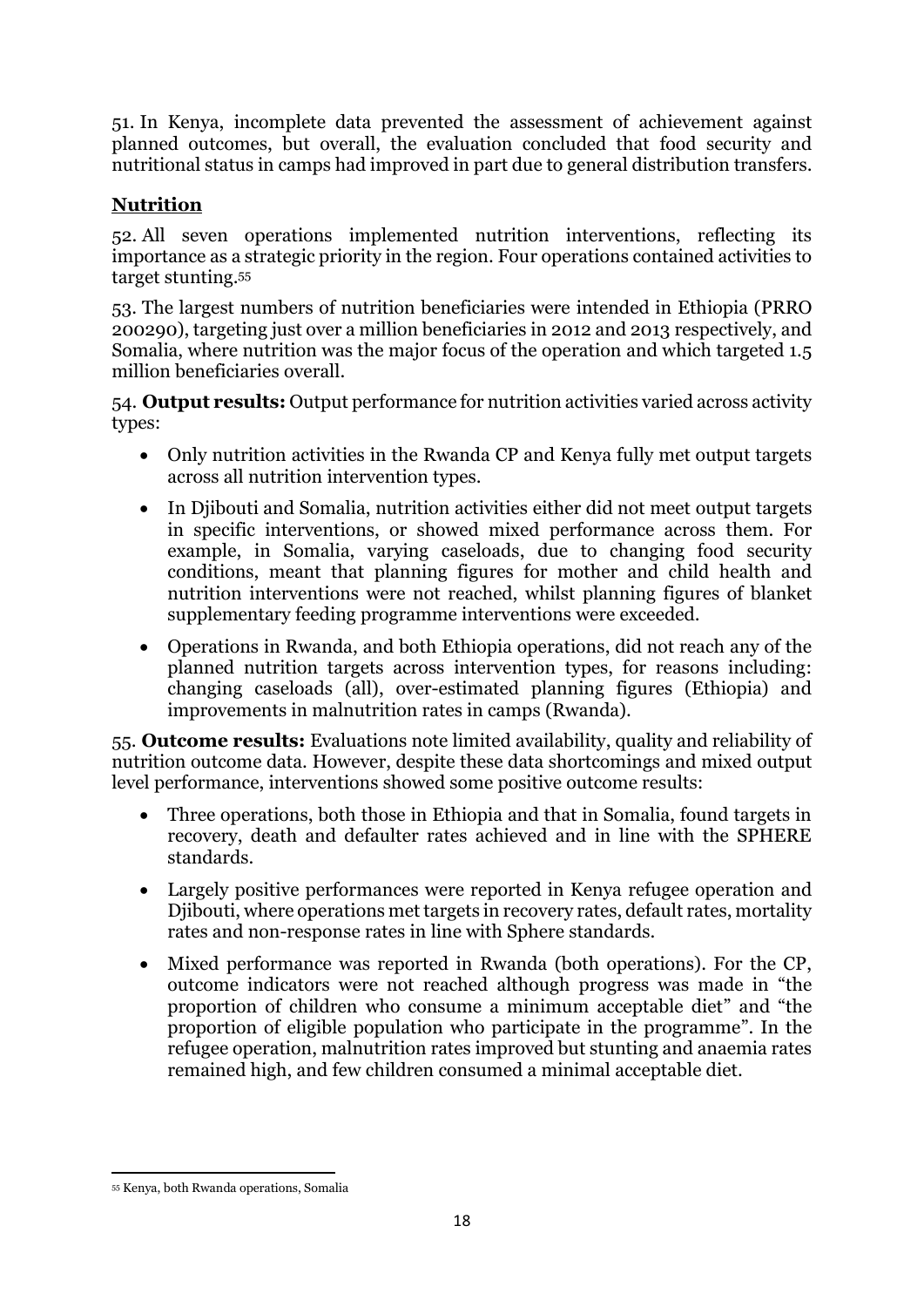## **Education (school feeding)**

56. Six out of seven operations implemented school feeding initiatives, though in Djibouti this was limited to a take-home ration for girls. <sup>56</sup> The largest scale activities were: Somalia, where just over 200,000 children were targeted in 2014; the Ethiopia refugee programme, which targeted 110,500 children in 2015; and Rwanda, where the home-grown school feeding programme targeted 82,000 primary school children until 2016.

57. **Output results:** Output-level achievement was mixed across the six operations:

- In Djibouti, WFP met its planned targets of distributing a take-home ration for girls in both years of implementation.
- In the Rwanda CP and the Kenya and Somalia operations, targets were not met consistently over the years. For example, in the Rwanda CP, targets were met in the first and fourth year of the intervention, but underachieved in years 2 and 3, due to funding challenges.
- In the Ethiopia and Rwanda refugee programmes, targets were not met in either year, in Ethiopia due to a partner's unwillingness to support school feeding in a particular region, and in Rwanda due to a lower-than-planned number of Burundian refugees.

58. **Outcome results**: Results were available, for all six school feeding interventions and largely positive, though evaluations raised some concerns about the attribution of results to WFP interventions:

- Attendance rates met or exceeded targets in all three operations that applied them, <sup>57</sup> though the Kenya evaluation raises concerns about attribution.
- Retention rate targets were met or exceeded in all four operations that measured them, <sup>58</sup> though in Somalia, retention was relatively low in higher classes.
- Enrolment rates were met or exceeded in all three operations that applied the indicator. <sup>59</sup> Enrolment rates in the Rwanda refugee operation were below target, though, since the majority of children were already in school, limited improvement was possible.

## **Livelihoods (food assistance for assets/training)**

59. Six out of seven operations<sup>60</sup> implemented food assistance for assets or training (FFA/FFT) activities. The largest volumes targeted were in Ethiopia, where WFP targeted just over a million beneficiaries in 2012 and 2013 under the PSNP; and Somalia, where WFP targeted 165,000 beneficiaries for FFA/ FFT in 2013 and 2014 combined.

60. **Output results:** Data was only available for five operations: 61

 Only the Somalia operation was on track to meet planned output targets over two years.

**<sup>.</sup>** <sup>56</sup> All other than Ethiopia PRRO 200290

<sup>57</sup> Djibouti, the Kenya and Rwanda refugee operations

<sup>58</sup> Ethiopia refugee operation, Rwanda both operations, Somalia

<sup>59</sup> Ethiopia refugee operation, Rwanda CP, Somalia

<sup>60</sup> All other than the Rwanda refugee operation

<sup>61</sup> Data for the Ethiopia refugee operation was not available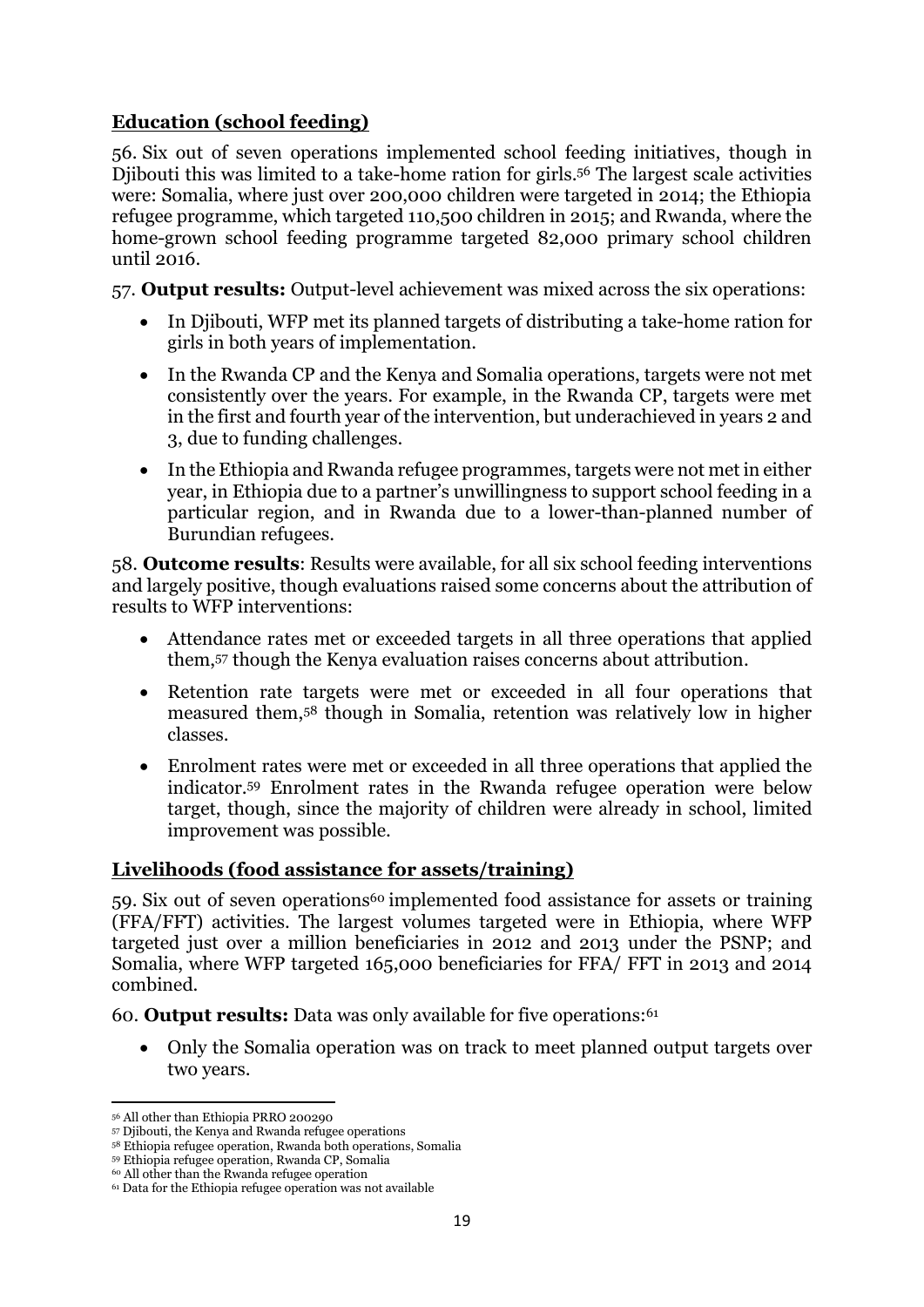- Four operations<sup>62</sup> did not meet participant, beneficiary or asset creation targets over the reference years. Reasons included resource constraints, as in Djibouti, and competition for beneficiaries created by similar activities operating in the area (Rwanda CP).
- The Kenya evaluation found mixed performance, with food assistance for assets participant targets met but food assistance for training underachieving for women participants.

61. **Outcome results**: Data was available for four operations, with the Kenya and Ethiopia refugee operations lacking sufficiently reliable data. Findings were mixed at best:

- Food consumption scores were measured in three operations; these improved in Djibouti and Ethiopia PRRO 200290 but declined in the Rwanda CP.
- Community asset scores were measured in Ethiopia PRRO 200290 and in Somalia; these improved in Ethiopia but experienced variable performance in Somalia over the operation's duration.
- Dietary diversity scores were measured in the Rwanda CP, with no change noted.

62. The quality and sustainability of assets under food assistance for assets activities created have been repeatedly raised as concerns within the operations evaluations series, along with a lack of links to resilience objectives. In the East and Central Africa region, only the Djibouti and Ethiopia PRRO 200290 evaluations commented on this. The Djibouti evaluation found that assets were of good quality and likely to be maintained. However, in Ethiopia, the design, construction, and maintenance of public works were lower than the expected standard.

## **2.6 What other results have been generated, beyond outputs and outcomes?**

Evaluations identify additional results that were not consistently captured in corporate reporting at the time. However, due to the profile of the evaluated operations, these were more limited than in other regions. The most prominent results reflected enhanced national capacities and resilience, with some limited gains in improving the policy environment in Rwanda, and in social protection/safety nets in Djibouti and Ethiopia.

## **2.6.1 Improved policy environments**

63. Contributions made to enhanced national policy environments have been a significant feature of this series, with results not captured in the WFP Strategic Results Framework 2014-2017. However, in the East and Central Africa region, such results were only observed in the two Rwanda evaluations. The reasons for this gap included: strong existing government frameworks for refugee management (all three refugee operations); a highly constrained governance and policy environment in Somalia; and policy influence focused on social protection and resilience in Ethiopia, addressed in Section 2.6.4, below.

64. The few results observed are found in Table 2.

<sup>1</sup> <sup>62</sup> Djibouti, both Ethiopia operations, Rwanda CP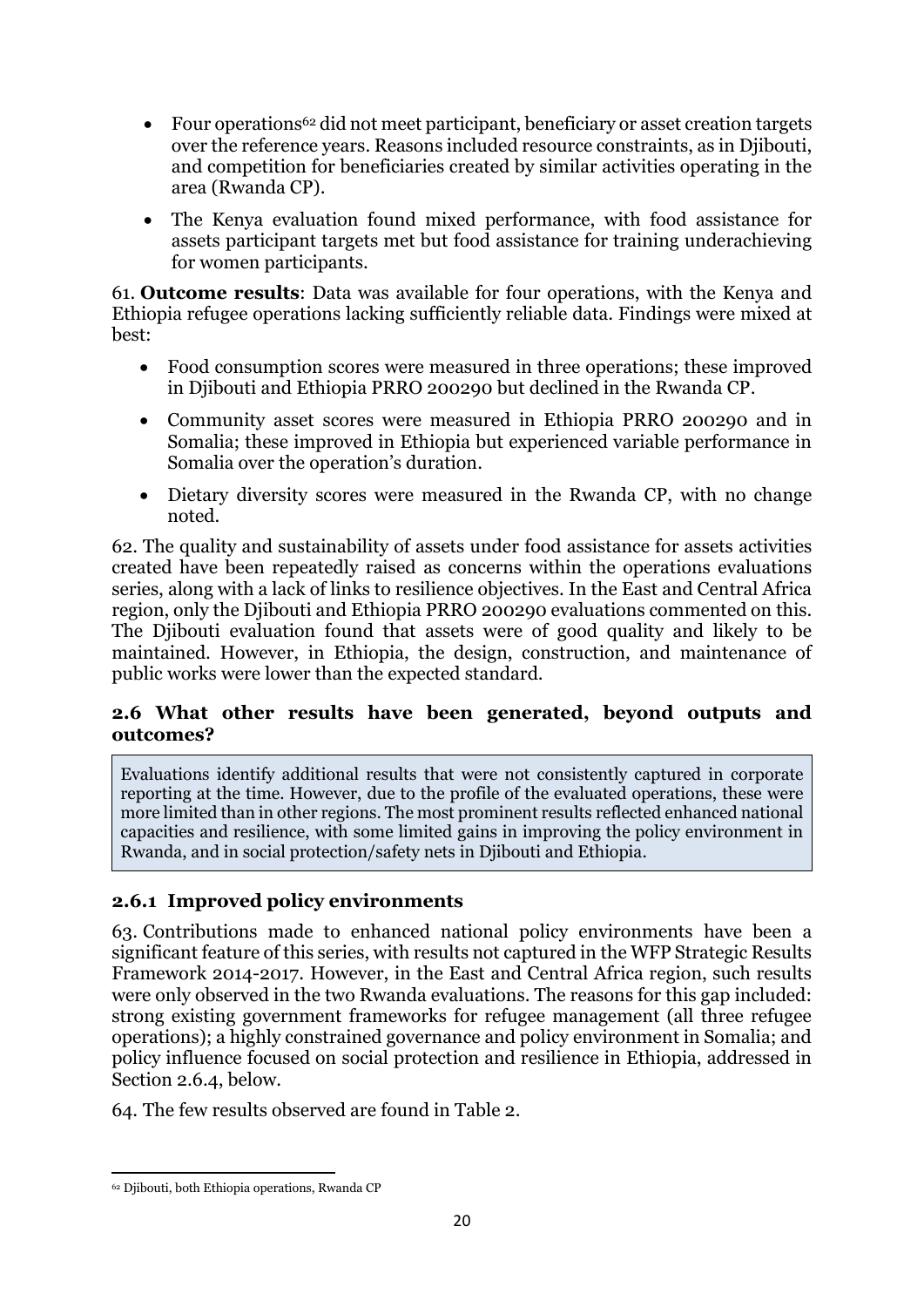## **Table 2: Policy environment results**

| Education                                | Supporting the development of policy/legislative frameworks and<br>national systems for school feeding (Rwanda CP)                            |  |  |  |  |
|------------------------------------------|-----------------------------------------------------------------------------------------------------------------------------------------------|--|--|--|--|
| <i>Nutrition</i>                         | Supporting the development of food security and nutrition policies,<br>strategies, protocols and programmes (Rwanda CP, refugee<br>operation) |  |  |  |  |
| Disaster<br>preparedness and<br>response | National contingency plan and disaster risk reduction strategy<br>supported (Rwanda CP)                                                       |  |  |  |  |

## **2.6.2 Enhanced national capacities**

65. Results in capacity strengthening were however, more prominent, occurring in six evaluations.<sup>63</sup> Key achievements are recorded in Table 3.

### **Table 3: Capacity development results**

| <i>Nutrition</i>                                                    | Training health centre and national nutrition programme staff in<br>nutrition protocols (Djibouti)                                                                                                                                                              |  |  |  |  |  |  |
|---------------------------------------------------------------------|-----------------------------------------------------------------------------------------------------------------------------------------------------------------------------------------------------------------------------------------------------------------|--|--|--|--|--|--|
| Food security and<br>nutrition<br>analysis/manageme<br>nt/targeting | Building local/national capacity for food management and<br>targeting, including of cooperating partners (Ethiopia, Rwanda,<br>Somalia)<br>Building the capacity of government and cooperating partners for<br>vulnerability assessment and monitoring (Rwanda) |  |  |  |  |  |  |
| Food production                                                     | Strengthening the capacity of agricultural cooperatives for<br>production and business management (Rwanda)                                                                                                                                                      |  |  |  |  |  |  |

66. However, three evaluations<sup>64</sup> point to weak capacity-strengthening approaches, with gaps including: the lack of an overarching strategic approach and no intended results (Ethiopia PRRO 200290); no such activities intended despite an obvious need (Kenya); and the need to seek alternative measures for capacity development, for instance through local organizations (Somalia).

## **2.6.3 Results in social protection/social safety nets**

67. The limited availability of social protection/safety nets frameworks in the region (see section 2.1 above) meant that results in this area were limited. Specifically:

- In Diibouti and Ethiopia 200290, WFP played a critical role in social protection and safety nets for vulnerable populations, helping to directly implement the Government's social protection strategy.
- However, in the Rwanda CP, WFP was relatively absent from the social protection dialogue, although many WFP activities had a social protection angle, and partners perceived the potential to address social protection needs as one of WFP main comparative advantages.

**.** 

<sup>63</sup> Djibouti, both Ethiopia operations, both Rwanda operations, Somalia

<sup>64</sup> Ethiopia PRRO 200290, Kenya, Somalia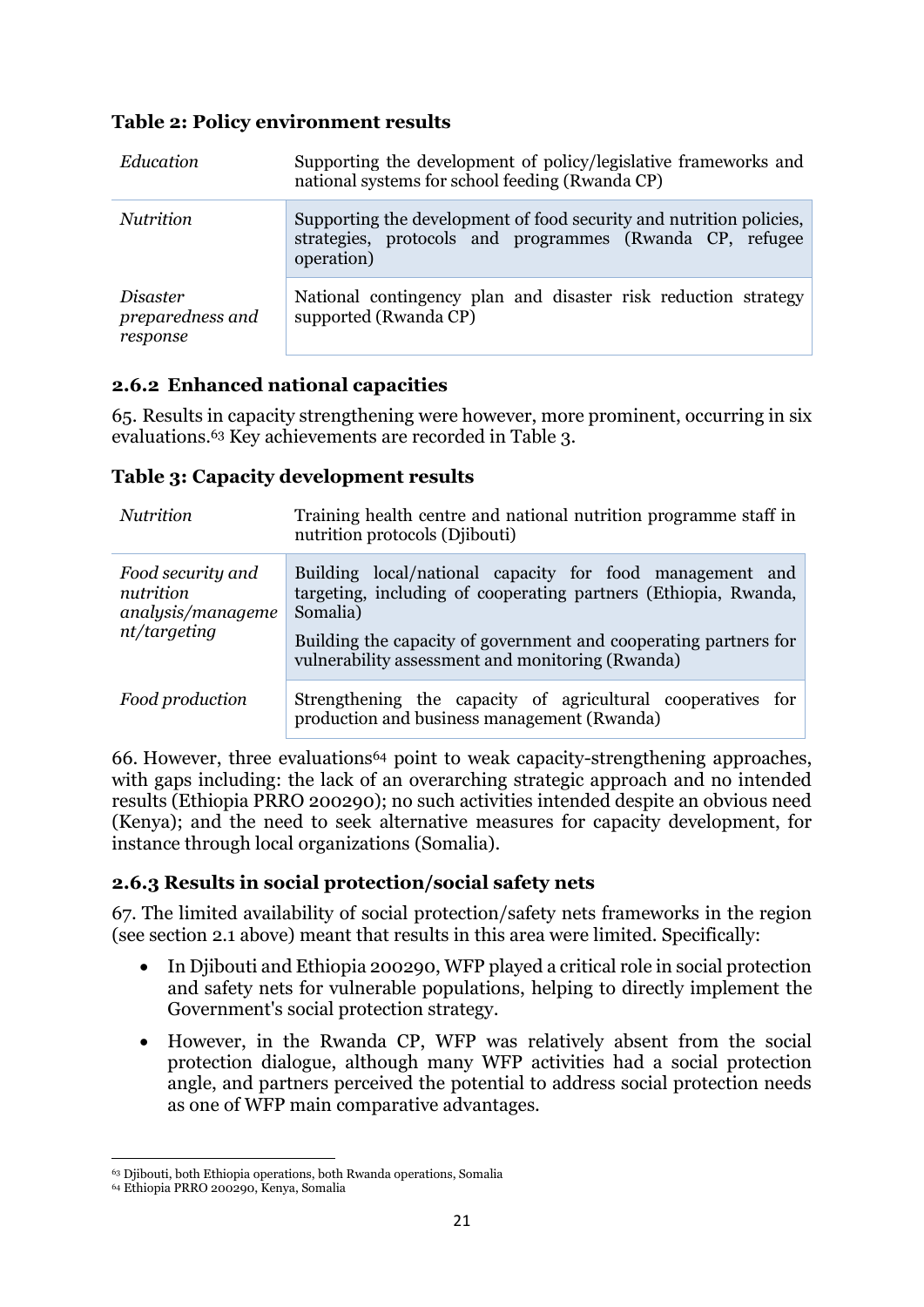#### **2.6.4 Results in resilience**

68. Five evaluations<sup>65</sup> comment on WFP contributions to resilience in the region. Three found positive results,<sup>66</sup> with activities in food assistance for assets in Djibouti and Rwanda contributing to building resilience at community level; and nascent, but positive, results emerging in Somalia. In Djibouti and Rwanda, resilience activities were supported by conducive policy frameworks and complementary partnerships with the relevant ministry.

69. In Ethiopia and Kenya, however, evaluations found gaps in the WFP approach. In Ethiopia, PRRO 200290 lacked a comprehensive approach to building resiliencecapacity, particularly in lowland areas. In Kenya, whilst infrastructure developed though food assistance for assets projects increased immediate food security resilience in target communities, activities were assessed as too limited to make a difference in the medium term.

#### **2.6.5 Results in disaster risk reduction/management**

70. Within the East and Central Africa region, four evaluations<sup>67</sup> observed results arising from WFP efforts to support national governments in building disaster risk reduction/management systems. Box 8 provides examples.

### **Box 8: Disaster risk reduction/management**

In Somalia and Diibouti, WFP engagement with responsible government institutions, including at decentralised level, resulted in improved capacities for disaster risk preparedness, management and response

In Ethiopia, WFP support to disaster risk management (DRM) involved assisting with the development and implementation of new national guidelines on targeting food relief assistance, which reflect a change in government policy from emergency response to disaster risk reduction and management

In Rwanda**,** WFP support to disaster preparedness provided support to upgrade disaster communication systems and to improve linkages from local affected areas to central level in all 30 districts of the country

#### **2.6.6 Innovation**

70. Four evaluations in the region, <sup>68</sup> including the three refugee evaluations, also signalled WFP use of innovation to improve results.

#### **Box 9: Innovation**

In the Ethiopia refugee operation, innovations in cash and food distribution modalities included the introduction of the biometric targeting system and a grinding allowance to improve the efficiency and effectiveness of the operation

In Kenya**,** the WFP innovations team critically questioned existing practice and developed initiatives for the introduction of new technologies and ideas such as fresh food vouchers, which pilot tested the new corporate cash and voucher IT solution

**<sup>.</sup>** <sup>65</sup> Djibouti, Ethiopia PRRO 200290, Kenya, Rwanda CP, Somalia.

<sup>66</sup> Djibouti, Rwanda CP and Somalia.

<sup>67</sup> Djibouti, Ethiopia PRRO 200290, Rwanda CP, Somalia.

<sup>68</sup> Ethiopia PRRO 200070, Kenya, Rwanda CP and refugee operation.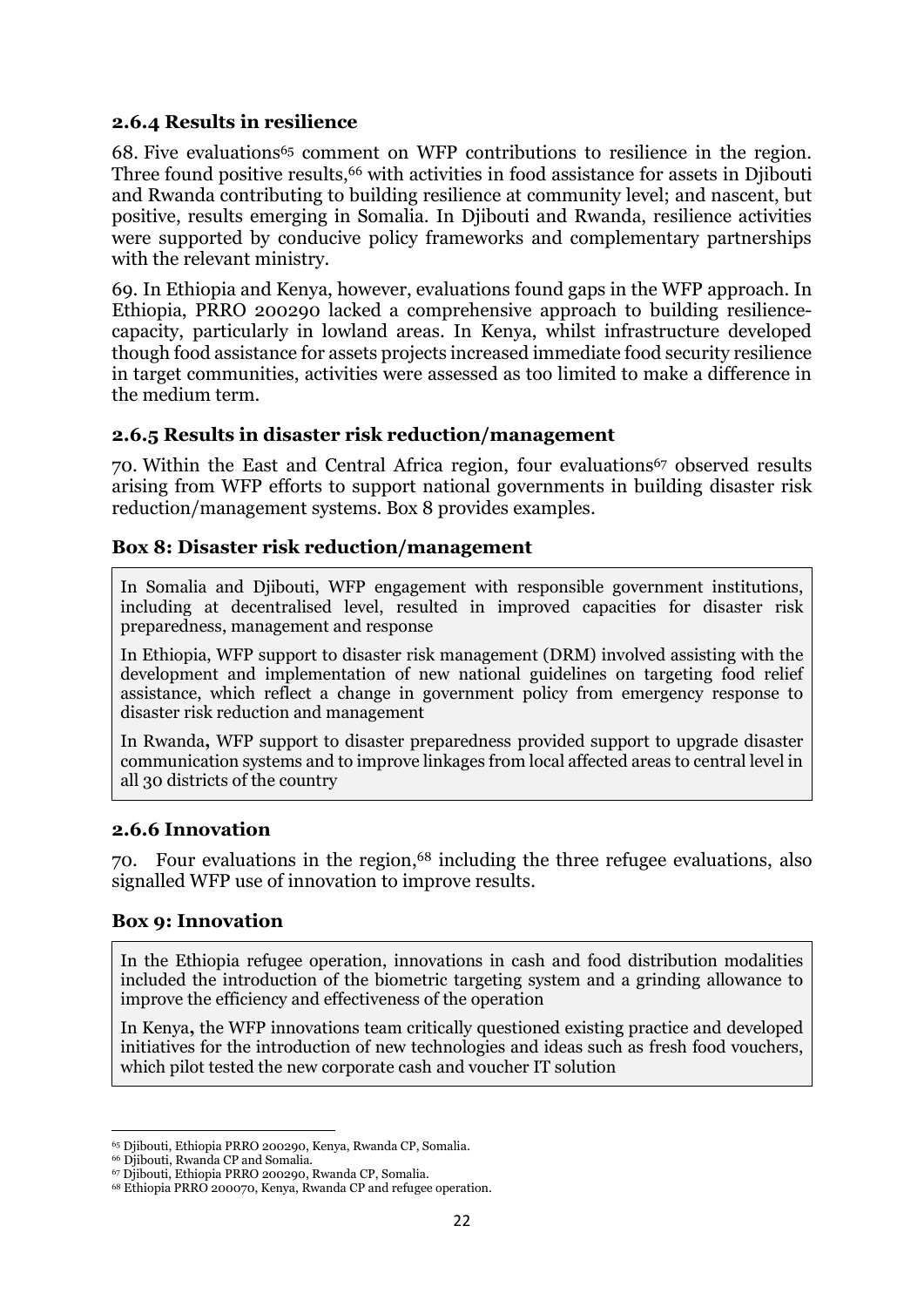In the Rwanda CP, WFP successfully modelled innovations and provided lessons relevant to its own and partners' work to improve national food security solutions. The evaluation found that the Government of Rwanda, United Nations, and others were uniformly positive about the role of WFP in modelling innovations across its portfolio. There was evidence of take-up of innovation pilots by government

Within the Rwanda refugee operation**,** WFP implemented an innovative electronic cash transfer modality, which aimed to improve the efficiency and effectiveness of distributions. This worked through "mVisa", an interoperable mobile phone-based payment system, and allowed beneficiaries to either trade directly with registered mVisa merchants or withdraw their entitlement as cash

## **2.7 Gender, protection and accountability to affected populations**

Gender approaches in the operations focused mainly on 'including women'. Three evaluations found more qualitative achievements, from operations that adopted more progressive models of gender. Five evaluations reported on protection concerns, with all five finding positively against corporate targets, but with other protection issues arising that required attention. Achievements on accountability to affected populations were mixed, with three evaluations finding targets met, and three finding weaknesses.

71. **Gender:** All seven evaluations found at least partial attention to gender in implementation modalities, though in common with wider findings from the series, a largely quantitative 'including women' approach prevailed in five. The exceptions were the Rwanda CP, where the operation launched several gender-oriented activities during implementation, including engagement with women-led cooperatives and "steady and repeated sensitization" within cash transfer food assistance for assets activities; and Kenya, where gender was effectively mainstreamed into programming and implementation, with a particular emphasis on reducing gender based violence.

72. Results achieved were mostly quantitative against corporate targets, focused on parity of inclusion in activities. Targets were achieved or mostly achieved in five operations; <sup>69</sup> but missed in at least one activity in Djibouti and Somalia. Both these evaluations, in common with several others in this series, critiqued the corporate gender indicators for mainly involving quantifying the participation of women but not capturing aspects related to power structures, or changes in gender-based social roles.

73. Three evaluations, of the Somalia and both Rwanda operations, reported qualitative gender results, that reflected more progressive approaches to gender equality. Achievements included: increased self-reliance for women; better relations between spouses; improved access to markets for women; and a stronger role for women in household decision-making over food and cash. However, in Rwanda, unanticipated negative effects included a loss of dignity for women, when shortfalls in rations were blamed on them.

74. **Protection:** Five evaluations reported on protection.<sup>70</sup> WFP corporate targets were met or exceeded in all, with few safety concerns encountered at delivery sites. However, three evaluations identified protection issues arising that were not captured in corporate reporting. These included persistent gender based violence in Djibouti and Somalia, and child labour in the Ethiopia refugee operation.

**.** 

<sup>69</sup> Ethiopia both operations, Kenya, Rwanda both operations

<sup>70</sup> Djibouti, Ethiopia refugee operation, Kenya, Rwanda refugee operation, Somalia Rwanda refugee operation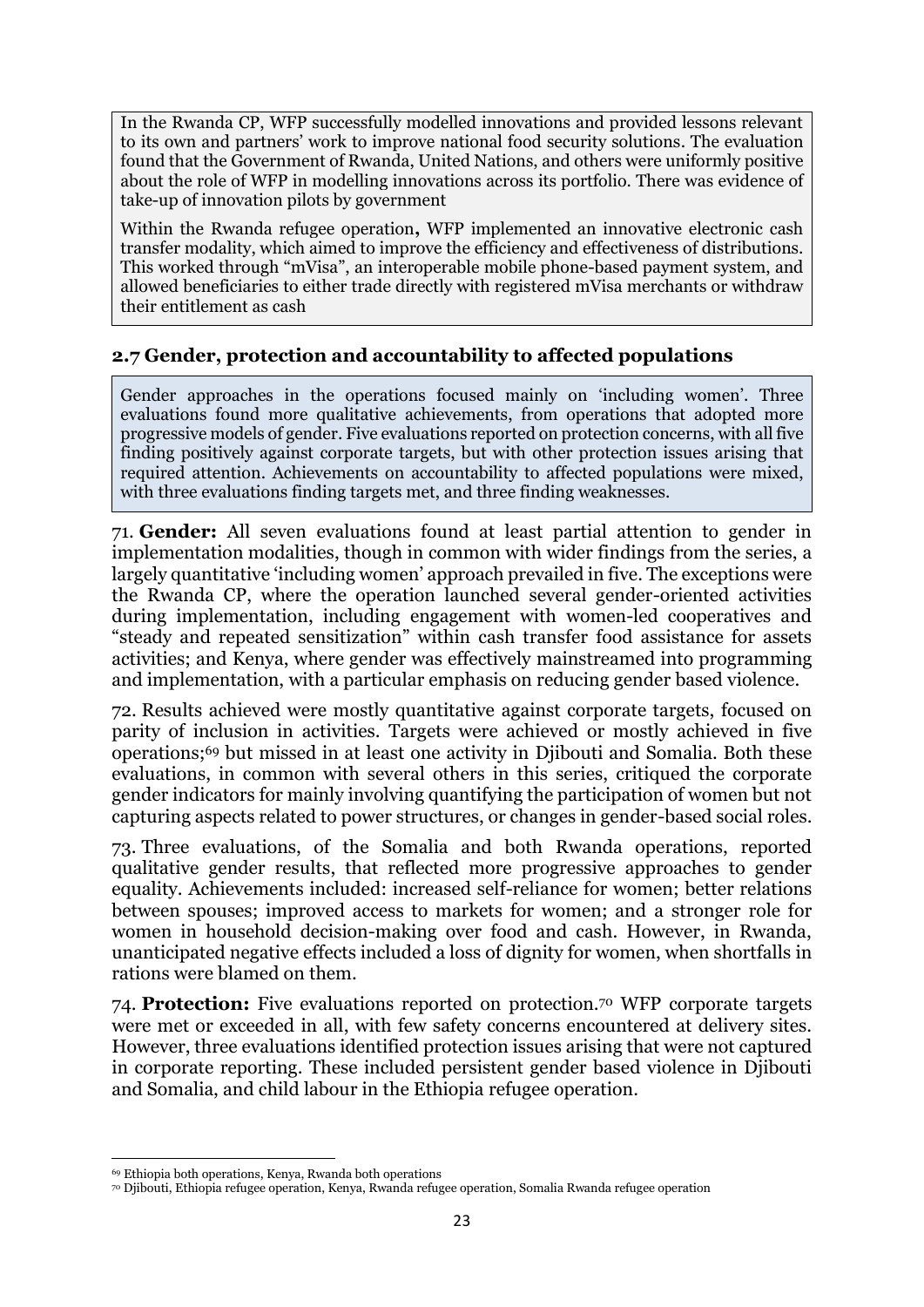75. **Accountability to affected populations (AAP):** Of six evaluations reporting, 71 three assessed WFP performance positively,<sup>72</sup> with beneficiaries mostly aware of their entitlements and/or of access to the programme. Complaints processes were established in Djibouti, the Rwanda refugee operation and Somalia (though in Djibouti and Somalia, evaluations found some lack of awareness of, or confidence in, the system by beneficiaries). Protection zones were established in Kenya. In Djibouti, none of the corporate targets on accountability to affected populations were met and weaknesses were also identified in both Rwanda operations, with no specific complaints mechanisms for beneficiaries set up under any of the CP activities.

### **2.8 WFP partnerships in East and Central Africa region**

Evaluations found WFP engaged in close and collaborative partnerships with governments in the region, with the organisation's contributions to food security and nutrition highly valued by government agencies. Relationships with partner United Nations agencies were generally positive, with opportunities for coordination missed in just two operations.

76. **Government partners:** All seven evaluations praised the strength and collaborative nature of WFP partnerships with government in the region. Box 10 provides examples.

#### **Box 10: Partnerships with government**

In Kenya, the close working relationship between WFP field office management and the Department for Refugee Affairs contributed directly to a safe and enabling operating environment for WFP food assistance in a complex, protracted refugee setting

In Somalia, the PRRO strengthened the relationship with government and local administration for all activities, which promoted the relevance and effectiveness of activities

In Ethiopia, the government body responsible for refugees worked closely with WFP and considered WFP its most essential and reliable partner. In PRRO 200290, partnerships were strong, and WFP actively engaged in transparent communication, trying to involve government partners in assessments, surveys, review meetings, joint monitoring and provision of resources

In Rwanda, WFP enjoyed a strong working relationship with the Government for the refugee operation, based on mutual respect and constructive collaboration. Under the CP, planning of activities was systematically carried out jointly with Government, ensuring partnership and a spirit of cooperation across the operation

77. **United Nation partners:** Relationships with partner United Nations agencies were generally positive in the region's operations, in contrast to wider findings from this series. All seven evaluations found strategic alignment with the main policy frameworks at country level, such as UNDAF, and five evaluations also found mostly positive operational coordination. 73

#### **Box 11: WFP and United Nations coordination in Rwanda**

Rwanda CP: In the Rwandan context of strong United Nations coordination, supported by government demands for donor and United Nation harmonization, WFP invested in partnership mechanisms and in regular review and dialogue among partners. In some fora,

**<sup>.</sup>** <sup>71</sup> All other than Ethiopia PRRO 200290

<sup>72</sup> Ethiopia refugee operation, Kenya, Somalia

<sup>73</sup> Rwanda both operations, Ethiopia PRRO 200290, Kenya, Somalia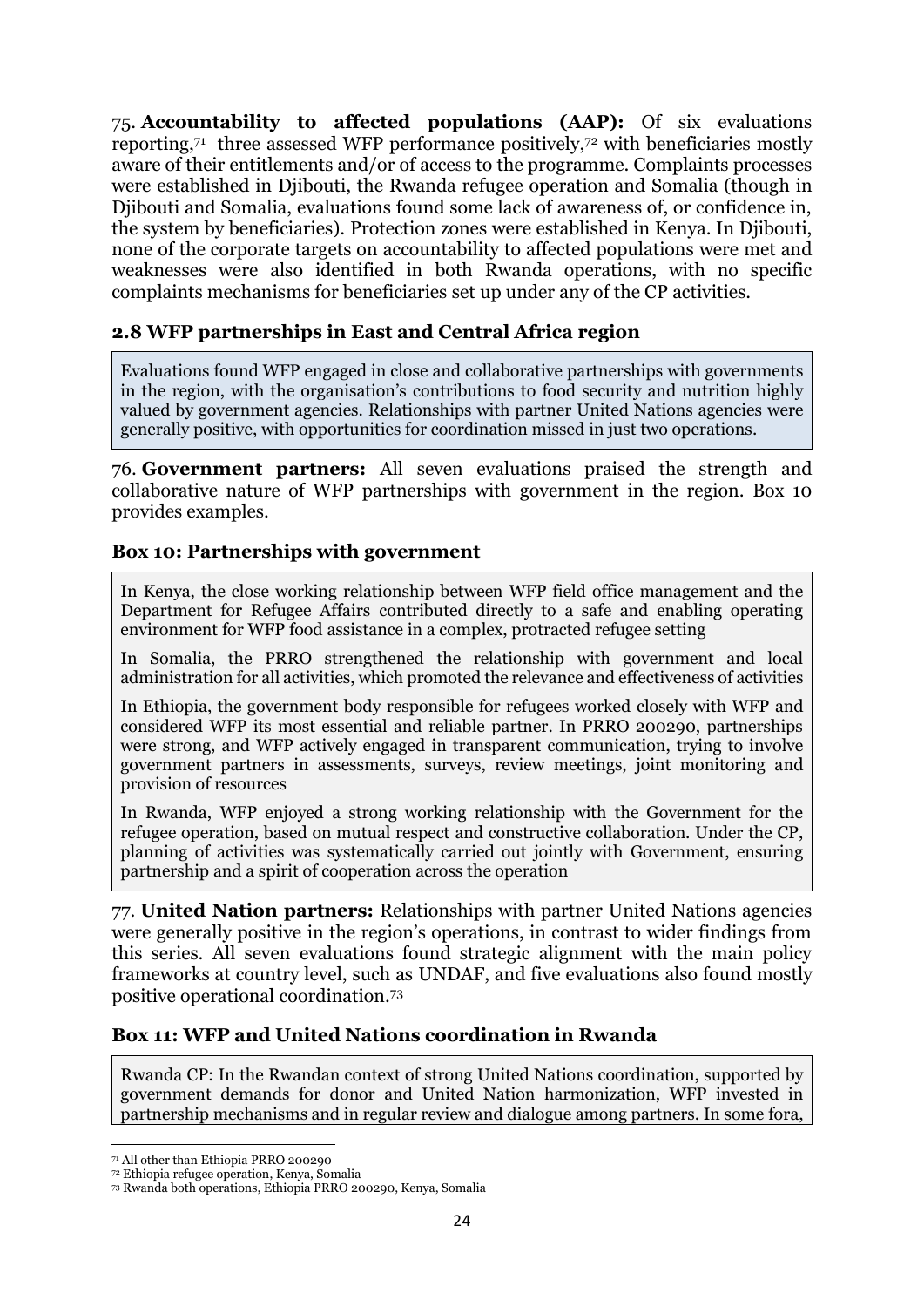WFP adopted a leadership role which gave it leverage and influence within the wider partnerships

Refugee operation: The relationship of WFP with UNHCR was found to be consistent and positive, grounded in an ongoing series of joint assessment missions and regular coordination meetings

78. However, in two operations, Djibouti and Ethiopia PRRO 200290, evaluations found limited coordination, and/or missed opportunities to partner on the ground.<sup>74</sup> These related to differences in coverage in nutrition activities between UNICEF and WFP in Ethiopia and the non-realisation of intentions in Djibouti.

### **2.10 Efficiency and agility in implementation**

Timeliness was variable across the operations, with inputs delivered in a timely way within the three refugee operations, but other operations experiencing delays. Operations' costs were mostly appropriate for the operating context. WFP flexibility and willingness to adapt to changing conditions was explicitly praised across all seven evaluations. Transfer modalities were appropriate, with benefits noted for cash transfers particularly. Local purchase was mostly small-scale in nature.

79. Timeliness was variable in the region's operations. In all three refugee operations, WFP delivered mostly uninterrupted food and cash assistance to beneficiaries, reflecting efficient logistics operations in settings in which WFP has long experience. The remaining four operations all encountered delays in one or more activities, with causes including delayed funding arrangements, slow food management processes, pipeline breaks and supply chain challenges.

#### **Box 12: Addressing timeliness in Kenya and Ethiopia**

In Ethiopia**,** timeliness was a stated output indicator for WFP support to the PSNP. It was addressed via the hub and spoke operation, whose main objective was to address logistical and implementation challenges in the Somali region to improve food deliveries and distributions. Hub and spoke improved food delivery regarding timeliness, beneficiary targeting and by diminishing food misuse

In Kenya, the food supply chain, from donors to beneficiaries, was well managed and followed WFP standards - leading to only two pipeline breaks in the five years prior to the evaluation. Effective logistics management was a major contributing factor to the effective implementation of the PRRO

80. Six evaluations, <sup>75</sup> comment on cost-efficiency. They found five operations incurring appropriate costs for the implementing environment.<sup>76</sup> Cost efficiency measures included mobilizing contributions for school feeding funding from parents in the Rwanda CP; and biometric targeting systems in Kenya and Ethiopia refugee operations, which reduced inclusion error and the monetisation of food. However, in Somalia, the evaluation found cost inefficiencies in the voucher programme and in high numbers of field level agreements with partners.

**<sup>.</sup>** <sup>74</sup> Djibouti, Ethiopia refugee operation, Rwanda CP

<sup>75</sup> All other than Djibouti.

<sup>76</sup> Ethiopia both operations, Kenya, Rwanda CP school feeding and cash transfers in the refugee operation.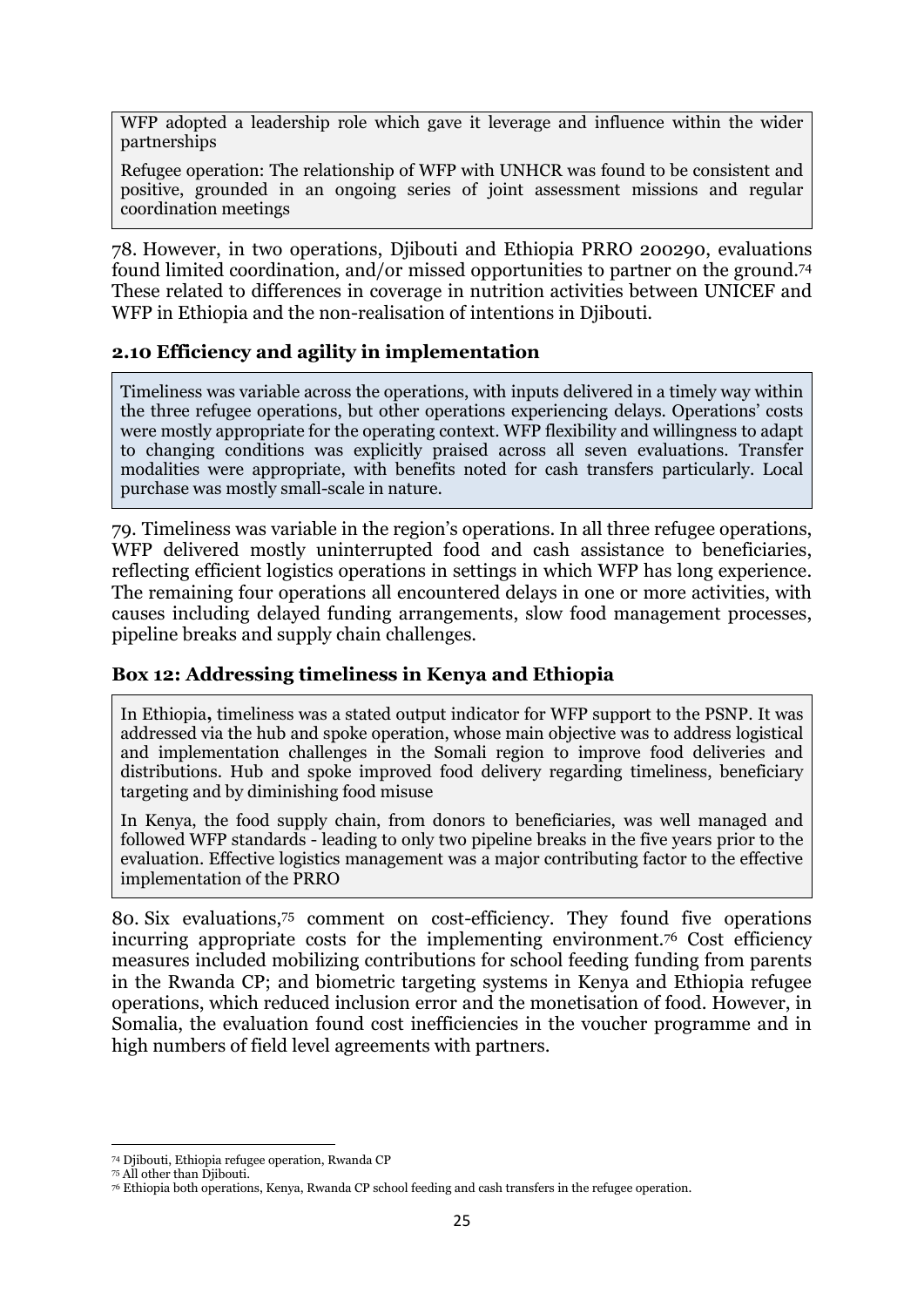81. Reflecting a common theme identified through this series, internal synergies in implementation were varied in the region, although all operations were multicomponent. Of six evaluations commenting: 77

- Internal synergies were strong in the Kenya and Rwanda refugee operations and these enhanced results.
- Two operations, the Ethiopia refugee operation and the Rwanda CP, found missed opportunities. For example, in the Rwanda CP, the nutrition intervention missed the opportunity to align with school feeding.
- The Ethiopia PRRO 20029o and the Somalia operation both large-scale, multi-component interventions across broad geographical areas – did not compensate in implementation for the gaps in internal synergies in design.<sup>78</sup>

82. **Adaptive capacity:** In common with wider findings from this series, the flexible and proactive approach of WFP to adapting to changing conditions was praised in all seven evaluations (Box 13):

- In the Ethiopia refugee operation, Kenya and Somalia, WFP allowed for dynamic adjustment between relief and recovery activities in different regions as needs required.
- In Diibouti, Kenya and the two Rwanda operations, the close engagement of WFP with government allowed for continual joint review of context and updating of the response, for example, in relation to refugee flows.
- In Kenya, both Rwanda operations and Somalia, the WFP detailed beneficiary mapping/production of food security data allowed for rapid adjustment to context.

## **Box 13: Agility**

The evaluation of the Kenya refugee programme found that over the long life of the refugee camps in Kenya, WFP had established a highly effective and efficient internal system to provide food assistance within camps. The system was complex and dynamic, demonstrating the flexibility to adjust to changes in internal and external context and to derive innovative solutions processed from the regular flow of information

83. **Beneficiary entitlements:** All six evaluations commenting<sup>79</sup> found WFP delivering less food or cash than intended to beneficiaries, and/or transfers carried out for a shorter duration or with less frequency than planned.<sup>80</sup> Shortfalls were significant in some countries – for example, less than one-third of planned distribution in 2014 in the Ethiopia PRRO. Funding was the main reason for limited distribution, through external factors, such as changing needs and/or refugee caseloads, also played a role.

84. **Transfer modalities:** All five operations implementing cash and/or voucher transfers found positive effects. Benefits included:<sup>81</sup>

**<sup>.</sup>** <sup>77</sup> All other than Djibouti.

<sup>78</sup> Ethiopia PRRO 200290, Somalia.

<sup>79</sup> All other than Kenya.

<sup>80</sup> Diibouti, Rwanda CP, Ethiopia both operations, Somalia.

<sup>81</sup> Pilot initiatives on cash in Ethiopia PRRO 200290 and vouchers in Kenya, did not report effects, but the implementation of the cash and voucher systems at the time of evaluation was reported to be smooth.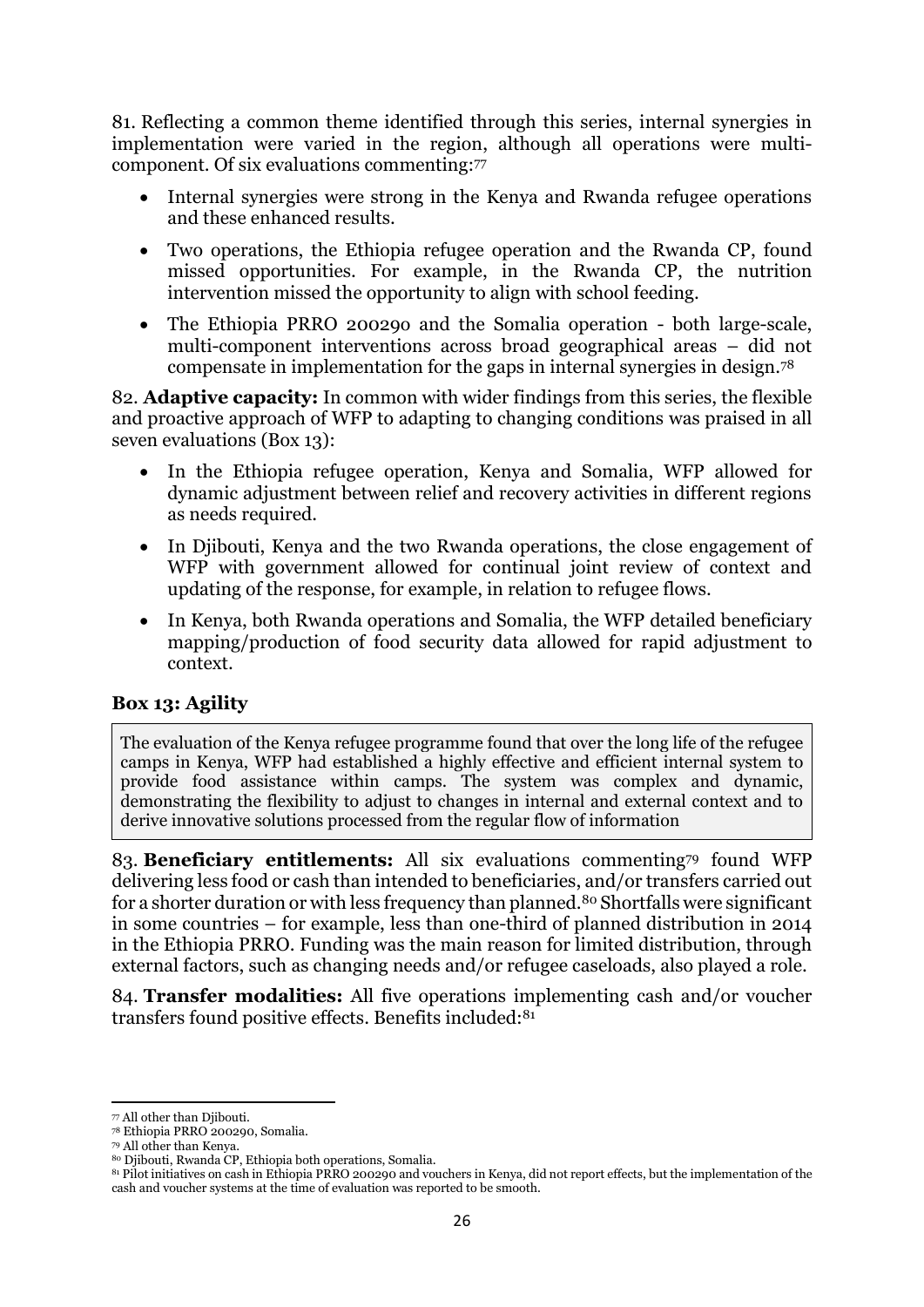- Increased flexibility in purchasing power, allowing beneficiaries to purchase a range of commodities and/or items to cover basic needs<sup>82</sup>
- $\bullet$  Stimulation of the local economy<sup>83</sup>
- Purchasing at lower prices due to bulk purchasing<sup>84</sup>
- Reduced monetisation of commodities distributed<sup>85</sup>
- Increased food consumption.<sup>86</sup>

85. Results on dietary diversity were mixed, being positive in the Rwanda CP, but with limited effects in the Rwanda refugee and Ethiopia refugee operations.

86. WFP adopted a voucher-based transfer modality in Somalia. However, the evaluation found that whilst this choice reflected WFP area of expertise, it provided less flexibility for beneficiaries, incurred a higher administrative burden and did not align with the broad consensus that cash-based modalities were appropriate in much of Somalia.

87. In-kind transfers met with mixed acceptability from beneficiaries, with high levels of commodity suitability in the Rwanda CP and in Somalia, but more limited acceptability in four operations.<sup>87</sup> These concerned lentils in Djibouti, sorghum in Kenya and the Ethiopia refugee operation, and maize in the Rwanda refugee operation. Ration sizes, linked to the reduced distribution quantity above, were a source of complaint in three operations.<sup>88</sup>

88. Finally, local purchase of commodities was trialled and/or implemented in five operations, though in all countries on a very small scale.<sup>89</sup> The purchase for progress initiative allowed for small quantities of local purchase in both operations in Rwanda, and Ethiopia PRRO 200290. WFP trialled local purchase in Ethiopia and Somalia, but met with challenges including quality constraints, comparatively high costs and pest infections.

#### **2.11 Sustainability/transition.**

Operations in the East and Central Africa region had limited scope for transition and sustainability. Only the Rwanda CP had significant potential to be sustainable. The three refugee operations realistically required the ongoing involvement of the international community, though evaluations recommended an increased focus on self-reliance and financial sustainability.

89. Transition strategies towards government takeover of operations was only relevant to four operations in the East and Central Africa region, with self-reliance a more appropriate consideration for the three refugee operations.

90. The four non-refugee operations faced some highly challenging environments, but also reflect wider inconsistencies identified through this series. Operations in Rwanda and Djibouti both had significant potential for sustainability; WFP implemented transition strategies in Rwanda, and made efforts to strengthen capacity in Djibouti,

**<sup>.</sup>** <sup>82</sup> Djibouti, Ethiopia refugee programme, Somalia, Rwanda refugee operation.

<sup>83</sup> Rwanda CP. <sup>84</sup> Somalia.

<sup>85</sup> Ethiopia refugee operation.

<sup>86</sup> Ethiopia and Rwanda refugee operations.

<sup>87</sup> Djibouti, Ethiopia refugee operation, Kenya, Rwanda refugee operation.

<sup>88</sup> Djibouti, Ethiopia refugee operation, Rwanda refugee operation.

<sup>89</sup> All other than Djibouti and Kenya.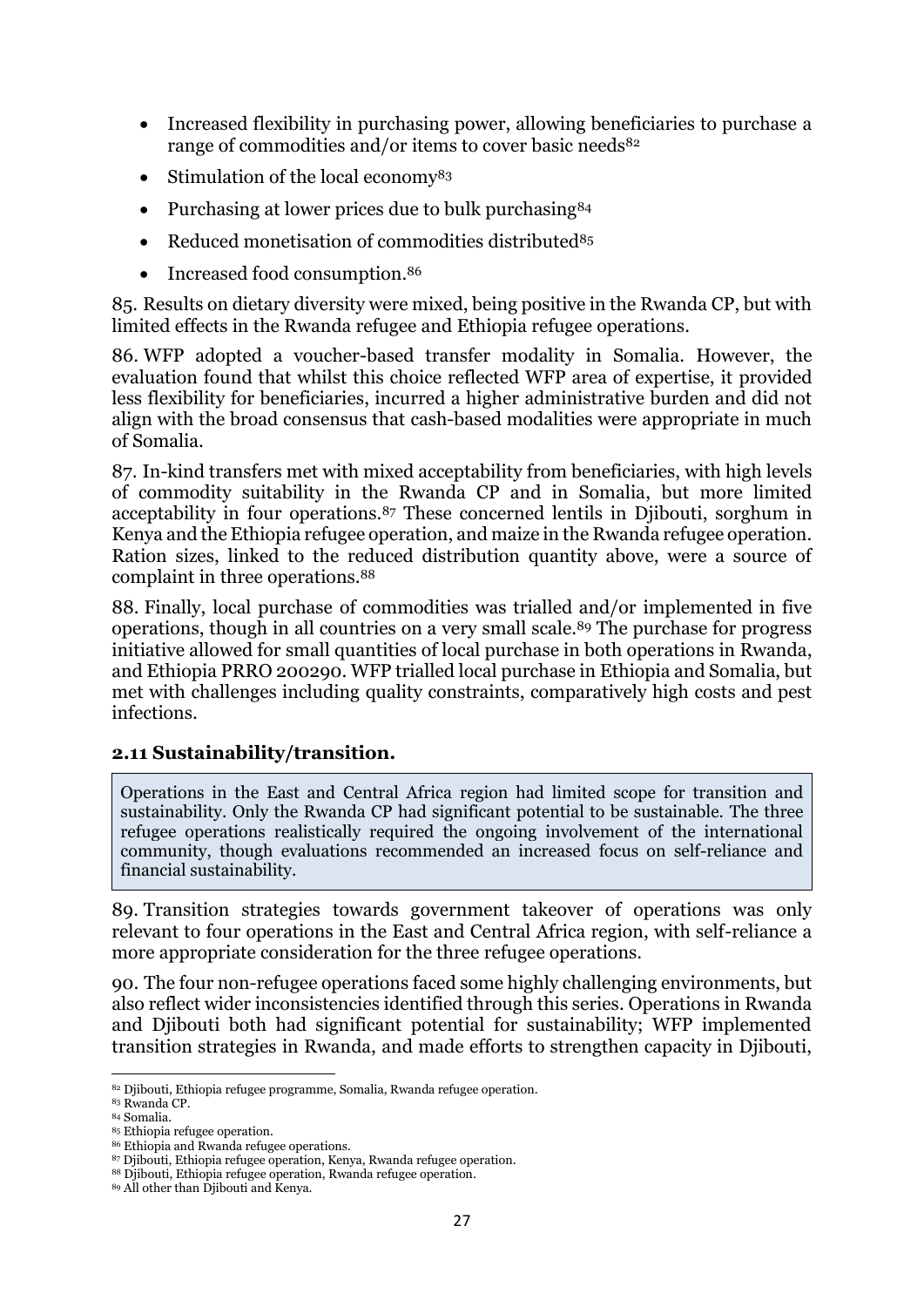but without an explicit vision for transition. Somalia and Ethiopia were unconducive contexts for transition; here, operations focused on incrementally strengthening the capacities of local authorities.

91. Consequently, the potential for sustainability in these four operations was mixed, with high potential overall in Rwanda, and some potential in Diibouti. In Ethiopia and Somalia, potential was low.

92. The three refugee operation evaluations note limited potential for sustainability, with ongoing support wholly dependent on the international community. In Kenya and Ethiopia, the environment for self-reliance was unconducive, due to government policies restricting employment options for refugees outside camps. All three evaluations recommend a shift of focus to (i) self-reliance of refugees, and, given the inevitability of continuation, (ii) financial sustainability for the operation.

### **QUESTION 3: What factors affected the results?**

#### <span id="page-29-0"></span>**Summary findings: factors**

External factors affecting results included climate-related challenges, such as drought challenging operating terrain and security issues. Funding-related concerns, particularly the restrictions imposed by in-kind contributions, also hindered efficiency and effectiveness.

Internal barriers to effectiveness in the region were design flaws, targeting weaknesses, and limited human resources. However, strong and frequent external communication with partners, including governments, regional bureau support and WFP logistics expertise, supported the achievement of results.

#### **2.12 Internal and external factors**

93. Evaluations identified a combination of internal and external factors affecting results. The external factors were as follows:

- A wide range of external challenges in the East and Central Africa region impeded operations' effectiveness and efficiency. These include: climaterelated challenges, and specifically those arising from El Niño; increasing drought conditions in several countries; and access barriers due to challenging geographical terrain and security issues, for example in Kenya and Somalia. Positively, conducive policy frameworks supported implementation in some countries, as did strong government leadership and United Nations coordination in Rwanda. However national capacity limitations prove a barrier in all countries other than Rwanda, including government change or staff turnover.
- The refugee operations faced specific challenges including: the lack of a clear outlook for refugee sustainability solutions (integration, relocation, return); government policies and frameworks for the management of refugees that constrain their ability to seek employment; and variability in refugee caseloads due to regional volatility, which required extremely adaptive camp management.
- Funding was an important constraint for the region's operations. Volumes ranged from 37.8 percent in the Ethiopia PRRO at mid-term evaluation stage,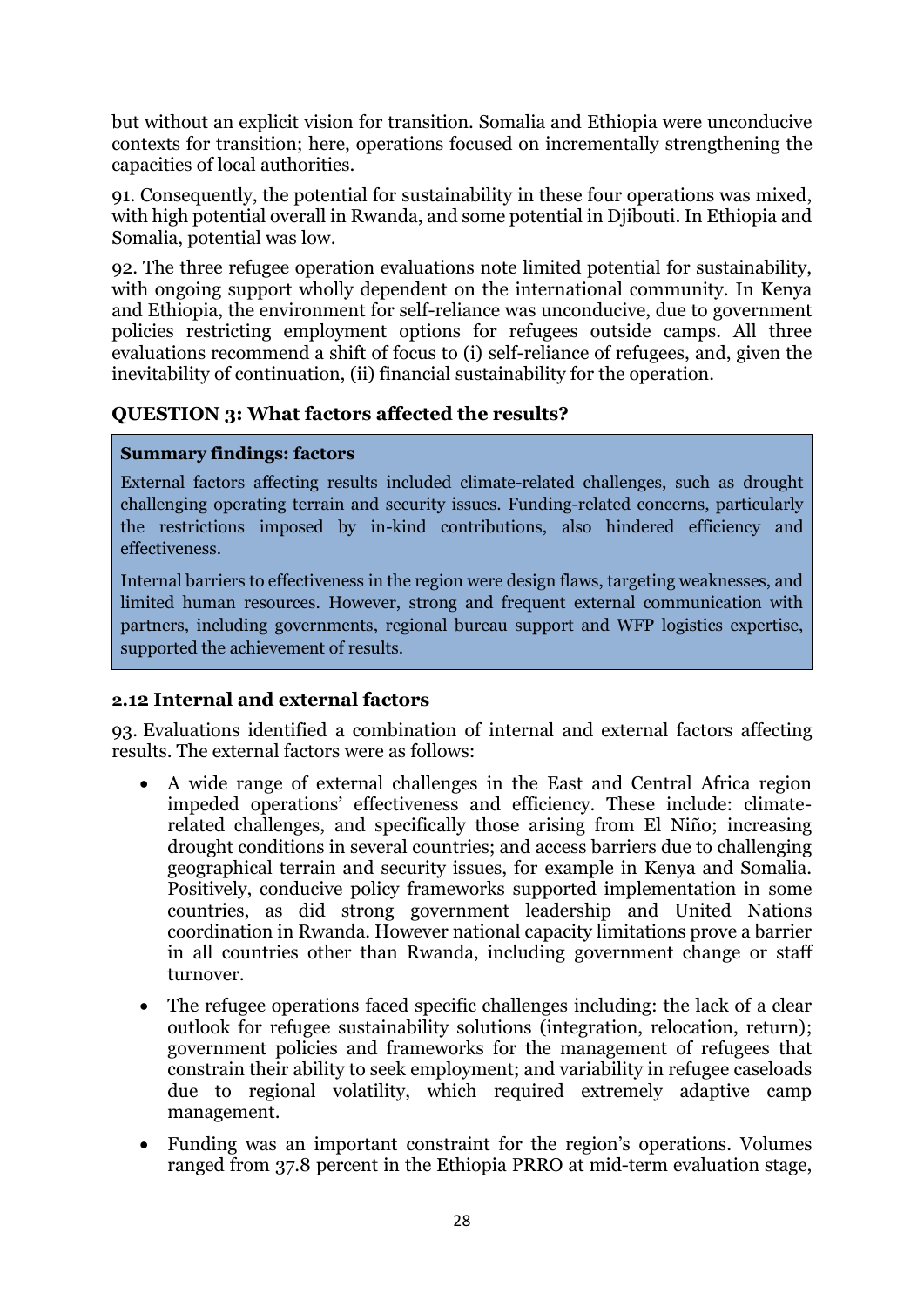to 85 percent in the Rwanda CP (see Table 1). As well as limited funding volumes in themselves, most operations received primarily in-kind contributions, with cash contributions limited. Evaluations raise significant challenges with the nature of this funding including:

- $\circ$  late arrival of some contributions
- o reduced scope for alignment with government preferences for transfer modalities
- o diverging donor earmarking and conditions for their in-kind contributions.
- However, in Kenya, the evaluation found strong contributions management, with WFP adapting its more flexible cash donations around in-kind contributions.

Internal factors were as follows:

- Design flaws, including specific technical limitations and insufficient consultation with beneficiaries; as well as a largely quantitative approach to gender
- Targeting challenges, including insufficiently nuanced targeting criteria; inclusion/exclusion errors; and poor implementation/manipulation of targeting approaches as designed
- $\bullet$  Human resources in all cases due to funding restrictions with effects including: delays in the start-up of activities; limited monitoring capability; inability to dedicate adequate time and effort to capacity strengthening activities; and restricted technical expertise, for example, in nutrition. Nonetheless, evaluations in Kenya and of the Rwanda refugee operation particularly praise the expertise, dedication and professionalism of WFP staff, with the Kenya innovations team cited for their critical role in improving food assistance
- External communication with governments, donors, cooperating partners and other humanitarian actors, reported as 'transparent' and 'conscientious' in Ethiopia and 'proactive' in Kenya
- Regional bureau support, provided to three operations<sup>90</sup> in protection, accountability to affected populations, gender, nutrition and HIV, innovation and on cash transfers
- $\bullet$  WFP logistics capacity, praised in four evaluations<sup>91</sup> for supporting efficient and effective delivery across highly challenging and often insecure terrain.

**<sup>.</sup>** <sup>90</sup> Djibouti, Kenya, Rwanda refugee operation

<sup>91</sup> Djibouti, Ethiopia both operations, Rwanda refugee operation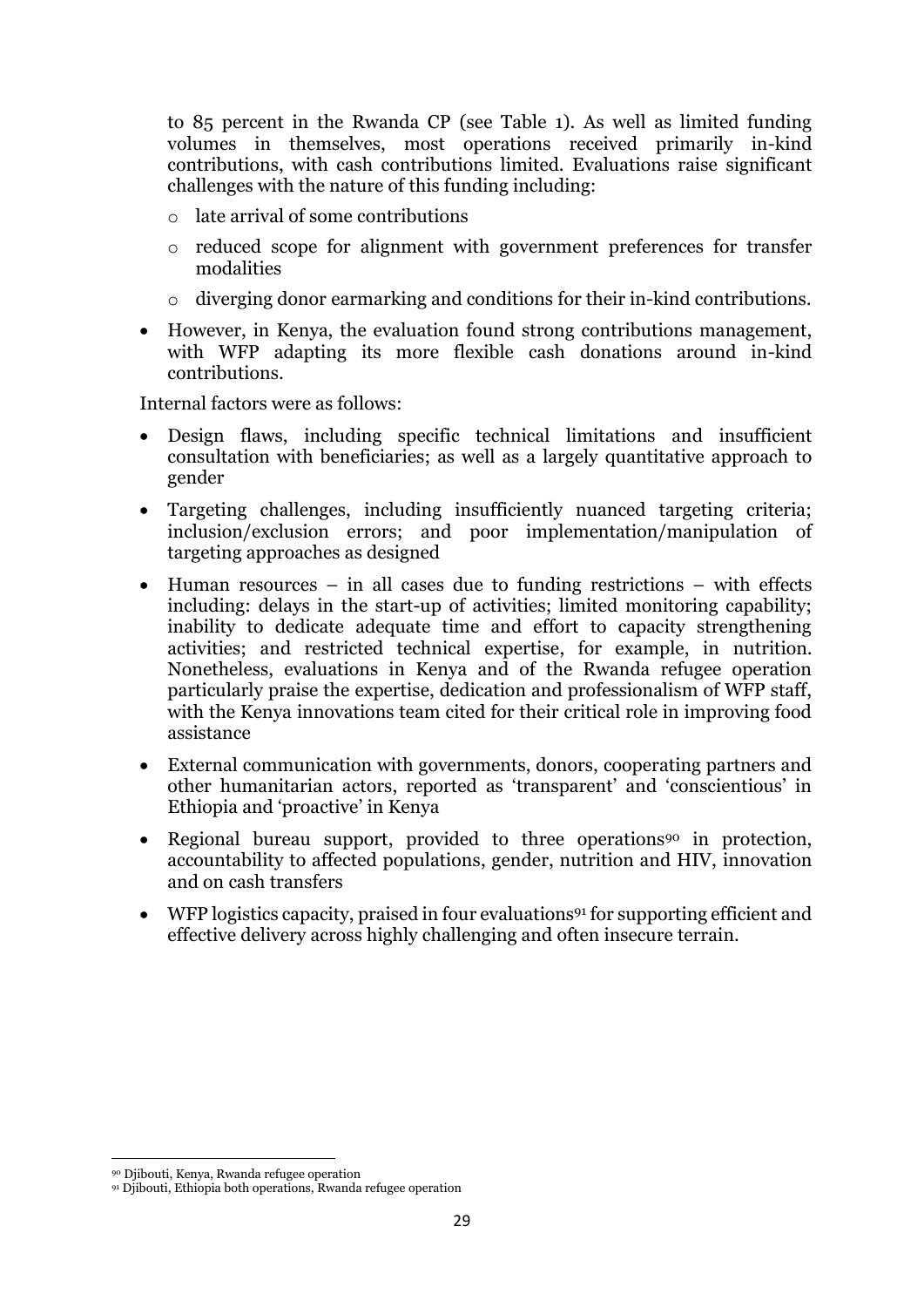#### <span id="page-31-0"></span>**3: EVALUATION RECOMMENDATIONS**

94. Over the period 2013 to 2017, evaluations presented WFP country offices in the region with a series of recommendations for improvement. The most frequentlyoccurring themes are shown in Table 4 (occurring in three evaluations or more). All recommendations in the region's operations evaluations were accepted or partially accepted by country offices.

### **Table 4: Evaluation recommendations**

1. Improve monitoring approaches, including stronger alignment 6 operations*<sup>92</sup>* with national systems and the development of new indicators, e.g. to assess innovation and capacity strengthening

|    | 2. Improve technical approaches to specific activities, including<br>nutrition (four operations), food assistance for assets (three<br>operations) and school feeding (one operation) | 5 operations <sup>93</sup>   |
|----|---------------------------------------------------------------------------------------------------------------------------------------------------------------------------------------|------------------------------|
|    | 3. Maintain or expand specific activities for improved coverage of<br>needs, with a focus on nutrition (four operations) and general<br>distribution (one operation)                  | $5$ operations <sup>94</sup> |
|    | 4. Develop and apply a capacity-strengthening strategy and<br>associated results framework, including in specific areas such as<br>emergency response capacity                        | 4 operations <sup>95</sup>   |
| 5. | Strengthen strategic partnerships and/or harmonise activities<br>with partners                                                                                                        | 4 operations <sup>96</sup>   |
|    | 6. Explore the scope for adaptation of transfer modalities,<br>particularly from in-kind to cash and vouchers, where the context<br>is conducive                                      | 3 operations <sup>97</sup>   |
| 7. | Conduct vulnerability/drivers of under-nutrition assessments<br>among target populations                                                                                              | 3 operations <sup>98</sup>   |

95. The most frequently occurring recommendations therefore related to the need to improve monitoring data, a concern also raised by the evaluations synthesised here. Evaluations also recommended revision to technical elements of WFP activities in the region, reflecting the strongly implementation-focused nature of this set of operations. The importance of working in partnership, both strategically and operationally, and the need to upscale and improve approaches to capacity strengthening, were also signalled. Finally, and continuing the strongly operational focus of the role of WFP in these operations, vulnerability assessments and transfer modality adaptation were also signalled as areas requiring attention.

**.** 

<sup>92</sup> Somalia, both Rwanda operations, both Ethiopia operations, Kenya.

<sup>93</sup> Djibouti, Ethiopia refugee operation, both Rwanda operations, Somalia.

<sup>94</sup> Djibouti, both Ethiopia operations, Kenya, Somalia.

<sup>95</sup> Ethiopia PRRO 20290, both Rwanda operations, Somalia.

<sup>96</sup> Djibouti, Ethiopia refugee operation, Kenya, Somalia.

<sup>97</sup> Somalia, Ethiopia refugee operation, Kenya.

<sup>98</sup> Djibouti, Ethiopia refugee operation, Kenya.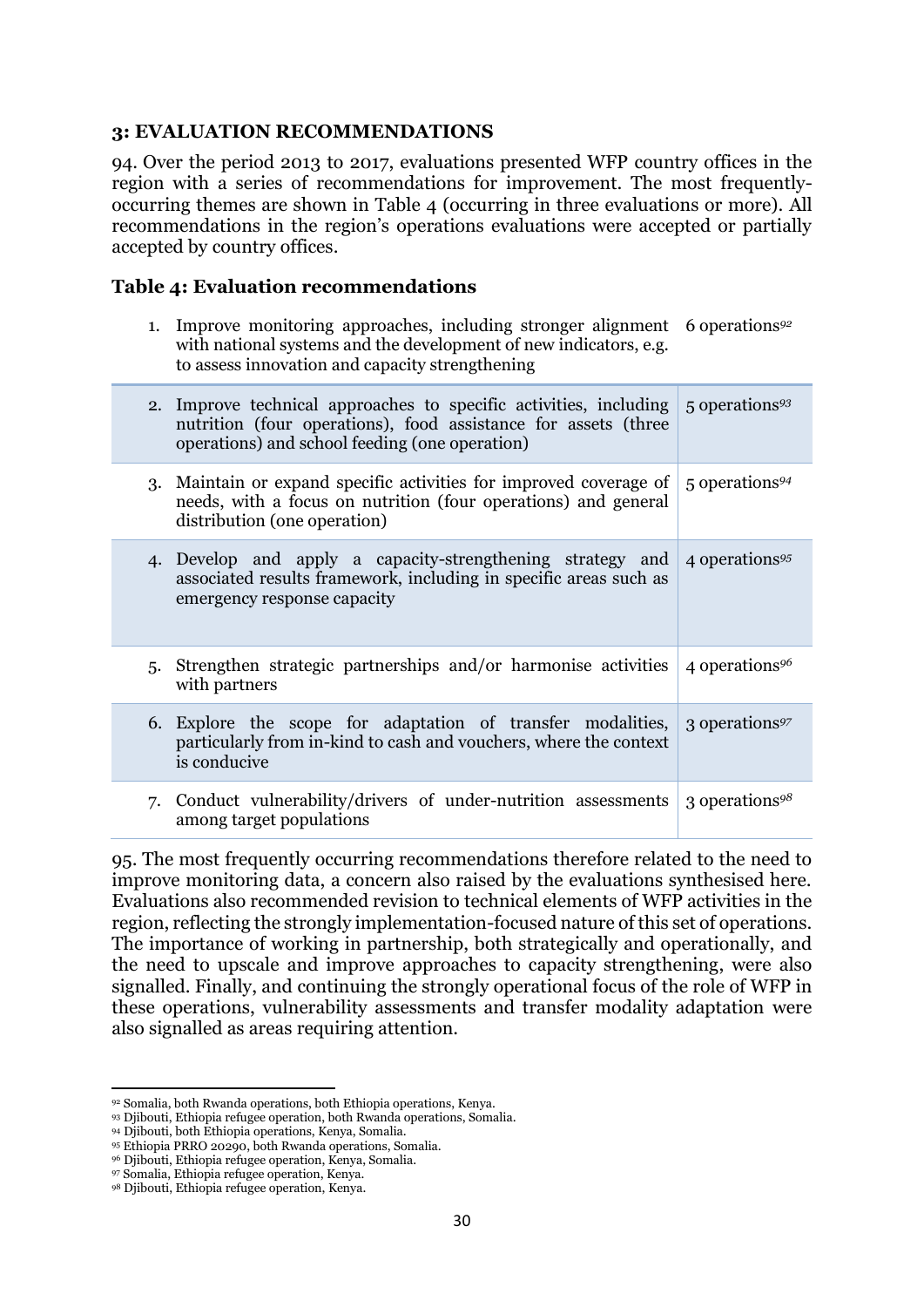### <span id="page-32-0"></span>**4. CONCLUSIONS**

96. The seven operations evaluations undertaken in the East and Central Africa region have provided some valuable insights and lessons from four years of operational implementation in the region. The conclusions can be drawn are detailed in this section.

97. In operations evaluated in the East and Central Africa region, the role of WFP has focused on large-scale implementation. Given vast food security and nutrition needs in the region, alongside refugee populations requiring ongoing food assistance, the role of WFP in the seven operations evaluated here has focused mainly on delivery. Where feasible – as for example in Rwanda – a more enabling role, focused on partnerships with government and including capacity strengthening and innovation dimensions, has been adopted, but contextual demands have required a focus on continued delivery in response to needs. The scale of WFP operations – serving millions of the hungry poor in the region – is brought to the fore in these operations, alongside the need for increasingly adaptive and high-quality technical designs.

98. Despite a focus on delivery, the shift from "food aid" to "food assistance" is evident. Whilst operations have necessarily focused on delivery, efforts to ensure that WFP support is 'assistance' rather than 'aid' are prominent within the operations evaluated here. The use of vulnerability targeting approaches in several operations; the piloting of cash transfers; alignment with government safety nets in Ethiopia; efforts at capacity development; and the use of innovations in Kenya all reflect efforts to move assistance forward from more limited and traditional models of delivery.

99. Operational effectiveness has faced external constraints. The forward trajectory of WFP in some countries has been constrained by external factors – not least by challenging operating terrain. More strategically, WFP has been constrained at times by national policy frameworks, for example relating to refugee livelihoods, and by the nature of its donations provided. In-kind contributions to these seven operations have limited efficiency and restricted WFP in being able to adapt to more appropriate transfer modalities for needs.

100. Despite external operating constraints, the partnerships revealed by these evaluations in the East and Central Africa region are strong and collective. Operations reflect strong collaboration in design, including in refugee operations; ongoing dialogue which has shaped adaptation in practice; and joint efforts to monitor and review in some countries. Partnerships reflect the joint nature of humanitarian responses in the region, for example in Ethiopia, Rwanda and the three refugee operations.

101. Policy engagement has been limited. Policy engagement in several countries has been constrained by external factors, as for example in Somalia, or in refugee operations. In some cases, opportunities have been missed, for example, in relation to social protection in Rwanda. However, WFP close partnerships with government, alongside its technical capacity and credibility with partners, hold strong potential for more strategic dialogue where conditions permit.

102. Capacity strengthening has been responsively applied, but is lacking a clear analytical basis and is approached in a largely piecemeal and unsystematic way. A clear-sighted view of intended results has not been articulated, and opportunities have not been maximised across activities. New WFP strategic emphasis and policy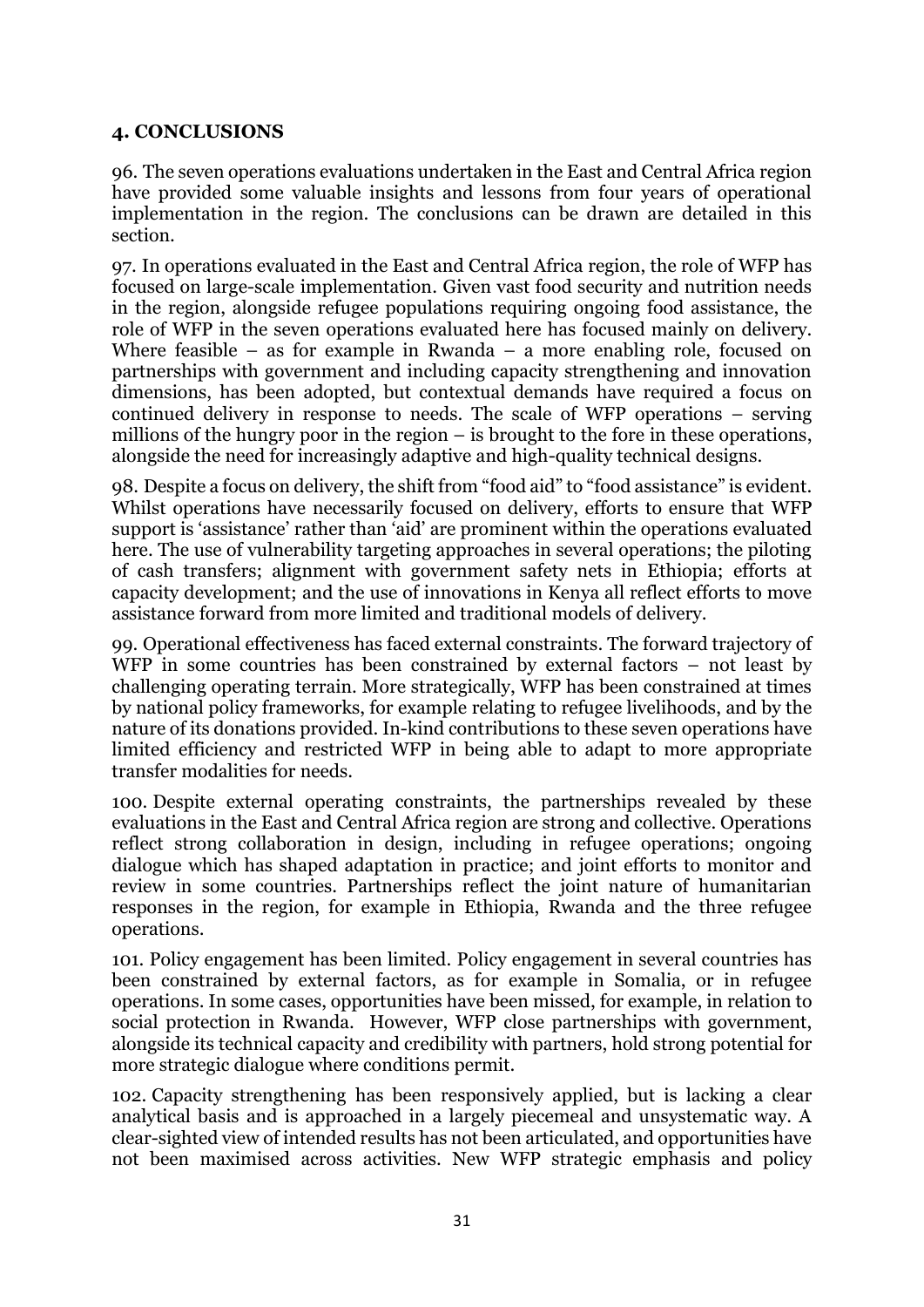frameworks on capacity strengthening may provide a valuable opportunity to reformulate approaches to capacity strengthening in the region.

103. Designs are evidence based, but monitoring data is a continued weakness. In comparison to findings from other regions, designs in the East and Central Africa region have more systematically applied available evidence, including from evaluations and reviews. However, during implementation, the production and use of monitoring data remains a weakness. Data is not consistently available – including in more current/recent operations - and that produced, particularly at outcome level, lacks rigour, reliability and accuracy. Analysis to inform operational planning and adjustment is limited, with several evaluations questioning the cost of the data produced versus its benefits to operations. Where operations have been able to adopt a more progressive approach to food security, as in Rwanda, they have found their intentions not reflected, and therefore not reportable, in corporate performance frameworks of the time.

104. Gender is 'behind the curve'. In line with the overall findings from this series, gender has retained a largely quantitative, 'including women' approach in these operations in the East and Central Africa region, with little systematic recognition to anything beyond "equal participation". Despite limited corporate frameworks and intended result, this approach might well be characterised as 'hitting the target' (of equal numbers) but 'missing the point.'

105. Conclusions drawn for individual activity areas are as follows:

- o **General Distribution:** This was a critical instrument in the region, being deployed at scale in six out of seven operations to target refugees and specific vulnerable populations. External constraints, such as shifting caseloads, limited performance, with output and outcome targets largely unachieved.
- o **Nutrition**: Nutrition was a crucial tool in the WFP humanitarian arsenal in the region, reflecting its strategic importance to address the needs of large-scale vulnerable populations. Data constraints were significant for nutrition activities. Performance against targets was mixed, with output targets missed, but more positive outcome level results.
- o **Education:** School feeding was implemented in six out of seven operations, including in refugee settings. Little opportunity existed to link with country social protection frameworks. Across the operations, few output targets were met, but there was evidence of achievement against outcome targets.
- o **Livelihoods:** FFA/FFT activities were also deployed in six out of seven operations, particularly as a tool to support refugee self-reliance. However, performance here was weak, with only one operation meeting output targets, and outcome performance either variable or with insufficient evidence to show effects.

106. Finally, despite the use of FFA/FFT, as detailed above, as a tool to support selfreliance in refugees and improved livelihoods in vulnerable populations, the WFP approaches to resilience across these operations have been inconsistent at best. Even where national frameworks do not exist, or are nascent in their development, evaluations show that WFP has the opportunity, credibility and technical capacity to engage strategically in resilience policy dialogue, and/or to shape its own operational planning around a clear resilience framework. A clearer strategic statement in this area would benefit operations going forward.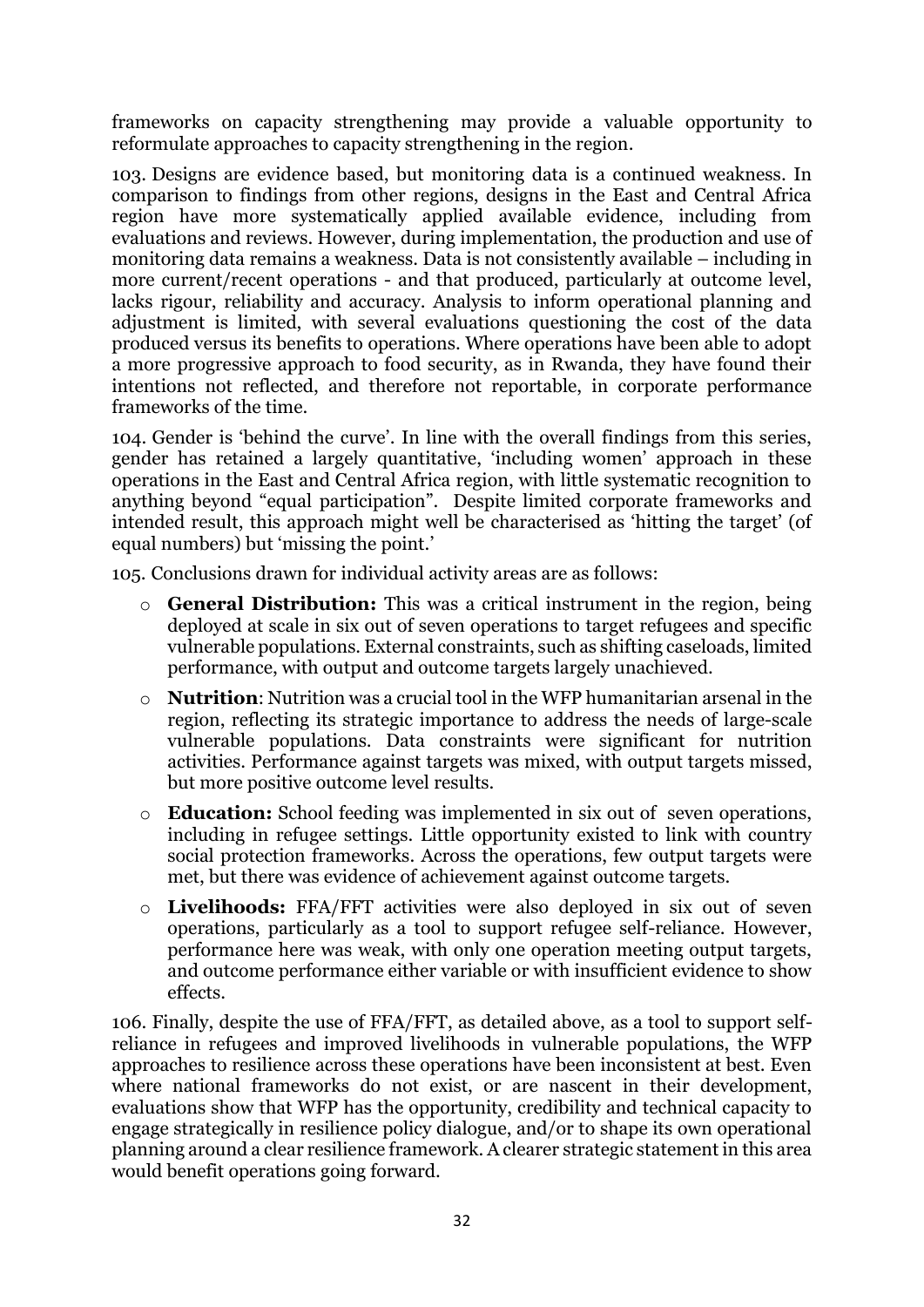## <span id="page-34-0"></span>**5. LESSONS**

107. Lessons arising from these seven operations in the East and Central Africa region are:

- 1. **Leverage evidence to map strategic entry points.** Extreme vulnerability to climate change and recurrent crises in the region require continued swift responses to emergency conditions. Balancing WFP emergency responsecapacity with identifying opportunities for more strategic engagement in partnerships is a priority for country strategic plans going forward. WFP strong evidence-generation capacity in the region could be leveraged here, to (i) help identify entry points for engagement at a more strategic level, (for example within national strategic reviews), and (ii) support the wider diagnostic of the food security and nutrition situation in the region, and particularly gaps arising in the humanitarian-development nexus.
- 2. **Improve capacity analysis and strengthening**. As part of the country strategic planning process, WFP offices could complement the region's strong use of evidence in design through a robust analysis of national capacities in the country. This analysis would form the information base to prepare capacitystrengthening plans, including clear intended results, implementation plans and strategies for transition, at both activity and country level. It would also support later monitoring and evaluation.
- 3. **Clarify resilience and self-reliance.** Whilst funding and external constraints exist, a clearer articulation of how WFP envisages its operational activity supporting self-reliance and resilience, would enhance its advocacy basis. This would require a sound understanding of national frameworks, identified in national strategic review processes, and the prioritisation of partnerships with other actors working on the same agenda. It would also require the development of appropriate monitoring indicators.
- 4. **Expand approaches to gender.** Despite considerable corporate action in recent years, the WFP approach to gender in these regional operations remains focused on an "equal participation" understanding. It requires a revised conceptualisation, more in tune with current approaches to gender equality and the empowerment of women, which go beyond the "equal numbers" to seek transformational change. Once this understanding has been developed, its operationalisation requires a regional/country office level 'push', in line with the WFP corporate gender policy, to be mainstreamed into needs assessments and analyses (the gender-related causes of food insecurity), target group selection, programme design and implementation, and monitoring and evaluation.
- 5. **Improve and adapt operation monitoring.** Monitoring data requires improvement, even in more recent operations. The revised corporate results framework under the new WFP Strategic Plan 2017-2021 provides an opportunity here, with greater diversity of indicators which may enable more of WFP country office-specific results to be captured in the region. Attention to data availability, quality and reliability will continue to require regional oversight, but nuanced programme monitoring, geared to operational decisionmaking, is key to ensuring that WFP achievements in the region – which are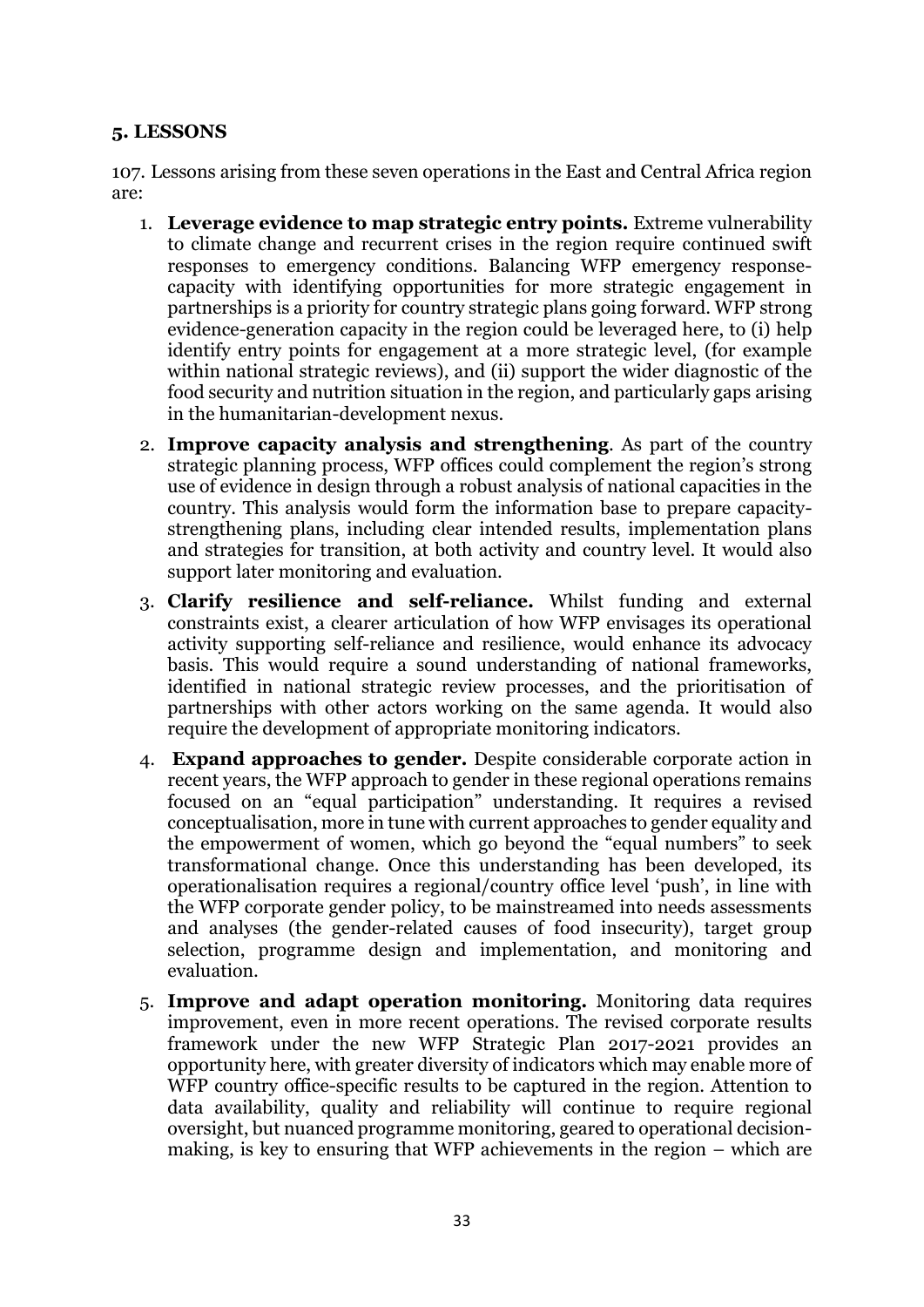considerable – are made visible to its stakeholders, and that WFP itself can use its own information to learn from, and improve, its own performance.

6. **Articulate added value.** Fundraising is a major challenge in the region, particularly for operations addressing protracted or chronic crises – including refugee situations. At the same time, WFP has strong partnerships in the region, and is a highly credible and respected actor. Increasing the evidence and visibility of WFP added value in the region is key to receiving contributions that will enable more strategic approaches. The revised corporate results frameworks of the WFP Strategic Plan 2017-2021 offers opportunities here, but WFP advocacy should emphasise its shift from "emergency responder" to "strategic partner for food security and nutrition" of national governments in the region.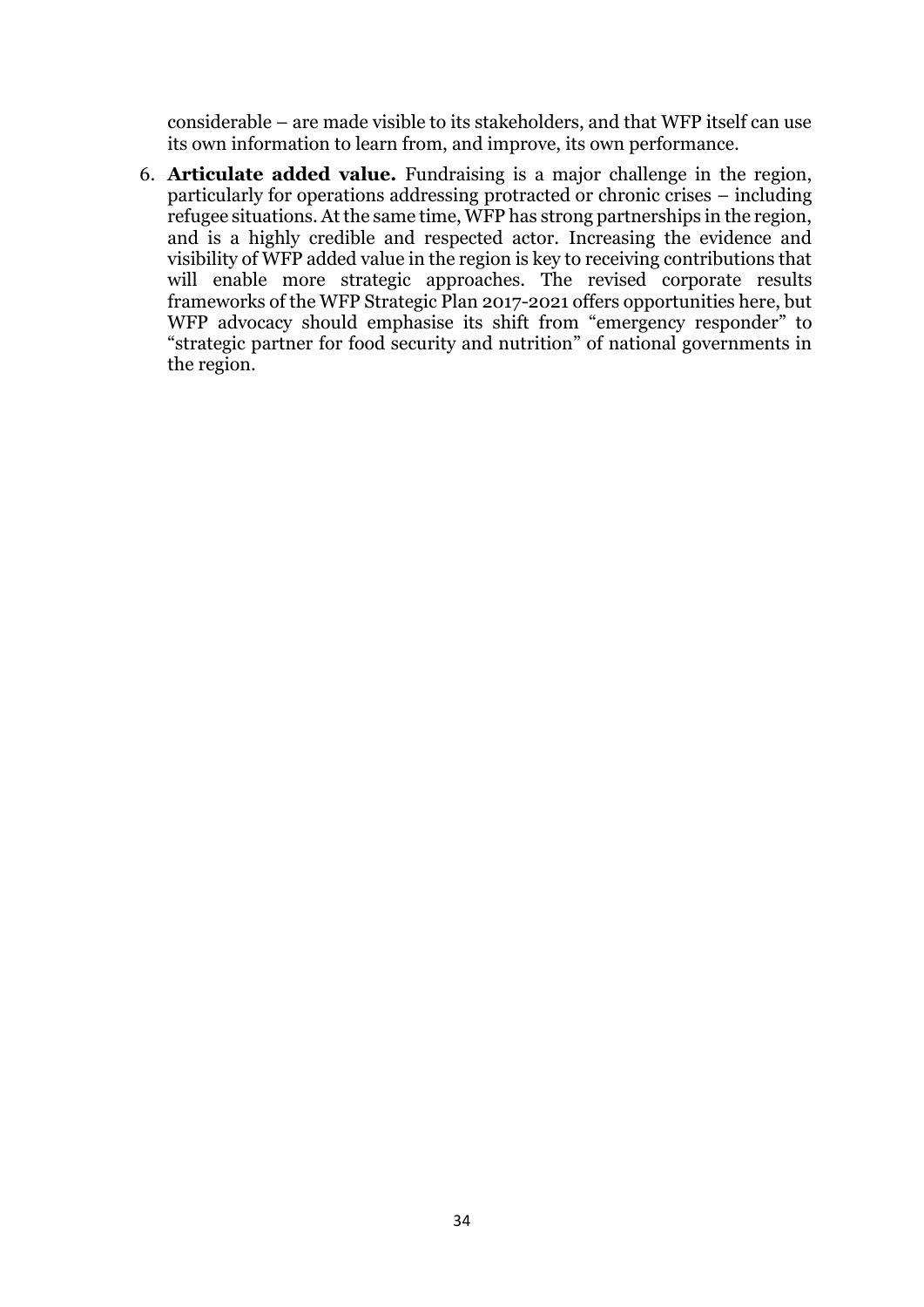# **Annex 1: Partnerships per Country<sup>99</sup>**

| Country           | Government                                                    | <b>United Nations Agencies</b> | NGOs/others                                                                                  |  |
|-------------------|---------------------------------------------------------------|--------------------------------|----------------------------------------------------------------------------------------------|--|
| Djibouti          | Project Management Unit of the Ministry of Agriculture        | <b>UNHCR</b>                   | Lutheran World Federation                                                                    |  |
|                   | Ministère de la Santé                                         | <b>UNICEF</b>                  | Norwegian Refugee Council                                                                    |  |
|                   | Secrétariat d'Etat pour la Solidarité                         | <b>FAO</b>                     | African Humanitarian                                                                         |  |
|                   | Nationale (SESN)                                              | <b>IFAD</b>                    | Action (AHA)                                                                                 |  |
|                   | L'Agence Djiboutienne de Développement et le Ministère de     | <b>UNFPA</b>                   | Association Djiboutienne Pour l'Équilibre et le                                              |  |
|                   | l'intérieur à travers l'Office National pour l'Assistance aux | <b>IOM</b>                     | Planning Familial (ADEPF)                                                                    |  |
|                   | Réfugiés (ONARS)                                              |                                | ARREY, Union nationale des femmes<br>diiboutiennes, Adailou Eco-Village                      |  |
|                   | L'Union Nationale pour les Femmes Djiboutiennes (UNFD)        |                                | Charity organizations from Arab Gulf States, etc                                             |  |
|                   |                                                               |                                | World Bank                                                                                   |  |
| Ethiopia (200700) | Administration for Refugees and Returnees Affairs (ARRA)      | <b>UNHCR</b>                   | Médecins Sans Frontières (MSF)                                                               |  |
|                   |                                                               | <b>UNICEF</b>                  | Action Contre La Faim (ACF)                                                                  |  |
|                   |                                                               |                                | <b>GOAL</b>                                                                                  |  |
|                   |                                                               |                                | <b>International Mercy Corps (IMC)</b>                                                       |  |
|                   |                                                               |                                | Concern World Wide                                                                           |  |
|                   |                                                               |                                | Save the Children International (SCI)                                                        |  |
|                   |                                                               |                                | Norwegian Refugee Council (NRC)                                                              |  |
|                   |                                                               |                                | Organisation for Sustainable Development (OSD),<br>Mother and Child Development Organisation |  |
|                   |                                                               |                                | Save the Environment Ethiopia (SEE)                                                          |  |

<span id="page-36-0"></span> $\overline{a}$ 

<sup>99</sup> Source: operational factsheet of each operation evaluation report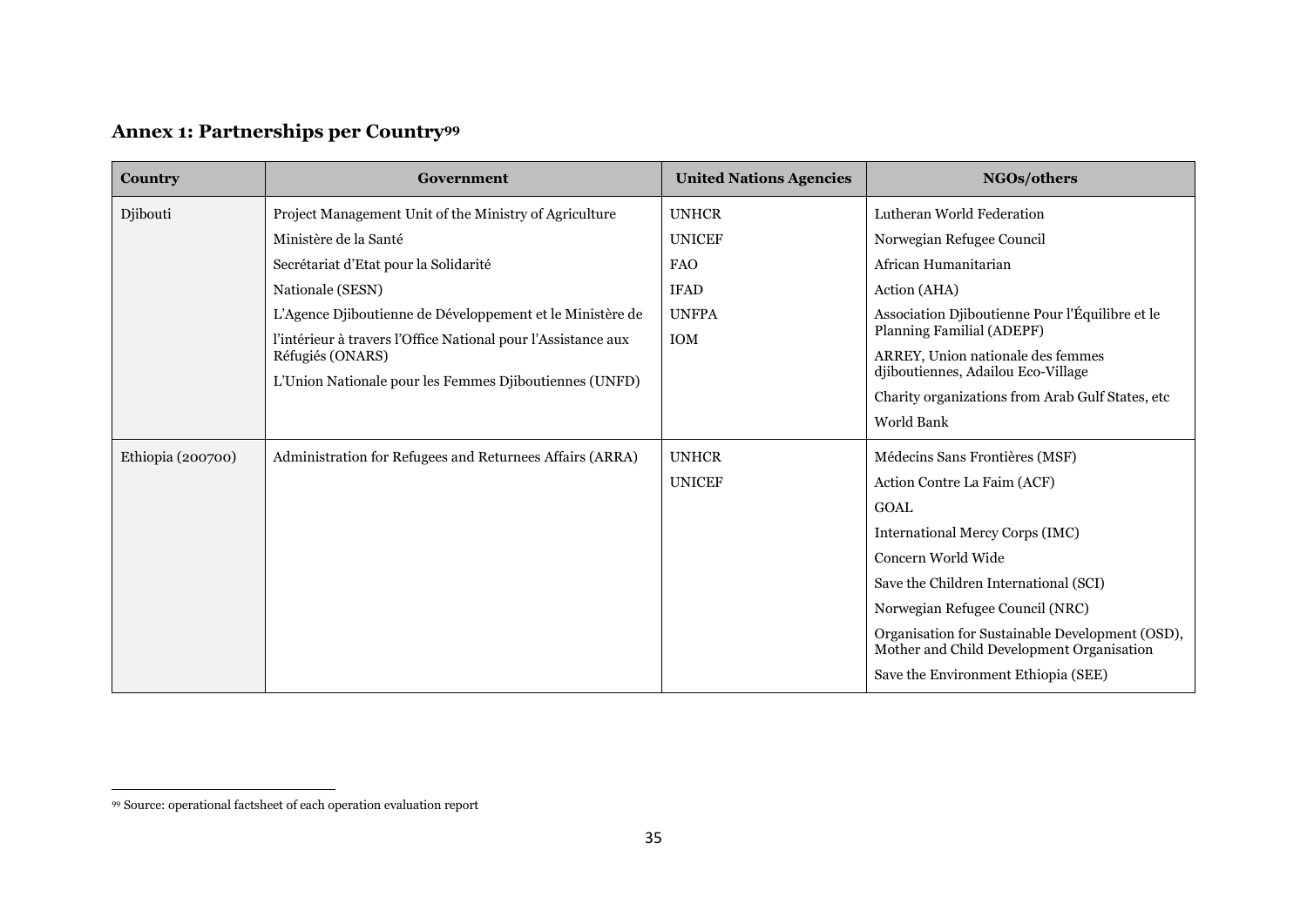| Ethiopia<br>(200290) | Ministry of Agriculture, Disaster Risk Management (DRM)<br>and Food Security Sector (DRMFSS)<br>Ministry of Health                                                                              | <b>UNICEF</b>       | Save the Children<br><b>Mercy Corps</b><br><b>MSF</b> Spain<br>Islamic Relief<br><b>International Medical Corps</b><br><b>CONCERN</b><br>Care International<br>Plan International Ethiopia<br>Merlin Ethiopia                                                                                                                                                                                                                                                                                   |
|----------------------|-------------------------------------------------------------------------------------------------------------------------------------------------------------------------------------------------|---------------------|-------------------------------------------------------------------------------------------------------------------------------------------------------------------------------------------------------------------------------------------------------------------------------------------------------------------------------------------------------------------------------------------------------------------------------------------------------------------------------------------------|
| Kenya (200174)       | The Department of Refugee Affairs (DRA)<br>Ministry of Finance<br>Kenya Roads Board<br>Ministry of Water and Irrigation,<br>Office of the President (Arid Lands Resource Management<br>Project) | UNHCR, UNICEF, UNDP | Cooperative Assistance and Relief Everywhere<br>(CARE)<br>Lutheran World Federation (LWF)<br>German Agency for International Cooperation<br>(GAIC)<br>Norwegian Refugee Council (NRC)<br>International Rescue Committee (IRC)<br>Médecins Sans Frontières - Switzerland (MSFCH)<br>Médecins Sans Frontières – Spain (MSFS)<br>Don Bosco<br>Food for the Hungry Kenya<br>St. Claire of Assisi Homecraft Centre Kakuma<br>National Council of Churches of Kenya (NCCK)<br>Kenya Red Cross Society |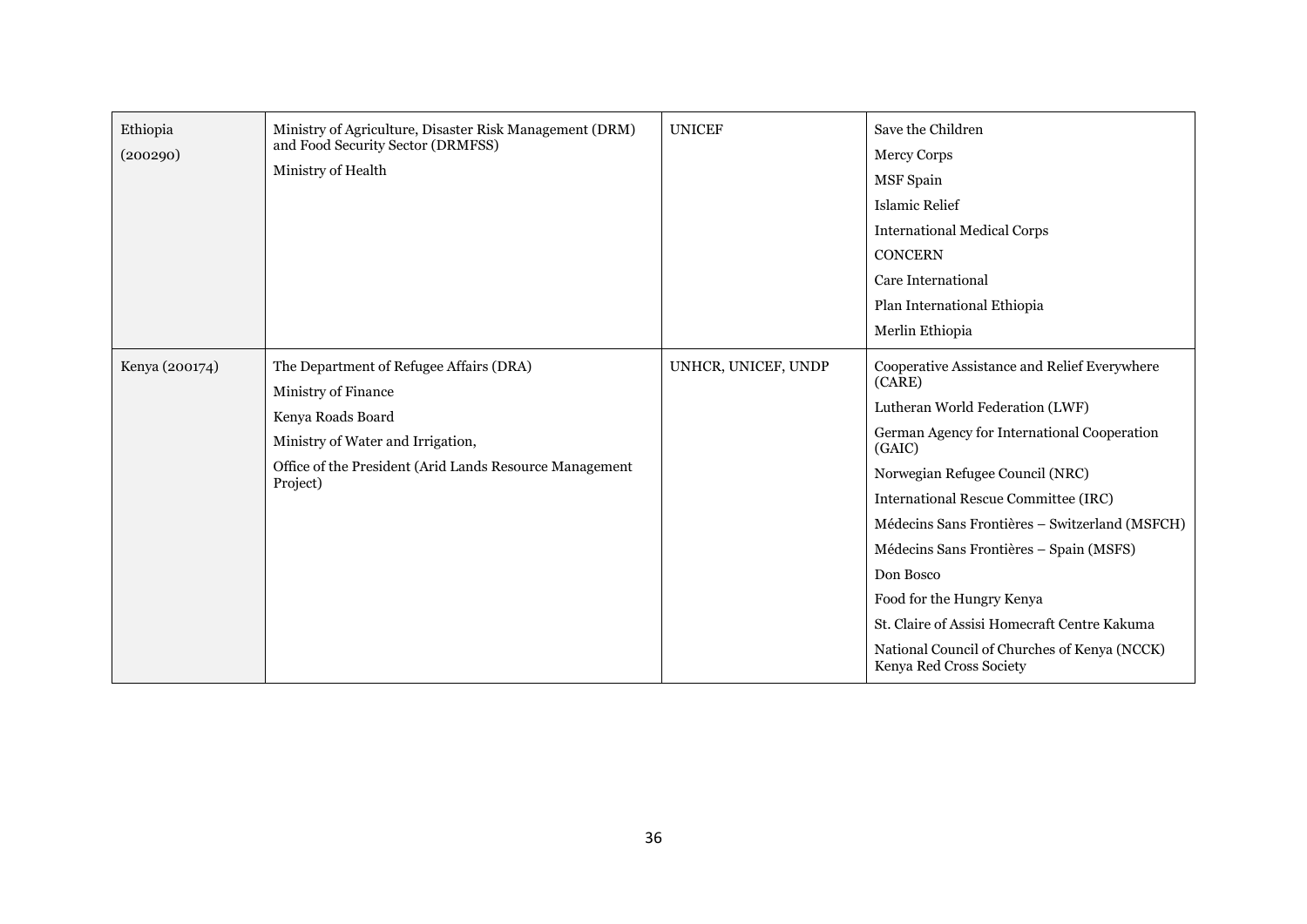| Rwanda (200539)  | Ministry of Agriculture and Animal Resources (MINAGRI)<br>Ministry of Disaster Management and Refugee Affairs<br>(MIDIMAR)<br>Ministry of Education (MINEDUC), Ministry of Health<br>(MoH)<br>Ministry of Local Government (MINALOC)<br>Rwanda Cooperative Agency (RCA) Rwanda Agriculture<br>Board (RAB) Rwanda Standards Board (RSB)                                                                                                                                                                                                                                                                           | <b>UNICEF WHO</b><br><b>FAO</b><br><b>IFAD</b><br>UN Women,<br><b>UNDP</b> | Good Neighbors Rwanda (GRI)<br>Unity Club, World Vision<br>Adventist Development and Relief Agency (ADRA)<br><b>Turkish Red Crescent</b>                                                             |
|------------------|------------------------------------------------------------------------------------------------------------------------------------------------------------------------------------------------------------------------------------------------------------------------------------------------------------------------------------------------------------------------------------------------------------------------------------------------------------------------------------------------------------------------------------------------------------------------------------------------------------------|----------------------------------------------------------------------------|------------------------------------------------------------------------------------------------------------------------------------------------------------------------------------------------------|
| Rwanda (200744)  | Ministry of Disaster Management and Refugee Affairs                                                                                                                                                                                                                                                                                                                                                                                                                                                                                                                                                              | <b>UNHCR UNICEF</b><br><b>WHO</b>                                          | Adventist Development and Relief Agency (ADRA)<br>Africa Humanitarian Action (AHA)<br>American Refugee Committee (ARC)<br>Plan International<br>World Vision International<br>Rwanda Red Cross (RRC) |
| Somalia (200443) | Ministry of Education (Somaliland, Puntland)<br>Ministry of Environment, wildlife, and tourism<br>Puntland Highway Authority<br>Ministry of Agriculture (Somaliland), Ministry of Livestock<br>(Somaliland)<br>Ministry of civil aviation<br>Ministry of Health (Mogadishu, Puntland, Somaliland)<br>Ministry of Interior (Mogadishu, Puntland)<br>Ministry of Agriculture & Irrigation Puntland (MOAI)<br><b>Puntland Local Authority</b><br>Food Assistance Coordination Agency Somaliland (FACA)<br>Humanitarian Aid Disaster Management Agency (HADMA),<br>National Environment Research and Drought (NERAD) | UNICEF, FAO,<br>WHO, UNHCR<br><b>UNDP</b><br>UNON UNDSS                    | Somalia Red Crescent Society, over 160 national<br>NGOs and over 20 international NGOs                                                                                                               |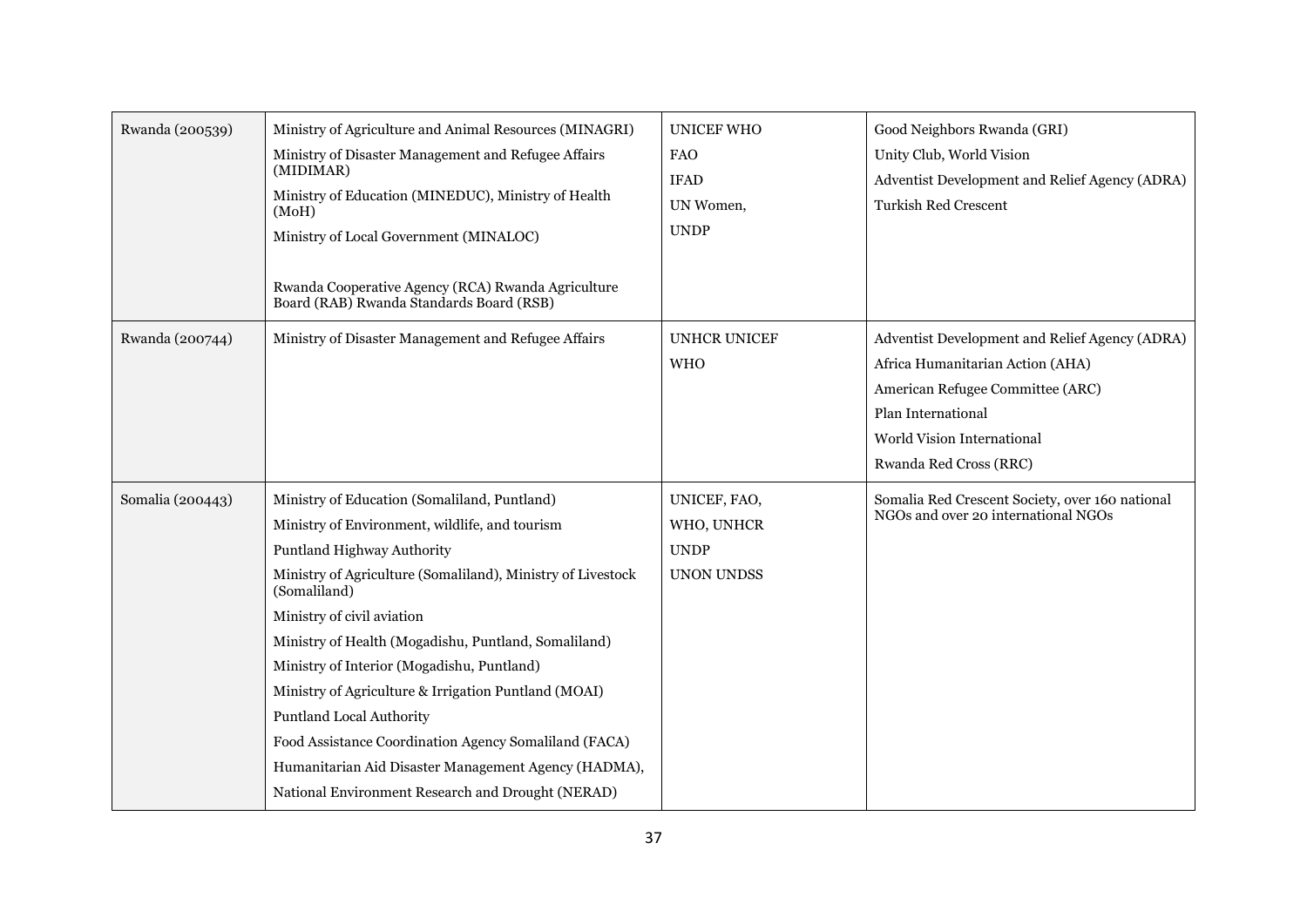## **Annex 2 - Findings by Evaluation Criteria Against 'Refugee' Operations**

'Refugee' operations within the 2017 Regional Synthesis for RBN were:

- Kenya PRRO 200174
- Ethiopia PRRO 200700
- Rwanda PRRO 200700<sup>100</sup>

Findings per evaluation criteria are as follows:

#### **Relevance**

 $\overline{a}$ 

#### **All three operations were relevant to needs:**

- The scale of operations was significant: In Rwanda and Kenya, WFP targeted 100 percent of refugees in camps; and in Ethiopia (PRRO 200700), it aimed to provide a ration basket to over 600,000 refugees, out of an estimated 730,000 refugees in the country at the time.
- All three refugee operations were designed within the framework of the broader international and United Nations responses to needs. All three were developed in partnership with government, under international commitments to refugees. (Example: The underlying strategy of the Rwanda refugee operation was formulated over the years through a series of consultative meetings with the Government of Rwanda, United Nations agencies, cooperating partners and beneficiaries.)
- The evidence basis underlying design was strong and robust in all three operations. (Example: In Kenya, the design and implementation of the refugee operation was based on a context analysis derived from multiple sources: vulnerability analysis and mapping reports, joint assessment missions focusing on food security, the Kenyan household survey, in-house monitoring and evaluation systems, and nongovernmental organisation partner consultations).
- Two operations suffered from weak causal chains in design: in Rwanda and Kenya, the design lacked the evidence base that school feeding (in Kenya, take home rations) would lead to increase enrolment/retention in schools.

<sup>100</sup> Operations in Somalia and Djibouti operations also contained components targeting refugee/IDP populations – but findings specific to these aspects of the operation would not be feasible to disaggregate at this stage.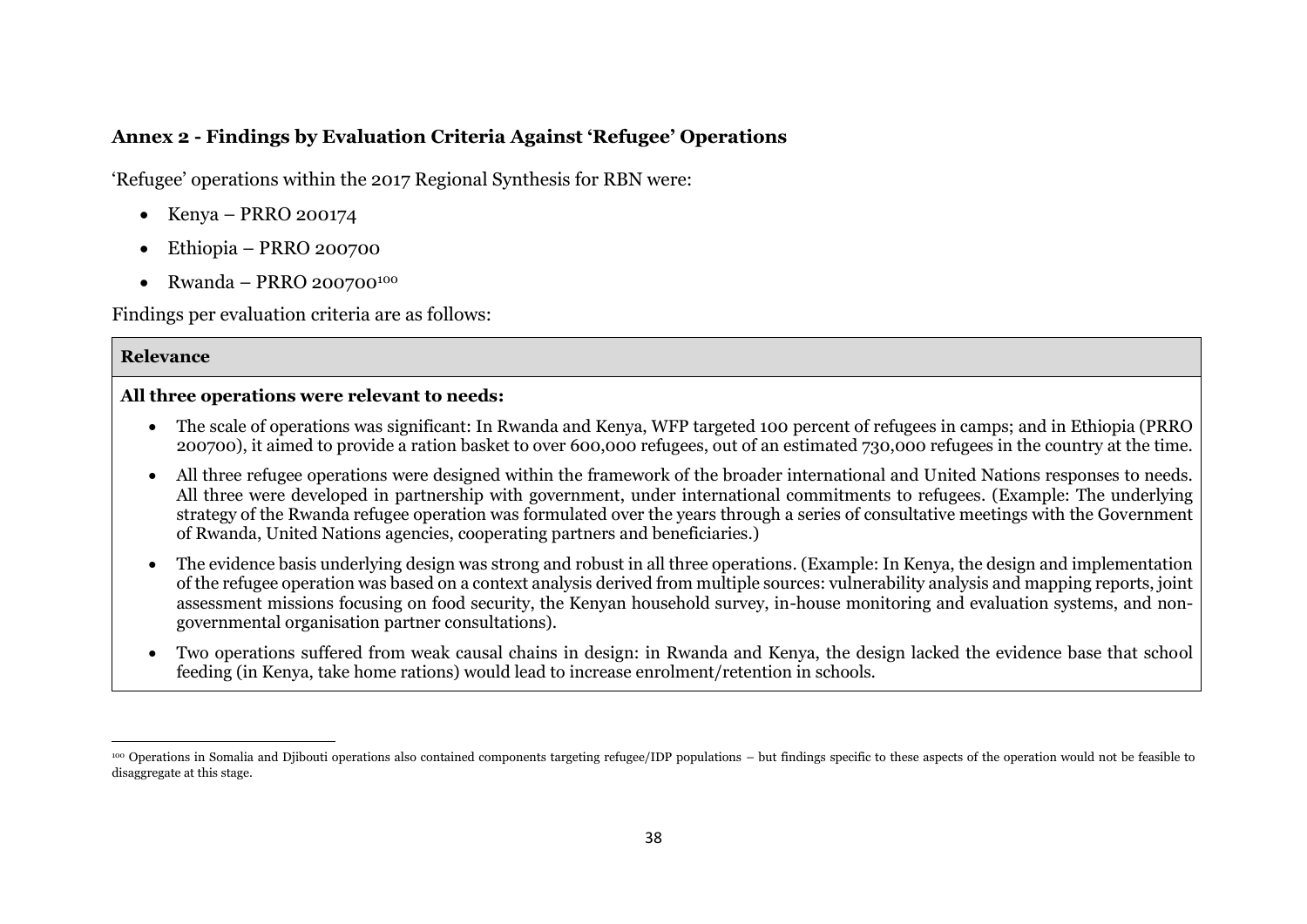- Internal synergies were strong at design stage in Ethiopia and Kenya (no comment in Rwanda). (Example: In Kenya, distribution, supplementary feeding and school snacks were designed to inter-relate, to help build the resilience of refugee population.)
- Use of gender analysis only occurred in Kenya (In Kenya, each intervention within the PRRO was informed by prior gender and cultural analysis. This analysis then supported operation design. Interventions such as food assistance for assets and firewood distribution were explicitly designed to offer protection to women and girls. General distribution organized separate distribution lines for women, and explicit governance roles were reserved for women in camps.)
- Overall objectives and intent were relevant to needs in all three operations, but weaknesses at activity level was identified in Rwanda and Kenya. (In the Rwanda refugee operation, the evaluation noted differences in opportunities and capacities between longstanding Congolese refugees, who have more employment or access to land, and the newly-arrived Burundians. It suggests that a more nuanced approach would be useful within general food/cash assistance support. Weak design of food assistance for assets interventions affected relevance in Kenya.)
- Targeting was appropriate in all three operations since camp locations were set by government. But there were concerns regarding refugee registration in Ethiopia/Rwanda, with some potentially eligible refugees unregistered and therefore not eligible to receive rations, whilst some non-refugees did access rations.

#### **Effectiveness**

All three operations experienced changes in refugee caseloads.

#### **General distribution:**

- **Outputs**: All three operations missed output targets in at least one year, due to changing external circumstances, such as lower than anticipated refugee caseloads (Rwanda) the introduction of biometric targeting (Kenya) and funding shortfalls (Ethiopia).
- **Outcomes:** Food consumption score targets were met in Ethiopia and Rwanda. Dietary diversity scores were met or almost met in Ethiopia and there was a mixed performance between locations in the Rwanda refugee operation. In Kenya, incomplete data prevented the assessment of achievement against planned outcomes, but overall, the evaluation concluded that food security and nutritional status in camps had improved in part due to general distribution transfers.

#### **Nutrition:**

- **Outputs:** Outputs were only met in Kenya.
- **Outcomes**: Targets in recovery, death and defaulter rates were achieved and in line with the SPHERE standards in Ethiopia; and were mostly met in Kenya. There was a mixed performance in Rwanda (malnutrition rates improved but stunting and anaemia rates remained high, and few children consumed a minimal acceptable diet).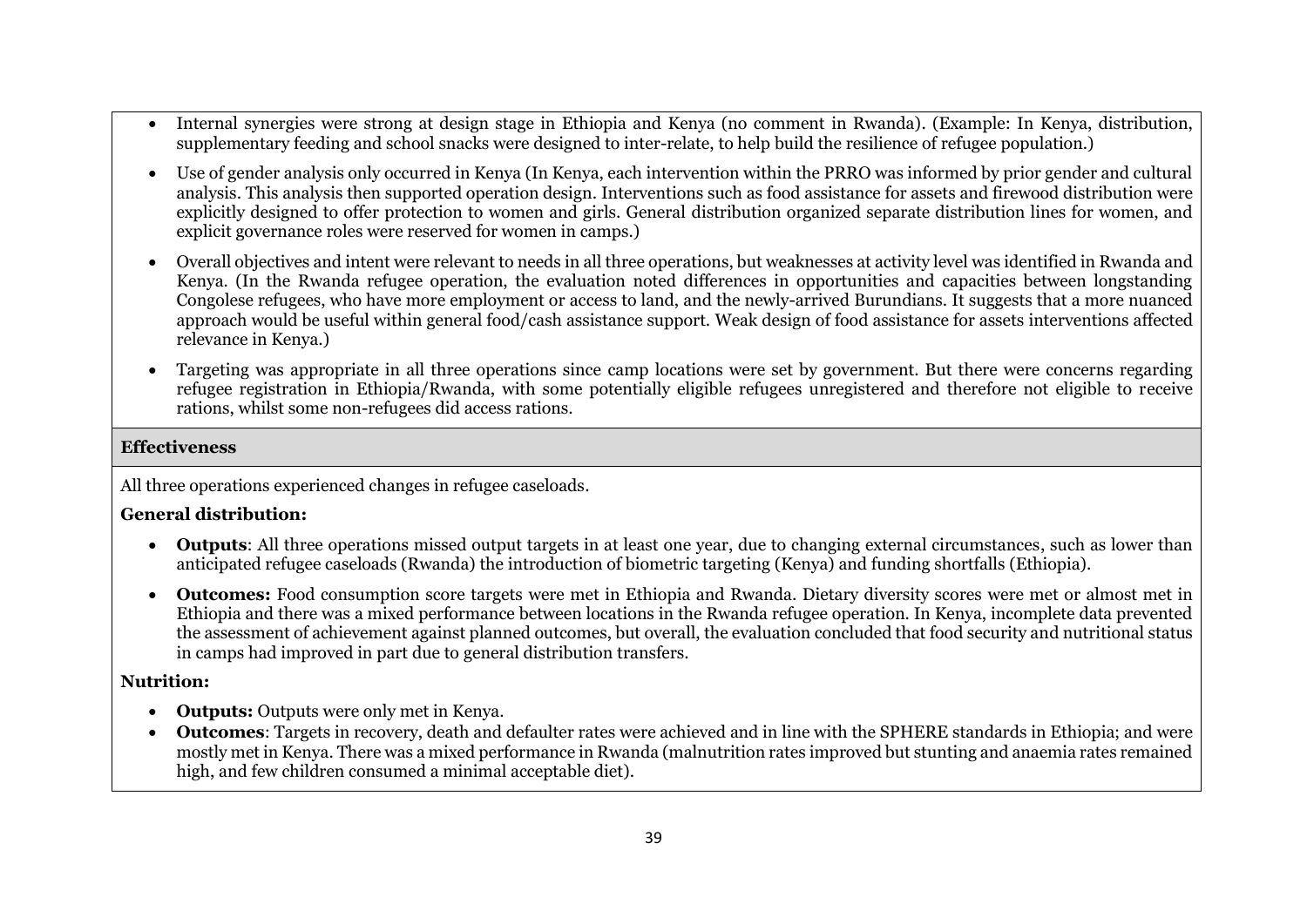#### **Education (school feeding):**

- **Outputs:** Kenya did not meet targets consistently over the years. In Ethiopia and Rwanda, targets were not met in either year, in Ethiopia this was due to a partner's unwillingness to support school feeding in a particular region, and in Rwanda, to a lower-thanplanned number of Burundian refugees.
- **Outcomes:** Targets were met or exceeded in attendance rates, retention rate, and enrolment rates as measured by the different operations.

#### **Livelihoods:**

- **Outputs:** Participant, beneficiary or asset-creation targets were not met in Ethiopia; there was mixed performance in Kenya, with food assistance for assets participant targets met but food assistance for training targets underachieving for women participants.
- **Outcomes**: no data was available.

**Innovation:** All three operations present examples of innovation:

- Ethiopia -innovations in cash and food distribution modalities included the introduction of the biometric targeting system and a grinding allowance to improve the efficiency and effectiveness of the operation.
- Kenya The WFP innovations team critically questioned existing practice and developed initiatives for the introduction of new technologies and ideas such as fresh food vouchers, which pilot tested the new corporate cash and voucher IT solution.
- Rwanda WFP implemented an innovative electronic cash transfer modality, which aimed to improve the efficiency and effectiveness of distributions. This worked through mVisa, an interoperable mobile phone-based payment system, and allowed beneficiaries to either trade directly with registered mVisa merchants or withdraw their entitlement as cash.

**Gender:** There was weak integration other than in Kenya, where gender was effectively mainstreamed into programming and implementation, with a particular emphasis on reducing gender based violence.

Protection: WFP corporate targets were met or exceeded in all, with few safety concerns encountered at delivery sites, though child labour concerns remained in Ethiopia.

**Accountability to affected populations:** There were positive assessments in Ethiopia and Kenya, with beneficiaries mostly aware of their entitlements and/or of access to the programme. Complaints processes were established in Rwanda and protection zones in Kenya.

## **Partnerships:**

There were strong partnerships with government in all three operations:

 In Kenya, the close working relationship between WFP field office management and the Department for Refugee Affairs contributed directly to a safe and enabling operating environment for WFP food assistance in a complex protracted refugee setting.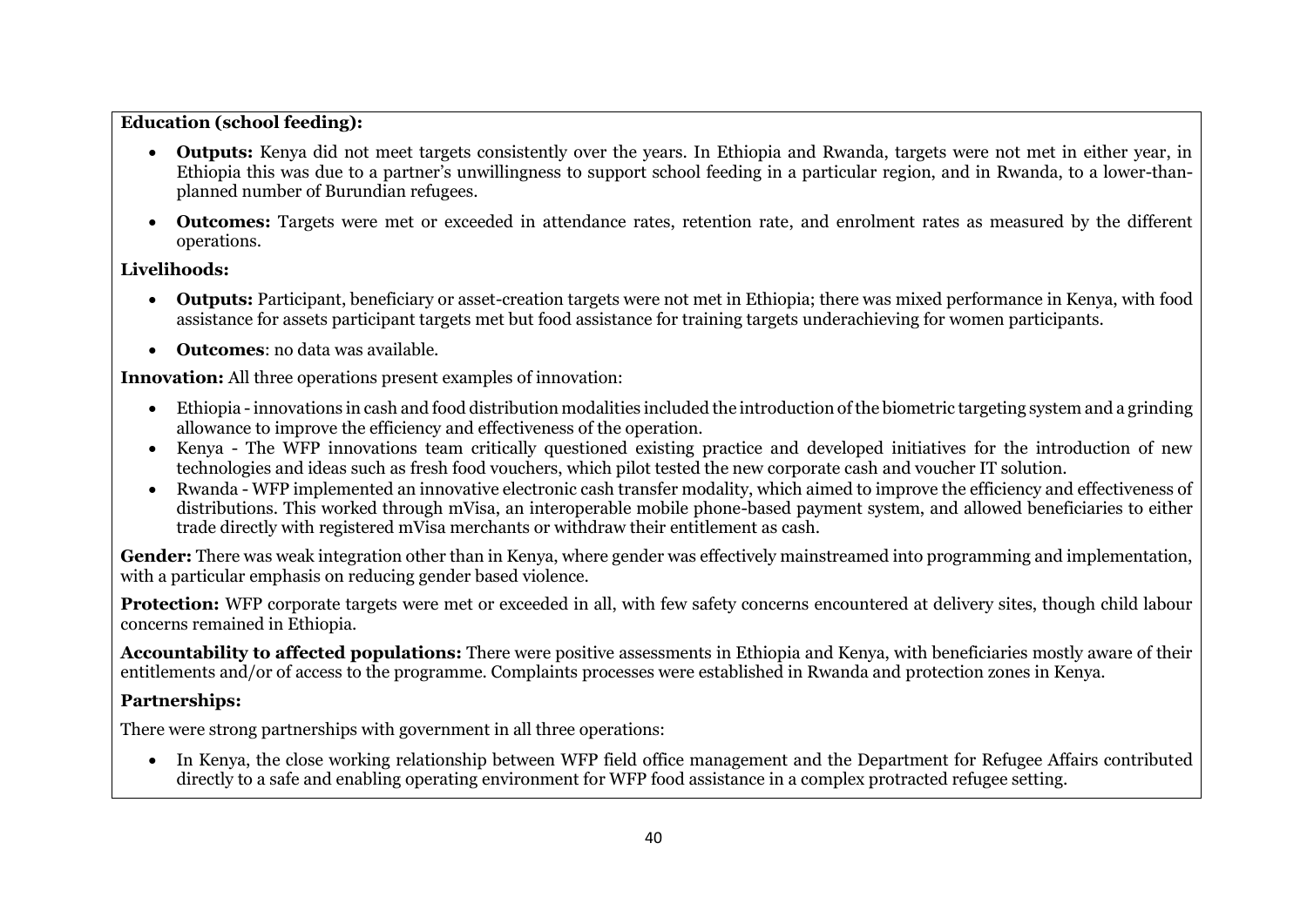- In Ethiopia, the government body responsible for refugees worked closely with WFP and considered WFP its most essential and reliable partner.
- In Rwanda, WFP enjoyed a strong working relationship with the Government for the refugee operation, based on mutual respect and constructive collaboration. Under the CP, planning of activities was systematically carried out jointly with the Government, ensuring partnership and a spirit of cooperation across the operation.

**Relationships with United Nations agencies**: These were generally positive (Example: Rwanda – the WFP relationship with UNHCR was found to be consistent and positive, grounded in an ongoing series of joint assessment missions and regular coordination meetings)

#### **Efficiency**

**High levels of timeliness**: In all three refugee operations, WFP delivered mostly uninterrupted food and cash assistance to beneficiaries, reflecting efficient logistics operations in settings in which WFP has long experience.

**Strong efforts at cost efficiency**: All three evaluations found positively. (Example: Biometric targeting systems in Kenya and Ethiopia refugee operations, which reduced inclusion error and the monetisation of food.)

**Mixed internal synergies:** Internal synergies were strong in the Kenya and Rwanda refugee operations, and these enhanced results; but opportunities were missed in Ethiopia.

**High levels of agility**: In Ethiopia and Kenya, WFP allowed for dynamic adjustment between relief and recovery activities in different regions as needs required. In Kenya and Rwanda the close engagement of WFP with government allowed for continual joint review of context and updating of the response, for example, in relation to refugee flows and WFP detailed beneficiary mapping/production of food security data allowed for rapid adjustment to context. (Example: The evaluation of the Kenya refugee programme found that over the long life of the refugee camps in Kenya, WFP had established a highly effective and efficient internal system to provide food assistance within camps. The system was complex and dynamic, demonstrating the flexibility to adjust to changes in internal and external context and to derive innovative solutions processed from the regular flow of information.)

#### **Sustainability**

All three operations had limited potential for sustainability, with ongoing support wholly dependent on the international community. In Kenya and Ethiopia, the environment for self-reliance was unconducive, due to government policies restricting employment options for refugees outside camps. All three evaluations recommend a shift of focus to (i) self-reliance of refugees, and, given the inevitability of continuation, (ii) financial sustainability for the operation.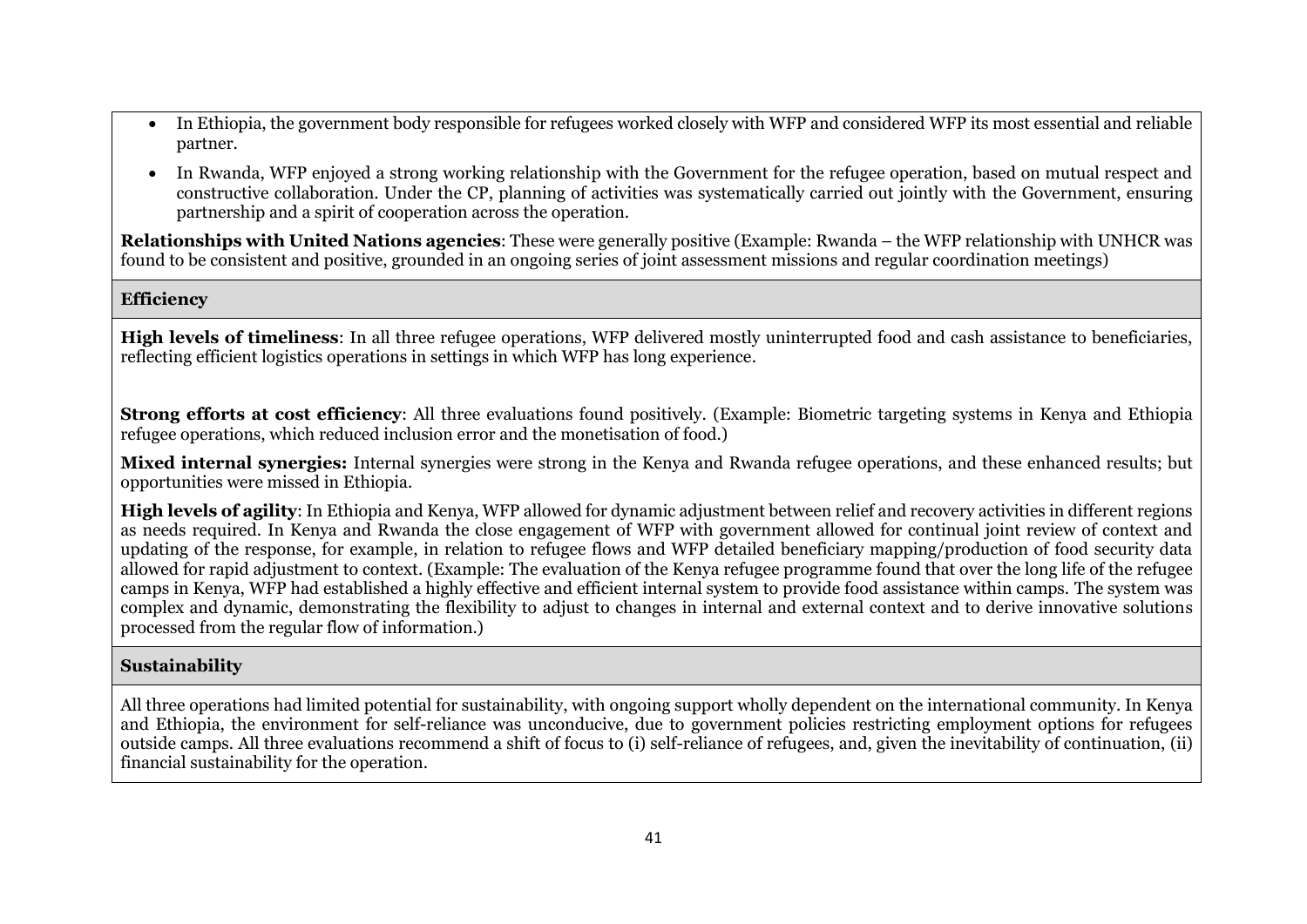### <span id="page-43-0"></span>**Acronyms**

- AAP Accountability to Affected Populations CO Country Office CP Country Programme DEV Development Programme DRR Disaster Risk Reduction EMOP Emergency operation FFA Food Assistance for Assets Creation FFT Food Assistance for Training GD General Distribution OEV Office of Evaluation PRRO Protracted Relief and Recovery operation PSNP Productive Safety Net Programme SDG Sustainable Development Goal UN United Nations UNDAF United Nations Development Assistance Framework
- WFP World Food Programme